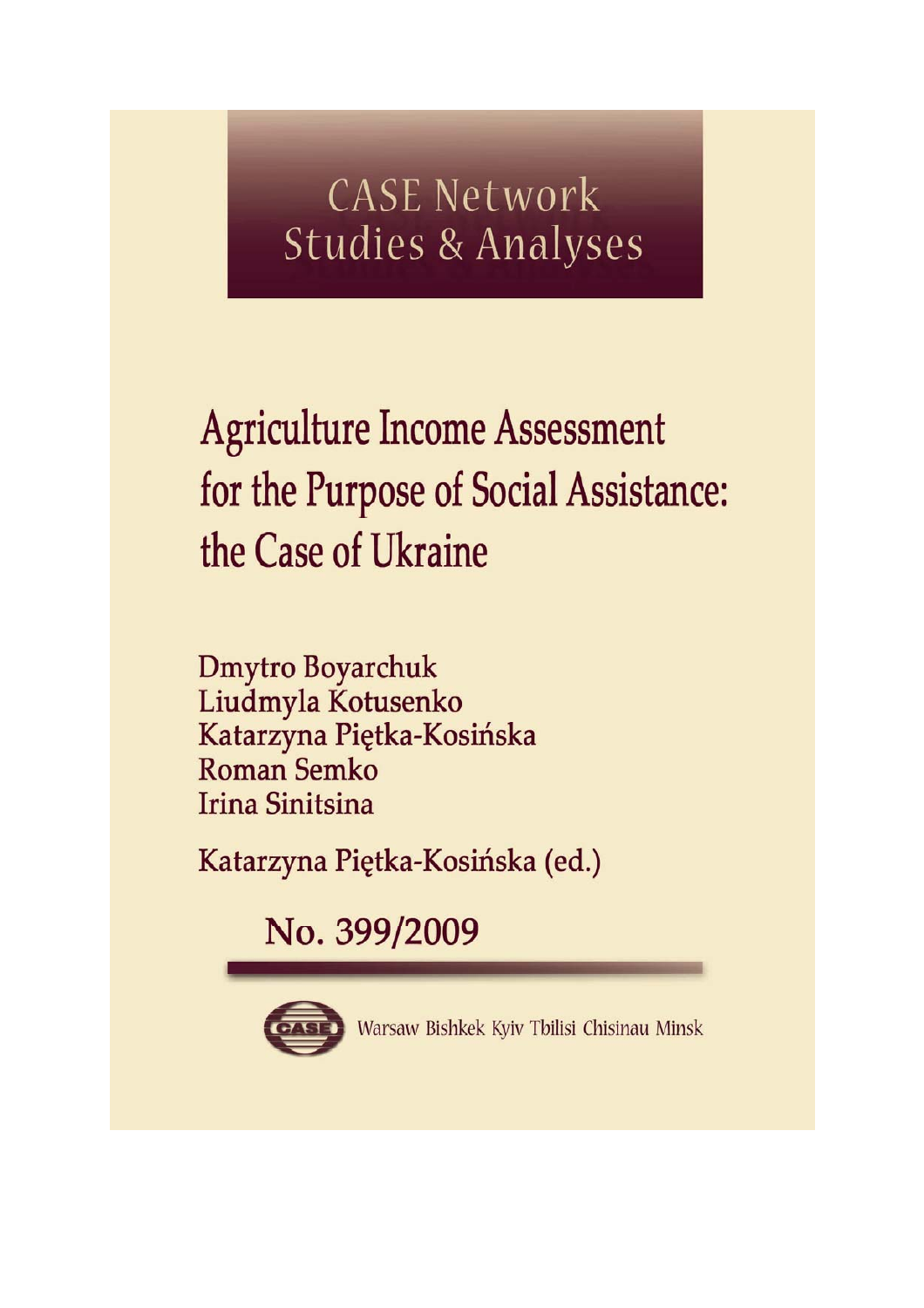Materials published here have a working paper character. They can be subject to further publication. The views and opinions expressed here reflect the author(s) point of view and not necessarily those of CASE Network.

Prepared for the project: "Social reform in a country with a high role of unobservable incomes: improving social assistance mechanisms in Ukraine".



The project is co-financed by the 2009 Polish aid programme of the Ministry of Foreign Affairs of the Republic of Poland.

Copy-edited by Paulina Szyrmer

Keywords: **subsistence and semi-subsistence farming; hard to verify income; farm household income; income (agro-income) imputation; means testing methods** Jel codes: **O18, E26, C13, Q12, I38** 

© CASE – Center for Social and Economic Research, Warsaw, 2009 Graphic Design: Agnieszka Natalia Bury

EAN 9788371785061

Publisher:

CASE-Center for Social and Economic Research on behalf of CASE Network 12 Sienkiewicza, 00-010 Warsaw, Poland tel.: (48 22) 622 66 27, 828 61 33, fax: (48 22) 828 60 69 e-mail: case@case-research.eu http://www.case-research.eu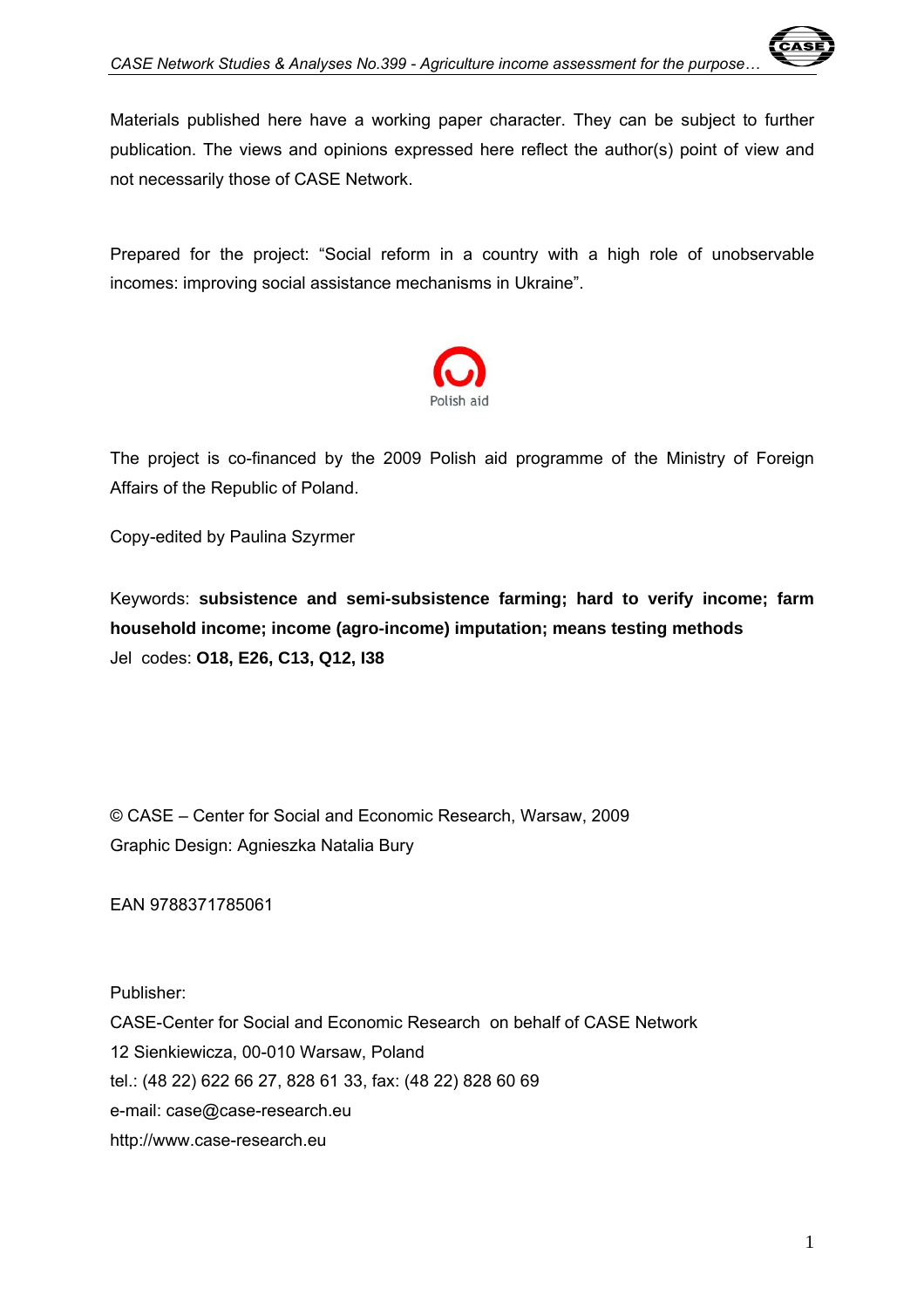The CASE Network is a group of economic and social research centers in Poland, Kyrgyzstan, Ukraine, Georgia, Moldova, and Belarus. Organizations in the network regularly conduct joint research and advisory projects. The research covers a wide spectrum of economic and social issues, including economic effects of the European integration process, economic relations between the EU and CIS, monetary policy and euro-accession, innovation and competitiveness, and labour markets and social policy. The network aims to increase the range and quality of economic research and information available to policymakers and civil society, and takes an active role in on-going debates on how to meet the economic challenges facing the EU, post-transition countries and the global economy.

The CASE Network consists of:

• CASE – Center for Social and Economic Research, Warsaw, est. 1991, www.case-research.eu

• CASE – Center for Social and Economic Research – Kyrgyzstan, est. 1998, www.case.elcat.kg

• Center for Social and Economic Research - CASE Ukraine, est. 1999, www.case-ukraine.kiev.ua

• CASE –Transcaucasus Center for Social and Economic Research, est. 2000, www.case-transcaucasus.org.ge

• Foundation for Social and Economic Research CASE Moldova, est. 2003, www.case.com.md

• CASE Belarus - Center for Social and Economic Research Belarus, est. 2007.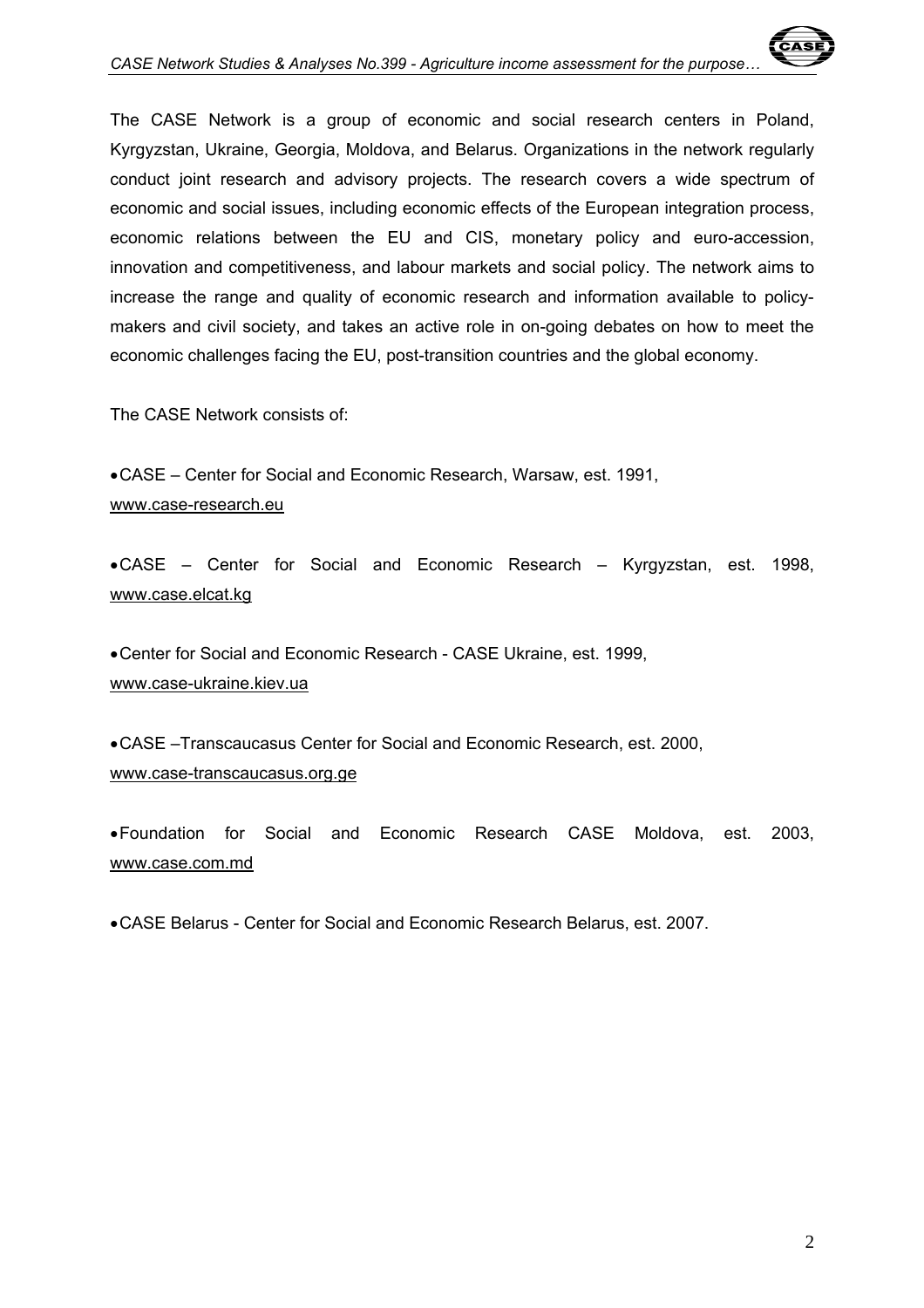

# **CONTENTS**

| 1.1.                                                                               |  |
|------------------------------------------------------------------------------------|--|
| 1.2.                                                                               |  |
|                                                                                    |  |
| 2.1.                                                                               |  |
| 2.2.                                                                               |  |
| Targeting by proxy means testing: international experience20<br>2.3.               |  |
| CHAPTER 3. CURRENT SYSTEM OF AGRICULTURE INCOME ASSESSMENT IN                      |  |
|                                                                                    |  |
| 3.1.                                                                               |  |
| 3.2.                                                                               |  |
|                                                                                    |  |
| 4.1.                                                                               |  |
| 4.2.                                                                               |  |
| 4.3.                                                                               |  |
| 4.4.                                                                               |  |
| 4.5.                                                                               |  |
|                                                                                    |  |
| 5.1.<br>Targeting by proxy means testing in Ukraine - advantages and prerequisites |  |
|                                                                                    |  |
| Agriculture income assessment - an analysis of the usefulness of other<br>5.2.     |  |
|                                                                                    |  |
|                                                                                    |  |
| 6.1.                                                                               |  |
| 6.2.                                                                               |  |
| 6.2.1.                                                                             |  |
| 6.2.2.                                                                             |  |
| 6.2.3.                                                                             |  |
|                                                                                    |  |
|                                                                                    |  |
|                                                                                    |  |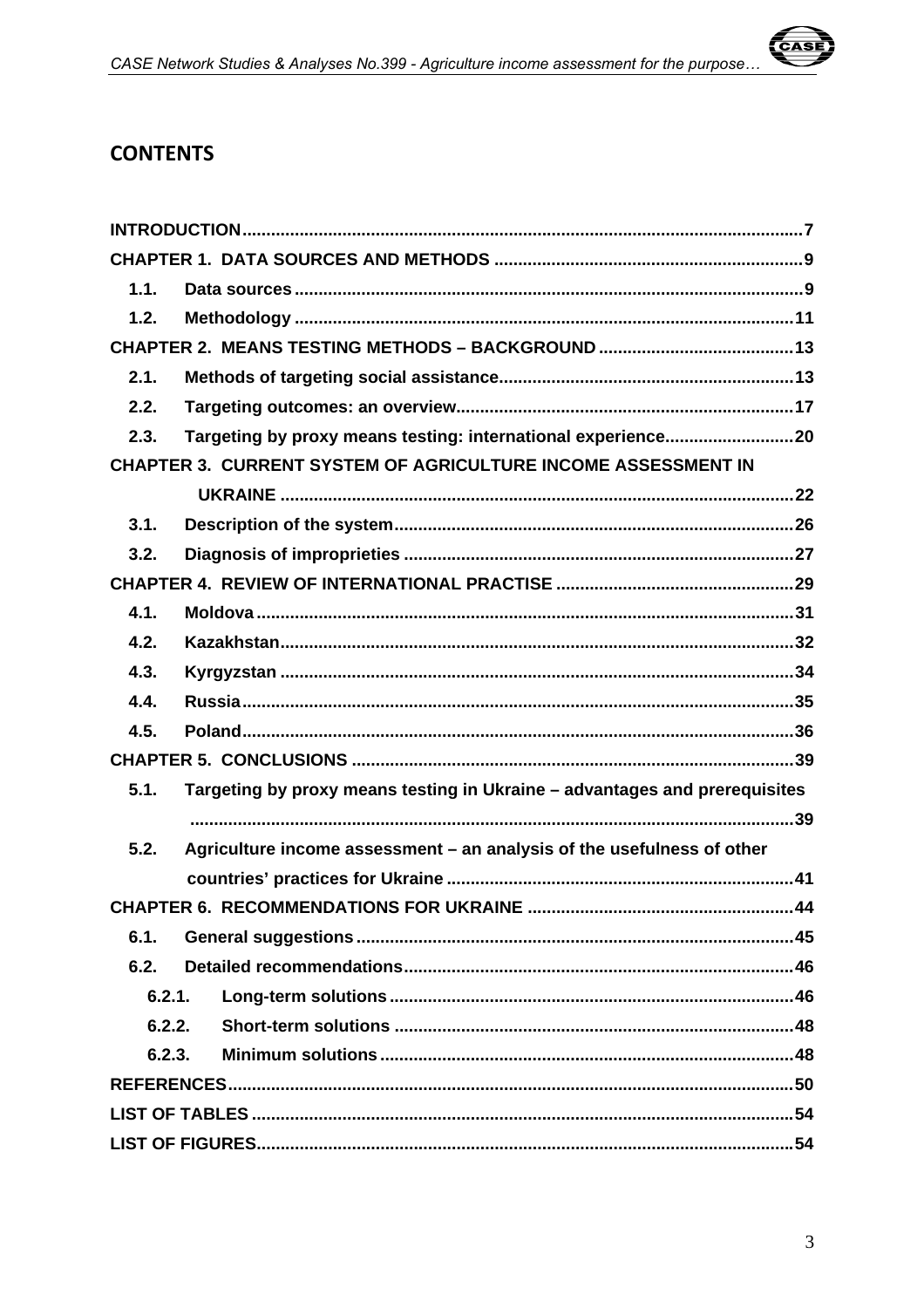| Annex A. Distribution of Targeting Methods by Region, Country Income Level, and |  |
|---------------------------------------------------------------------------------|--|
|                                                                                 |  |
| Annex B. Selected aspects of current methods of social assistance targeting in  |  |
|                                                                                 |  |
| Annex C. Review of agriculture income assessment practices in 5 countries       |  |
|                                                                                 |  |
| Annex D. Recommended methodologies for estimating agriculture income            |  |
|                                                                                 |  |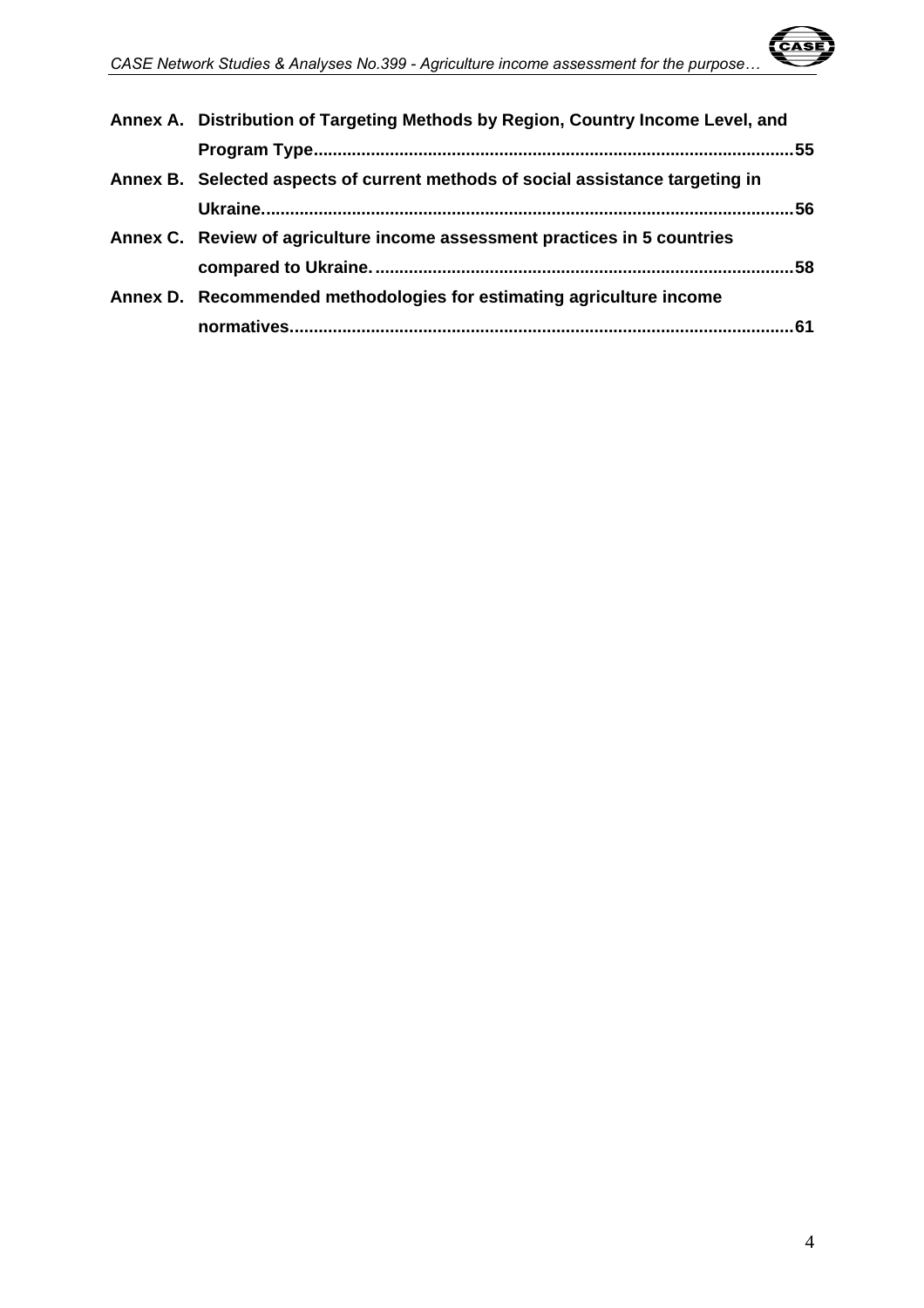*Dmytro Boyarchuk has been an executive director of CASE Ukraine since October 2006. His main areas of interest are labor economics, social policy and fiscal sector. He obtained*  his Master Degree in 2003 at EERC Master's Program in Economics at the National *University of "Kyiv-Mohyla Academy".*

*Liudmyla Kotusenko has been working as a consultant at CASE Ukraine since February 2009. Her main areas of interest are social policy, incomes, consumption, labor market and agriculture. Liudmyla holds an MA degree in Environmental Sciences from the University of Kyiv-Mohyla Academy.* 

*Katarzyna Piętka-Kosińska has been an economist at CASE in Warsaw since 1994. She specialises in macroeconomic forecasting, an analysis of social policy issues, sectoral studies. She has been cooperating with the Polish government, advising the Ukrainian government, cooperating with the World Bank. Katarzyna holds MA degree in Economics from Warsaw University (Economic Department).* 

*Roman Semko has been working as an econometrician at CASE Ukraine since August 2009. He concentrates on economic and social modeling. Mr. Semko received his MA from the National University of Kyiv-Mohyla Academy and Kyiv School of Economics.* 

*Irina Sinitsina, Ph.D., is a leading researcher at the Institute of Economics, Russian Academy of Sciences (Moscow, Russia) and CASE's permanent representative in Russia, as well as a member of the Board of Directors of CASE - Transcaucasus in Tbilisi, Georgia. She specializes in the analysis of social policy, including social security systems, social services, labour market, income and employment policies in Russia, Poland, Georgia, Ukraine and other FSU and CEE countries. She has also carried out extensive comparative macroeconomic studies of the economies in transition in these countries. Irina has participated in many international advisory projects on fiscal and social policy in Georgia and Ukraine. Since 1992, she has advised Russian ministries, governmental agencies, and the Central Bank of the Russian Federation on various social and employment policy issues*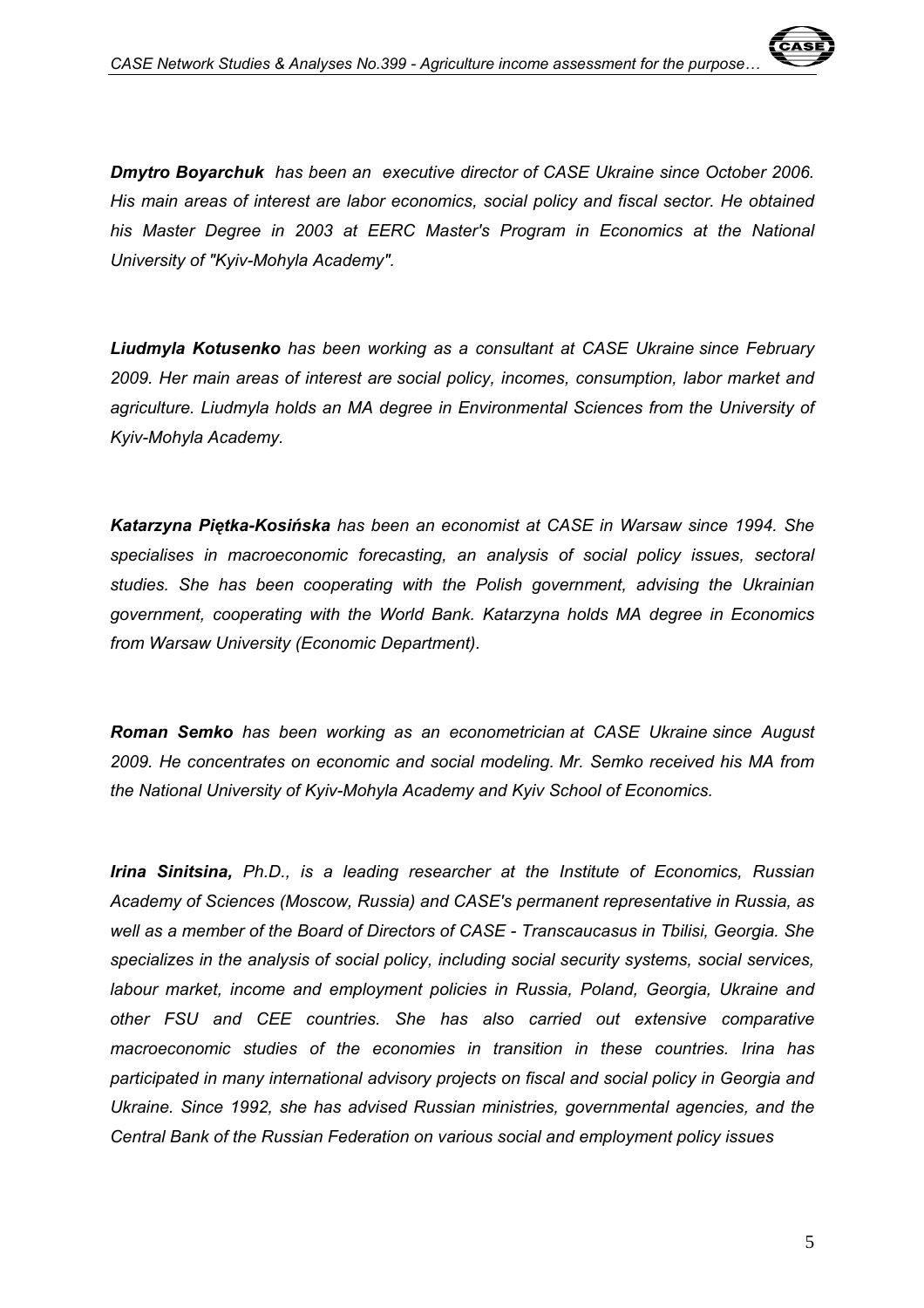

# **Abstract**

Ukraine belongs to the group of countries which are known for the widespread phenomenon of subsistence and semi-subsistence farming. Individual farmers are not obliged to produce financial reports and their incomes belong to the category of unobservable incomes. When checking the eligibility for social assistance the level of their incomes needs to be estimated. In a country, where poverty rate is quite high, the coverage of the poor with financial aid is relatively low and public finances under constant control, the importance of a fair and justified methodology for income imputation is particularly strong. In this situation, an outdated and unfair current system of agriculture income estimation in Ukraine calls for immediate changes. This paper presents recommendations for the Ukrainian government in the area of agriculture income imputation, where several methods of estimating farm income were proposed (including the one based on Household Budget Survey). The recommendations were preceded with the analysis of five countries' practices in this area: Kazakhstan, Kyrgyzstan, Moldova, Russia, and Poland. A review of different means testing methods, including direct means testing and proxy means testing, served as an introduction to the topic.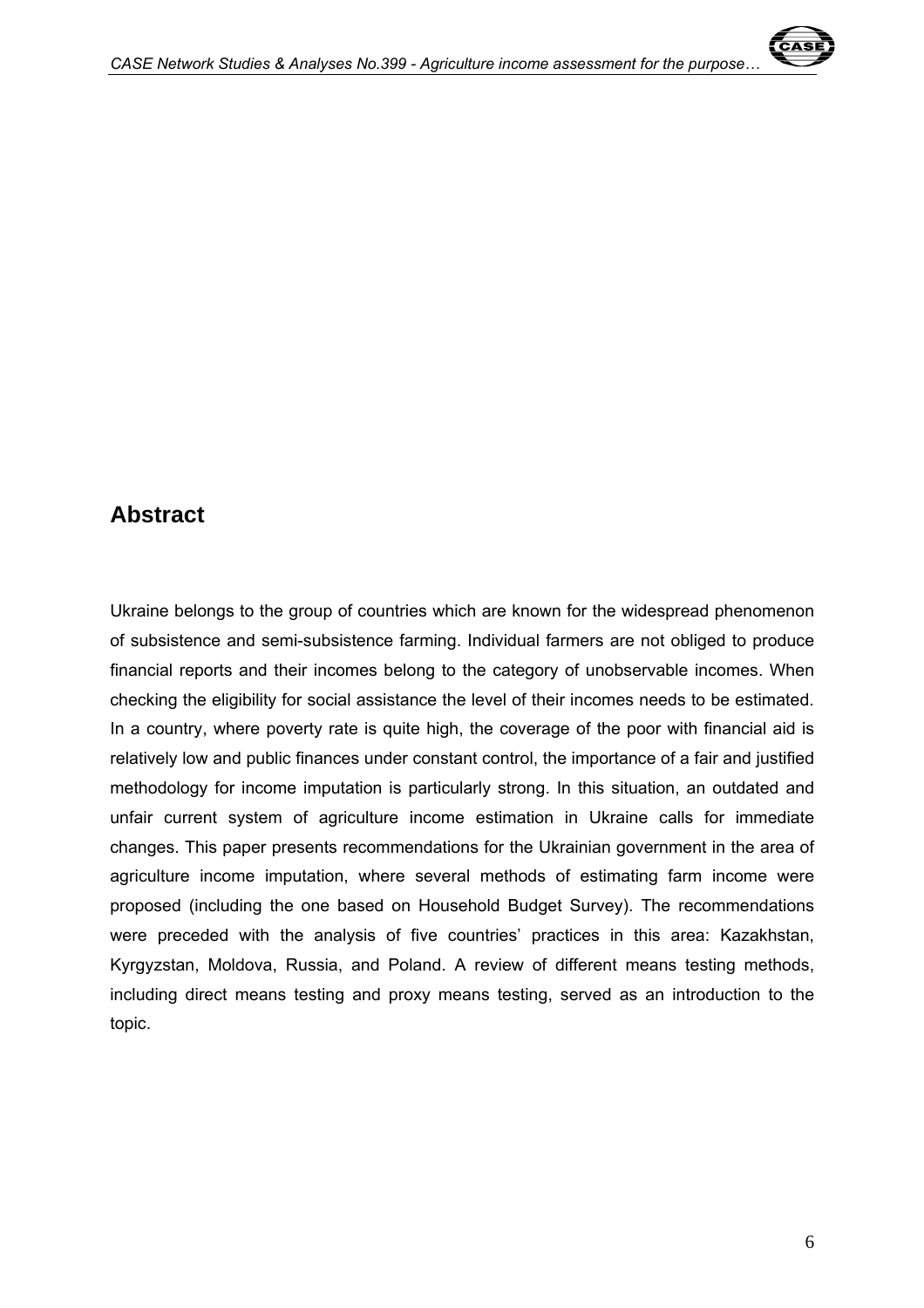

# **INTRODUCTION**

According to the World Bank classification,<sup>1</sup> Ukraine is a lower-middle income country characterized by high income concentration<sup>2</sup>. The poverty rate remains stable at 27%.<sup>3</sup> At the same time, poverty targeting continues to be rather weak. The recipients of the two main schemes of cash social assistance (support for low-income families and housing subsidies) each account for only 2.3% of the population. The eligibility for social assistance is quite tightfisted, in response to the strict fiscal measures Ukraine has faced since the beginning of independent macroeconomic policy. Budgetary restrictions and the domination of pensions in the welfare system, as in many post socialist economies, has left few resources for targeted social assistance. In addition, the high share of informal incomes does not support the enlargement of the social assistance coverage.

Ukraine belongs to the group of countries which are known for the widespread phenomenon of subsistence and semi-subsistence farming. Almost 60% of Ukrainians have landplots at their disposal and use the land for harvesting (either for sales or for private consumption). The popularity of agro-activity among individuals stems mainly from the low incomes of Ukrainians rather than cultural specifics (as is often believed).

This report presents the main results of the research conducted within the project "Social reform in a country with high role of unobservable incomes: improving social assistance mechanisms in Ukraine" realised by the Center for Social and Economic Research CASE-Ukraine and its mother-organisation CASE – Center for Social and Economic Research located in Warsaw and co-financed by the 2009 aid program of the Ministry of Foreign Affairs of the Republic of Poland. The aim of the project was to diagnose the system of means testing in Ukraine and provide the Ukrainian government with recommendations concerning the necessary and feasible changes. During the first stage of the project, an overview of different methods of testing the eligibility for social assistance was undertaken (presented in Chapter 2), including methods of unverified means testing and proxy means testing aimed at estimating income from sources not covered by official registries. Further research concentrated on the Ukrainian system of estimating the income from agriculture of individual farmers (Chapter 3). We found the system to be outdated, inconsistent and inappropriate to the real needs of impoverished groups of farmers. A review of international experiences on

 $\overline{1}$  $1$  6,400 USD PPP per capita in 2009, ranked 128<sup>th</sup> in 2009 CIA ranking, compared with e.g. Poland: 17,800 USD PPP per capita, ranked 69<sup>th</sup>. out of 228 countries

 $\frac{2}{3}$  Gini at 29.73 in 2006 acc. to Boyarchuk et al. (2008)

 $^3$  at the poverty line of guaranteed minimum; the latest available data by the Ministry of Labour and Social Policy.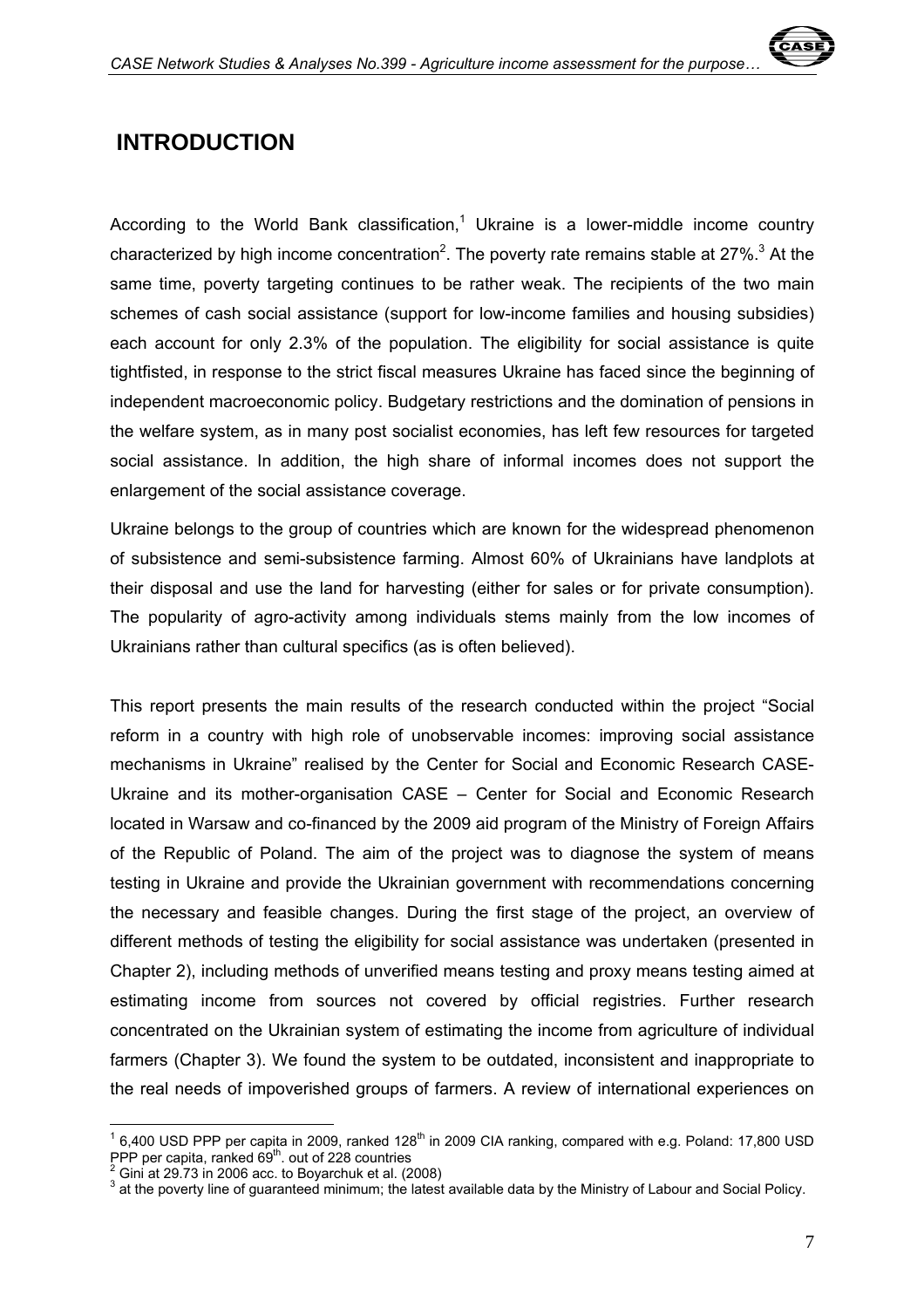agriculture income assessment (presented in Chapter 4) provided examples of five countries' practices. The analysis of the usefulness of different solutions for Ukraine is presented in Chapter 5. Finally, based on the diagnosis of the Ukrainian system and a review of international practices, we have formulated recommendations for the Ukrainian government in the area of estimating the income from agriculture for individual farmers. The general recommendations are followed by detailed suggestions in three variants: long-term changes, that would require the development of a comprehensive database on individual farms, shortterm solutions, that is until the problem with data scarcity is solved, and short-term, immediate changes that describe the minimum adjustments which need to be made to the system in order to unify it, thus ensuring fairly equal access to social assistance and responding to the widespread situation of impossible land usage (Chapter 6).

Presently, the responsibility for formulating methods of agricultural income estimation is diluted and has been ceded to local governments. The Ministry of Labour and Social Policy has practically no control over the system nor does it have complete knowledge of its elements. The formulation of these recommendations has been met with great interest on the part of MLSP officials with the hope that it will enhance the reform of the farming income assessment.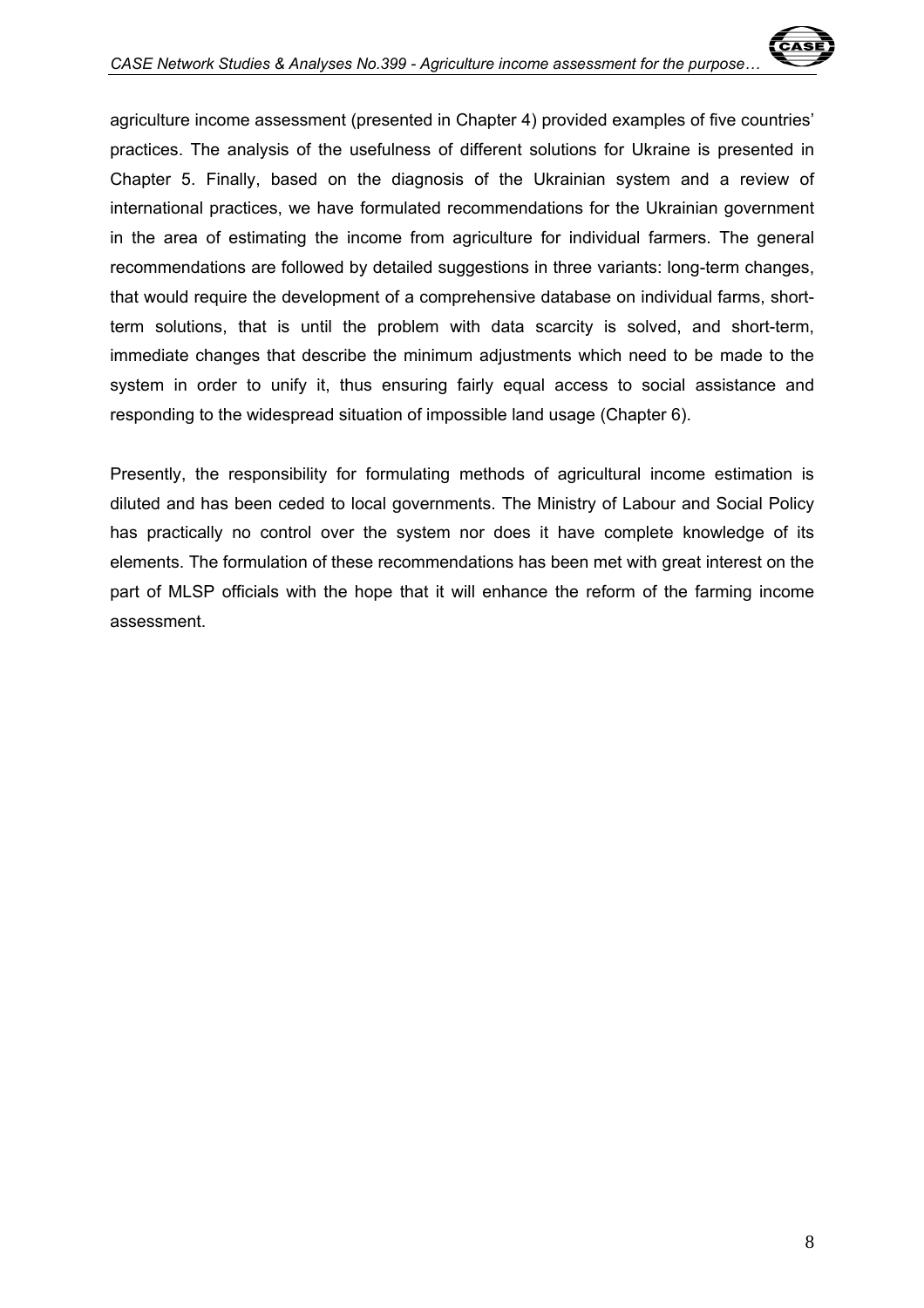

# *Dmytro Boyarchuk, Katarzyna Piętka-Kosińska*  **CHAPTER 1. DATA SOURCES AND METHODS**

# **1.1. Data sources**

The quality of information available about any phenomenon gives an answer to the question about what is really happening behind the numbers that can be observed and analyzed. For the purpose of income imputation for farm-operating households, this statement is especially topical given that imputed income affects the wellbeing of subsistence and semi-subsistence farm households which by definition live in poverty, if they do not have alternative incomes.

The information used for describing the agriculture system in Ukraine as well as in the countries selected for the review was drawn from publications of the central statistical offices (Statistical Yearbooks, Statistical Yearbooks of Agriculture) as well as the FAO (Food and Agriculture Organization).

The description of the system of farming income estimation was based on the official documents of the selected countries, including legal acts and decrees of relevant ministries.

In the process of preparing normatives for the farming income assessment, we studied databases covering the incomes and costs of agro-enterprises as well as those of individual farmers.

### *Data on agriculture in developed countries and the CIS region*

The main source of information about agriculture performance is the database on agroenterprises activities. In European countries this information is collected through *farm accounts surveys.* However these datasets do not cover individual farms as they are not obliged to produce financial reports. In some countries like Denmark, the Netherlands and United Kingdom, accountancy in agriculture is universal. At the same time in other EU members, the percentage of farms with accountancy was much lower – 1% of all farms in Greece (2000) and 5% in Austria (2000). The sampling for the survey covers mainly large "commercial" agro-producers (in 2000 only 31% of agro-producers kept accountancy) which means that this datasource is only able to offer a realistic representation of big farms.

A similar approach is exercised in the CIS region (especially when discussing Russia and Ukraine), however, in the CIS region this 'survey' is conducted in the form of obligatory reporting. All legal entities (large and medium agro-companies) report on their performance (sown area, productivity, livestock etc.) on a monthly basis. The collected data on large and medium agro-companies is usually used as a basis for the extrapolation of performance on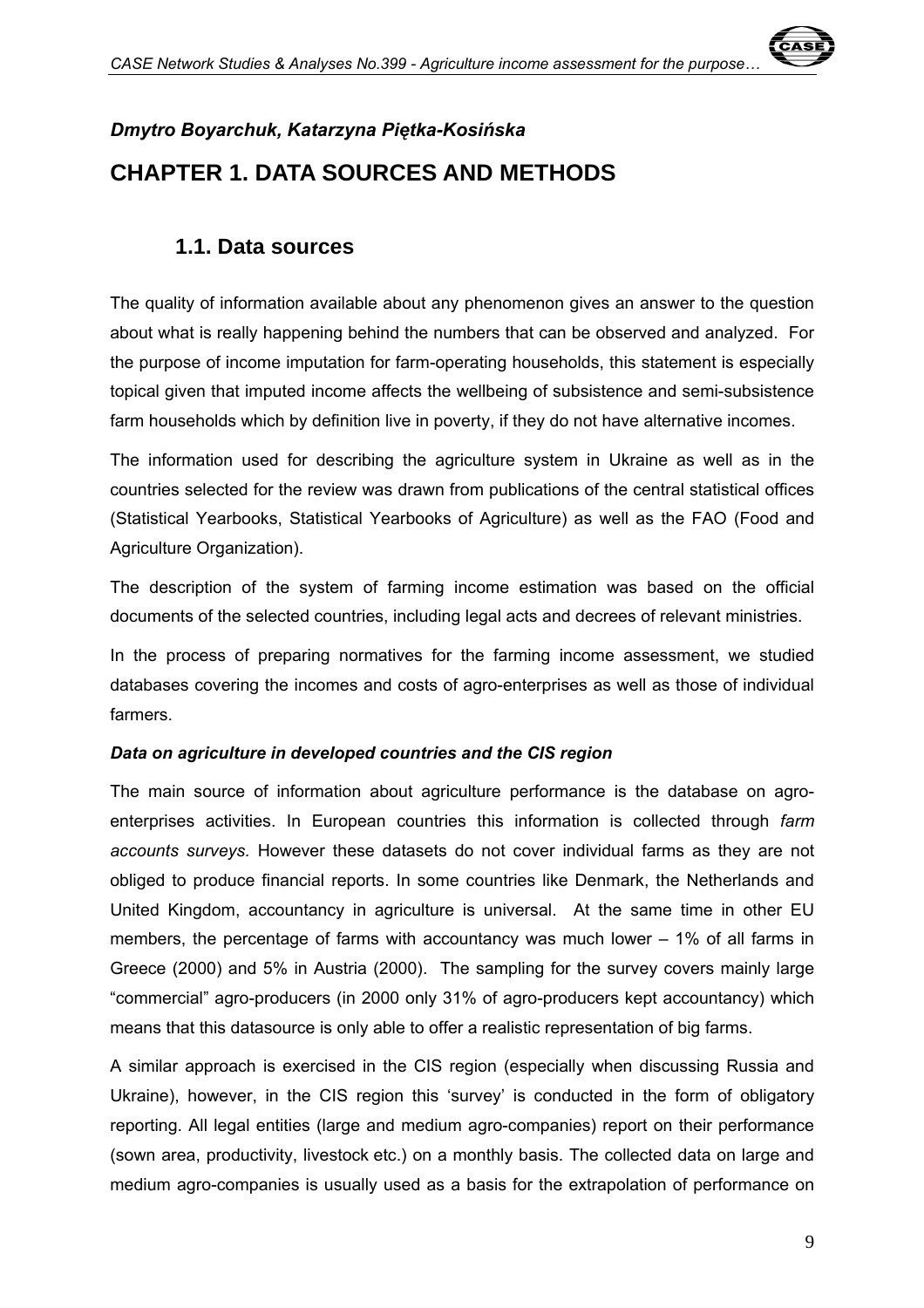satisfactory.

 $\overline{a}$ 

small agro-companies (which report on a yearly basis) and farm households. The collected, highly detailed information about livestock, land usage and the harvesting of farm households does not offer full answers about income flows. We have tried to use the aggregated data on Ukrainian agro enterprises<sup>4</sup> to develop normatives for individual farm income estimation (mentioned in Annex D), however, due to the obvious differences between the functioning of subsistence farms and agro enterprises, the outcomes have been far from

Some literature indicates that tax records could also provide information on incomes. However, this source can not be used for CIS countries because, on the one hand tax information is confidential and its distribution is strictly prohibited, on the other hand, the shadow economy is much bigger than in developed countries. Most importantly, however, the incomes of small farms in the CIS region are not subject to taxation.

Another datasource referring to the agricultural activity of individual farmers is the *household budget survey* (HBS) which is available in both developed and transition countries. There are questions in the questionnaire that refer not only to incomes from selling agriculture products (on the income side) but also to using them for household purposes or purchases of agriculture inputs (on the expenditure side). However, the information is too general to estimate net incomes from agricultural activities very precisely. European countries are covered by the EU-SILC survey that concentrates mainly on the income side. This is not surprising as semi-subsistence or subsistence farms are not a phenomenon in those countries, where farmers account for only a small share of the population (3.2% of EU15 population in 2007).

In order to cover farmers with a more representative survey, European countries developed FADN (Farm Accountancy Data Network), which was formally initiated in the mid-60s. Collected data allowed for the calculating of the average Standard Gross Margin (SGM) for each type of selected agriculture activity; SGM is defined as a surplus of the 3-year average value of production over the 3-year average direct costs. The SGM indicators, often differentiated across regions, are applied to the size of land used for each kind of production of a given farmer. The positive aspect is that SGM indicators reflect the real (micro) situation of surveyed farms (unlike normatives calculated based on the macro data). The Ukrainian Statistical Office undertakes a representative survey among farmsteads covering nearly 29 thousand cases (called *"Sample survey for households in rural areas"*), however, the

<sup>&</sup>lt;sup>4</sup> Published in several sources: yearly Statistical Bulletin "Harvesting Agricultural Crops, Fruit, Berries and Grapes in Region of Ukraine in 2008", Statistical Bulletin "Sale of Agricultural Produce by Enterprises in 2008," Statistical Bulletin "Major economic indicators of agriculture production in agriculture enterprises in 2008", Statistical Bulletin "Animal Husbandry in Ukraine".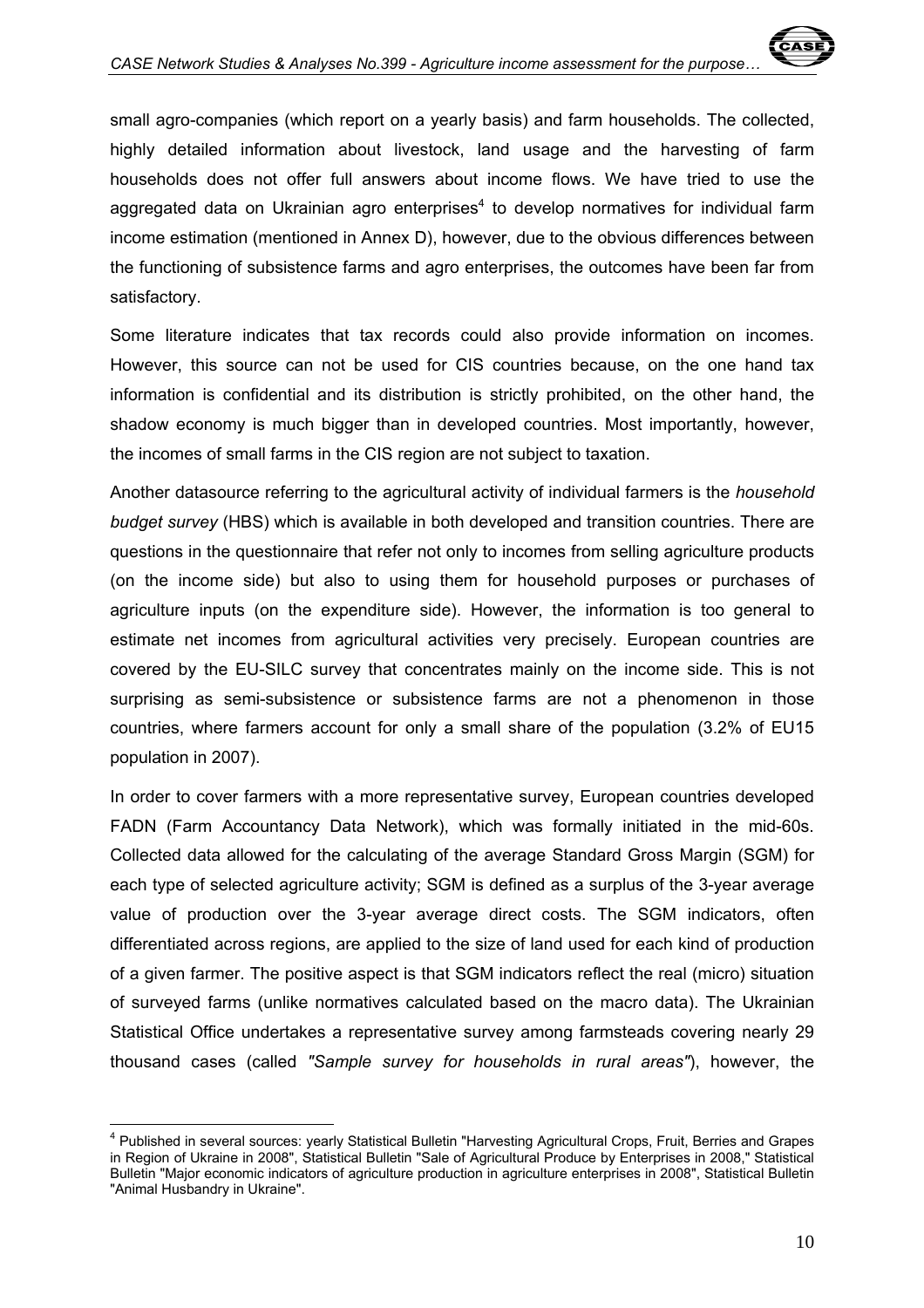information on farming income is only partial and the information on costs is lacking so the survey does not allow for providing estimates of net income in such farms.

Among the four types of databases described (agro-enterprise statistics, tax records, HBS, FADN), HBS remains the most valuable database in CIS countries for studying and analyzing the phenomenon of subsistence farming, including in the context of income imputation. In contrast to developed countries, HBS in CIS countries offers a good sample of farm-operating households (57.6% in Ukrainian HBS 2008). Ukrainian HBS for 2008 served as a source of data for developing normatives for income estimation of farming households in the variant of short-term solutions (presented in Annex D).

# **1.2. Methodology**

We can distinguish two stages of research undertaken within the project. The first stage concentrated on studying targeting methods for the purpose of social assistance and reviewing international experience in terms of estimating incomes of individual farmers. This stage also included researching the current system of agricultural income estimation in Ukraine and diagnosing problems related to the number of poor covered under the social assistance policy and how the policy is carried out. The activities in the second stage of the project were devoted to formulating recommendations for the Ukrainian government in the area of better farming income estimation, including the development of techniques for setting the income normatives.

The review of literature on targeting methods, especially in the area of modern schemes, was largely based on the most recently available case studies of new methods implemented by different countries. There is very little literature on international practices in estimating farming income. The analysis relied on the scarce materials available, including governmental (central and local) documents (mainly in Russia, Moldova, Kyrgizstan, Kazakhstan, Poland, Australia, and the United Kingdom), news services (e.g. Euroasia) or legal networks (such as *bestpravo* in Russia). The diagnosis of the current system of farming income estimation required, among other things, approaching local welfare offices in order to get information on the normatives being used in their oblasts (and rayons, if applicable) because a unified system of regional normatives does not exist. This part of the research was supported by field research in 2 welfare offices (in the rayon of Koriukivka in Chernigivska oblast of Ukraine and Bashtanka in Mykolayivska oblast) as well as consultations with the Ministry of Labour and Social Policy, Department of Social Assistance.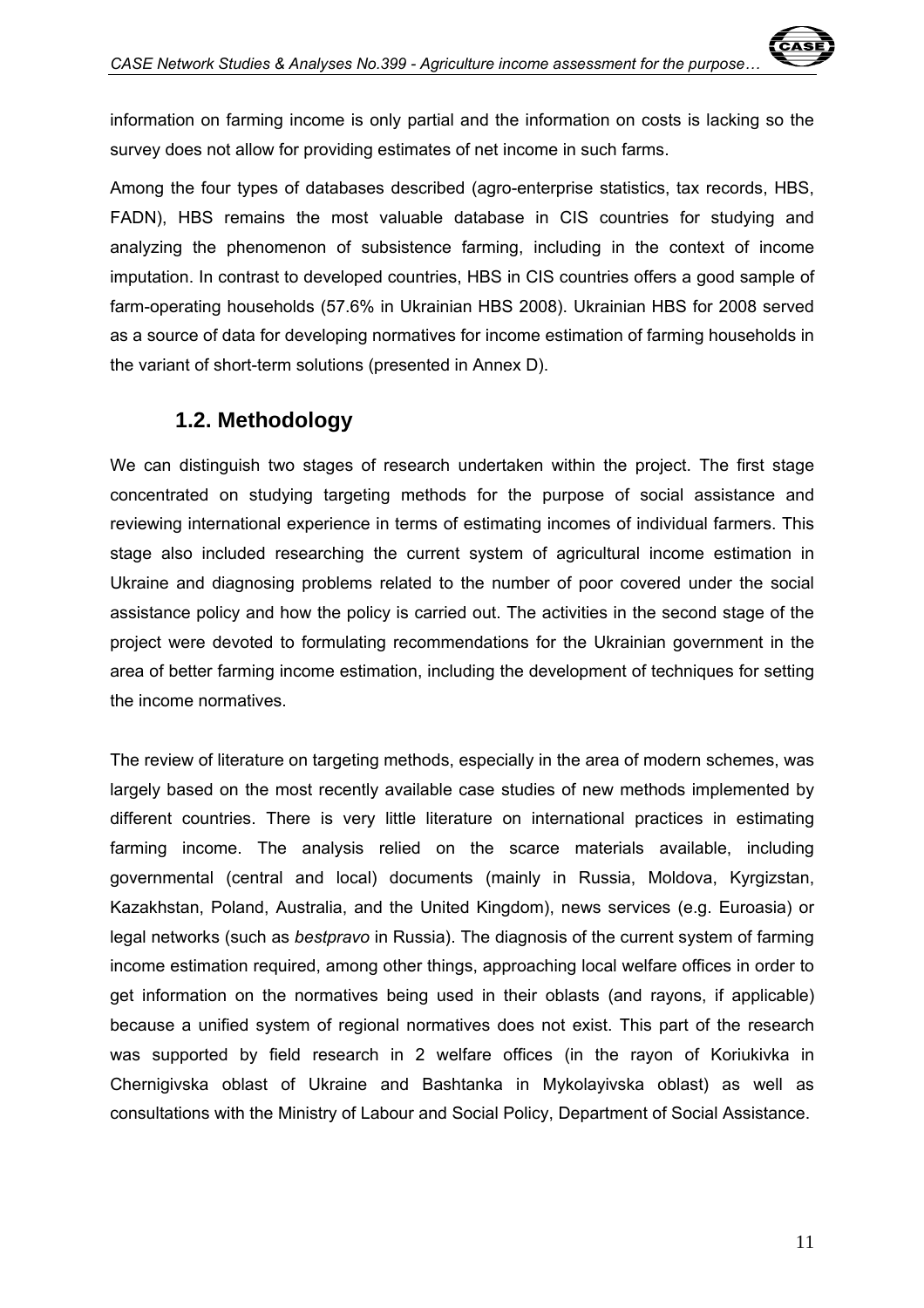In the process of developing recommendations, two methods of calculating normatives for farming income estimation were formulated and tested. The first method used 2008 data from agriculture enterprises on yields, sowing areas, average annual gains of the live weight of different types of livestock and average milk yields, the selling prices of agricultural products, and the costs of crop and livestock production (adjusted for labour costs) in order to calculate the average net income (defined as sales revenues minus costs of production) in 2008 from crop production on 1 ha of land and the average net income from raising livestock (cows, other cattles, pigs and poultry). The normatives were differentiated across regions (oblasts). The weak point of this method is that it uses data for agro enterprises that operate in quite a different economic reality than farming households. The recommendations at the end of this document address this issue.

The second method of calculating normatives used data from HBS 2008. Based on information about the revenues and costs of crop production of each farming household, as well as agro products used for own consumption, the average net income per 1 hectare of land (defined as sales revenues plus consumption of own production minus costs of production) was calculated. The income from animal production per head of a given animal kind/poultry is based on a regression analysis employing regression without a constant for all households having livestock. The estimated coefficient represents the relationship between net income from the production of any livestock kind (defined as sales revenues plus consumption of own livestock production minus costs of livestock production). The number of heads of a given livestock kind is a regressed coefficient. The coefficients for both crop and livestock production have been set for cities and rural areas separately in order to account for the factor of distance to the markets. The results of the second method seem to reflect the reality on the ground much better than the first method. The drawback of this methodology is the fact that it relies on datasets that are not precise enough nor highly representative of farming households because HBS is not constructed to closely reflect the agro activities of the surveyed population.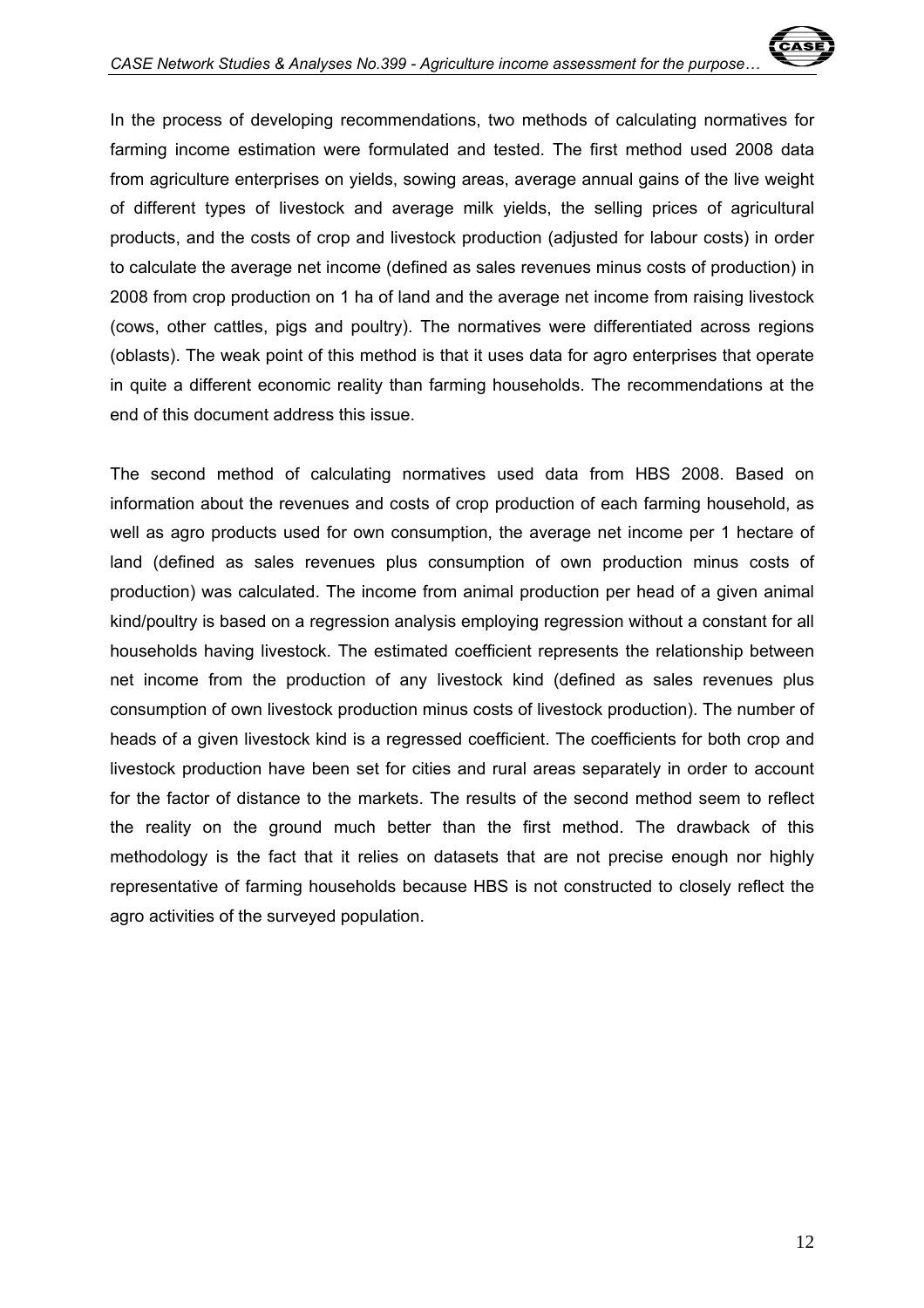#### *Irina Sinitsina*

# **CHAPTER 2. MEANS TESTING METHODS – BACKGROUND**

### **2.1. Methods of targeting social assistance**

The existing literature on social benefits targeting is extensive. It is, however, mostly represented by descriptions of individual programs as well as comparative analyses covering a single region (e.g., Grosh 1994 and Lindert, Skoufias and Shapiro 2006 for Latin America and the Caribbean; Castañeda and Lindert 2005 for the United States and Latin America; Braithwaite, Grootaert, and Milanovic 2000 and Grosh et al. 2008 for Eastern Europe and Central Asia) or method (Bigman and FoFack 2000 on geographic targeting, Henninger and Snel 2002 on poverty mapping, Conning and Kevane 2001 on community-based targeting, and Subbarao 2003 on self-targeting) or intervention (Rawlings, Sherburne-Benz, and van Domelen 2003 on social funds). Works providing a general overview of experiences and addressing lessons learned with methods used to target interventions are very scarce and started to appear only recently (e.g. Coady, Grosh and Hoddinott 2004, Grosh et al. 2008, Fiszbein and Schady 2009).

Targeting is a relevant subsidy factor for improving the allocation of resources so that they can be more beneficial to the target group (Wodon & Angel-Urdinola, 2008). Targeting can increase the benefits that the poor can realize within a given budget (maximizing impact) or can achieve a given impact at the lowest budgetary cost (minimizing cost). Targeting is an attractive option for many kinds of poverty reduction programs. Grosh et al. (2008) have demonstrated that the theoretical gain from targeting can appear to be large. In practice, however, the full theoretical gain is not realized, because targeting is never completely accurate and always associated with costs. These costs include administrative costs borne by the program, transaction and social costs borne by program applicants, incentive costs that may affect the overall benefit to society, and political costs that may affect support for the program.

As opposed to the universalist approach (in which all citizens of a nation receive the same state-provided benefits), targeting proposes that state-provided benefits differ depending on individual circumstances. In reality, the distinction between the two approaches is not absolute. Even the European welfare states that have gone the furthest in terms of universal provision of child allowances, education, and health insurance and have extensive minimum wage laws, labour market activation and the like, have last resort needs-based programs that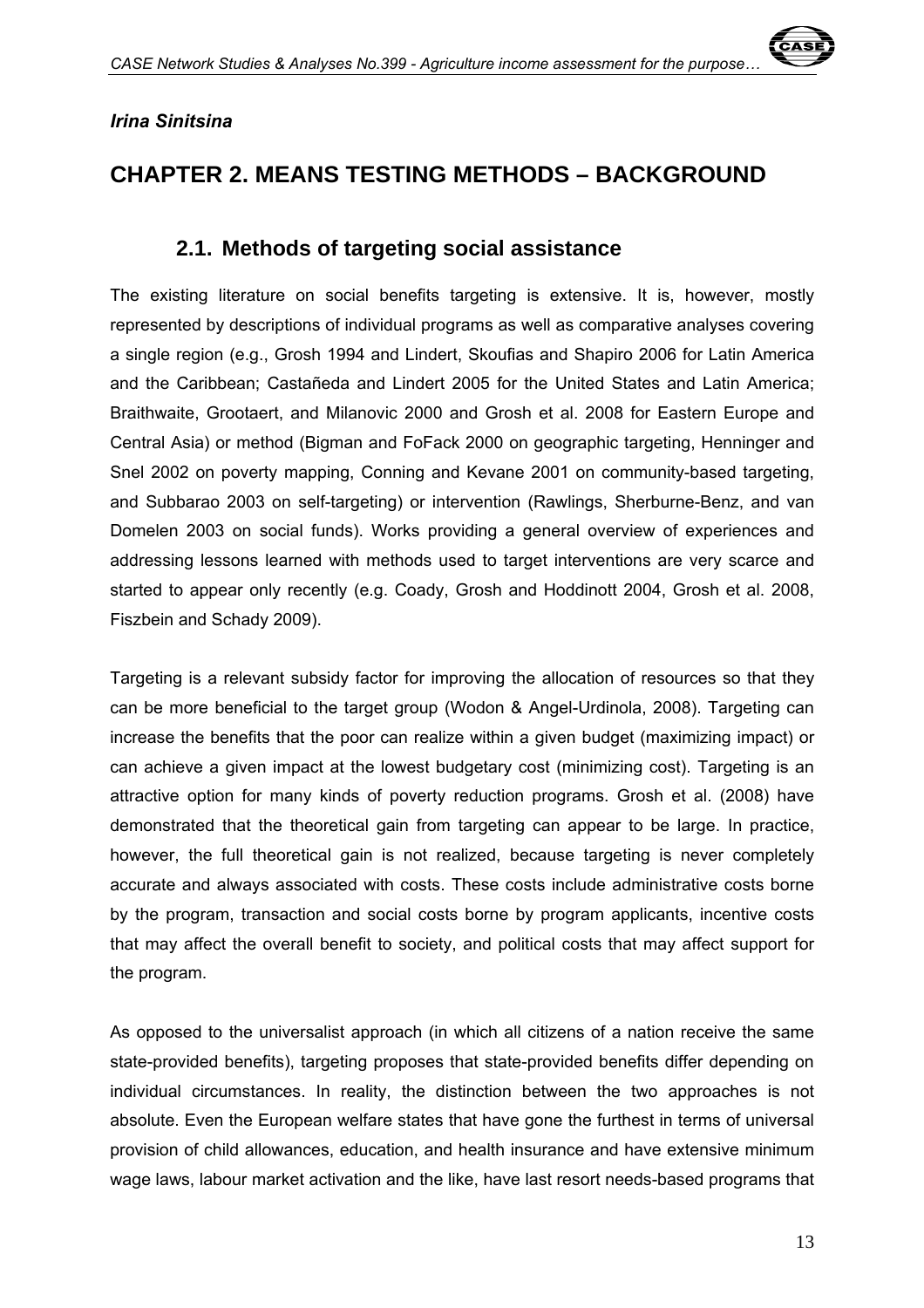are tightly targeted. Thus even though they may choose wider or narrower ranges of programs to target or different mixes of programs, all countries use targeting in their social assistance programs to some extent (Grosh et al. 2008).

In a recent World Bank review of 'conditional cash transfers'  $(CCT)^5$  across the globe, Fiszbein and Schady (2009) found that almost all CCT programs established to date have tried to target their benefits rather narrowly to the poor.<sup>6</sup> At the same time, while targeting has obvious benefits in terms of combating poverty, a comprehensive World Bank study concludes that targeting is neither a panacea nor an impossible feat; rather it is a useful but always limited tool (Coady, Grosh and Hoddinott 2004).

Numerous methods have been employed for directing resources to a particular group. The vast literature on targeting problems suggests the following menu of options of the methods used so far: individual/household assessment (means-testing and/or proxy-means testing, community-based); categorical (geographic or demographic); self-selection.

#### − **Individual/household assessment**:

(1) The *means testing method* is usually regarded as the 'gold standard' of targeting. Income and assets are measured directly, and individuals or families below a certain threshold are eligible for benefits. As a rule, the information collected is verified against independent sources. It has three main variants: (1) third-party verification of income, (2) documents to verify income or related welfare indicators provided by the applicant, and/or (3) a simple interview aimed at collecting information. However, simple means tests with no independent verification of income (or no verification at all) are not uncommon (Grosh et al. 2008). Means testing is widely used in the US, the OECD, FSU and some Latin American countries. Means testing can be extremely accurate. However, the main problem with this method (leaving aside the problem of whose income to count and what types of income should be included) is that it is very administratively demanding, especially when combined with meaningful attempts at verification, requiring accurate records on income, home visits, etc. In countries with no agriculture income reporting, an additional effort is associated with estimating and applying indicators on land size or livestock to get the proxy for agriculture income. On the other hand, this method does not allow for the consideration of non-formal income. This method may also induce work disincentives when earnings exceed threshold limits. Means testing is regarded as the

 $\overline{a}$ <sup>5</sup> Conditional cash transfers are programs that transfer cash, generally to poor households, on the condition that those households make prespecified investments in the human capital of their children. 6

according the approximately 40 CCT programs reviewed in the World Bank report, to date, only Bolivia's Juancito Pinto program is targeted broadly to all first-graders in public schools.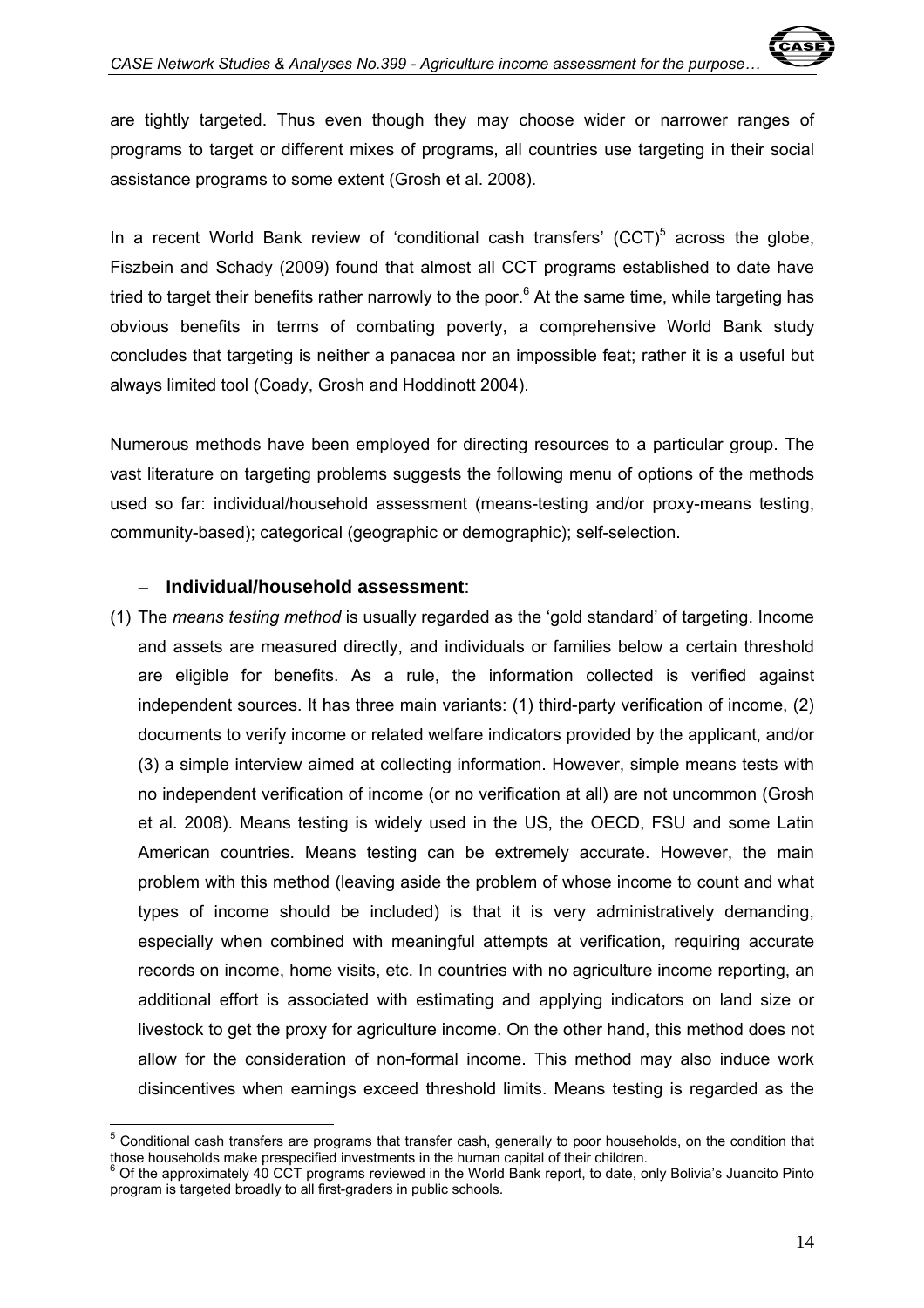most appropriate where declared income is verifiable or where some forms of selfselection limit non-target groups in applying for benefits, where administrative capacity is high, and/or where benefit levels are large enough to justify the costs of administering a means test.

- (2) *Proxy means testing* (PMT) is a synthetic measure correlated with income calculated as a "score" for each household based on easily observable characteristics. The indicators used to calculate this score and their weights are derived from statistical analyses of data from detailed household surveys (Coady, Grosh & Hoddinott 2004). Eligibility is determined by comparing the score against a predetermined cutoff. This method is becoming increasingly popular in Latin America, Armenia, Russia, Turkey, Indonesia and other countries (Subbarao 2009). It is also administratively demanding and needs representative household surveys. On the other hand, the indicators used tend to be static and focus on the long-term poor (not transient poor). PMT is most appropriate when a country has a relatively high administrative capacity, when programs mean to address chronic poverty in stable situations, and when they are used to target a single program with large benefits. (see more in Chapter 2.3)
- (3) *Community-based* targeting exploits an existing local actor (teacher, nurse, religious leader), or a group of community members or leaders, whose principal functions in the community are not related to the transfer program, or a newly established civic committee which determines eligibility for benefits. The advantage of community-based targeting is that it relies on local information on individual circumstances, which may be more accurate and less costly to collect than using other methods. In addition, it can permit local definitions of needs and welfare; in addition, targeting decisions may be based on a wide range of factors beyond poverty. This method may be relatively cheaper as it transfers the costs of identifying beneficiaries from intervention to community (although this can also be seen as a limitation). On the other hand, this method of targeting may generate conflict within a community or capture by local elites may become possible. Also such a system may continue or exacerbate any existing patterns of social exclusion. While generally providing less accurate targeting in terms of household income compared to other methods, communities tend to use a different concept of poverty: the results of community-based methods are more dependent on how individual community members rank each other and on their self-assessments of their own status. When local definitions of welfare are used, it may create the risk of more difficult and ambiguous evaluations. However, for the same reason, community-based methods generally result in higher levels of satisfaction with beneficiary lists and the targeting process (Alatas et al. 2009). The most appropriate circumstances for applying this method exist where local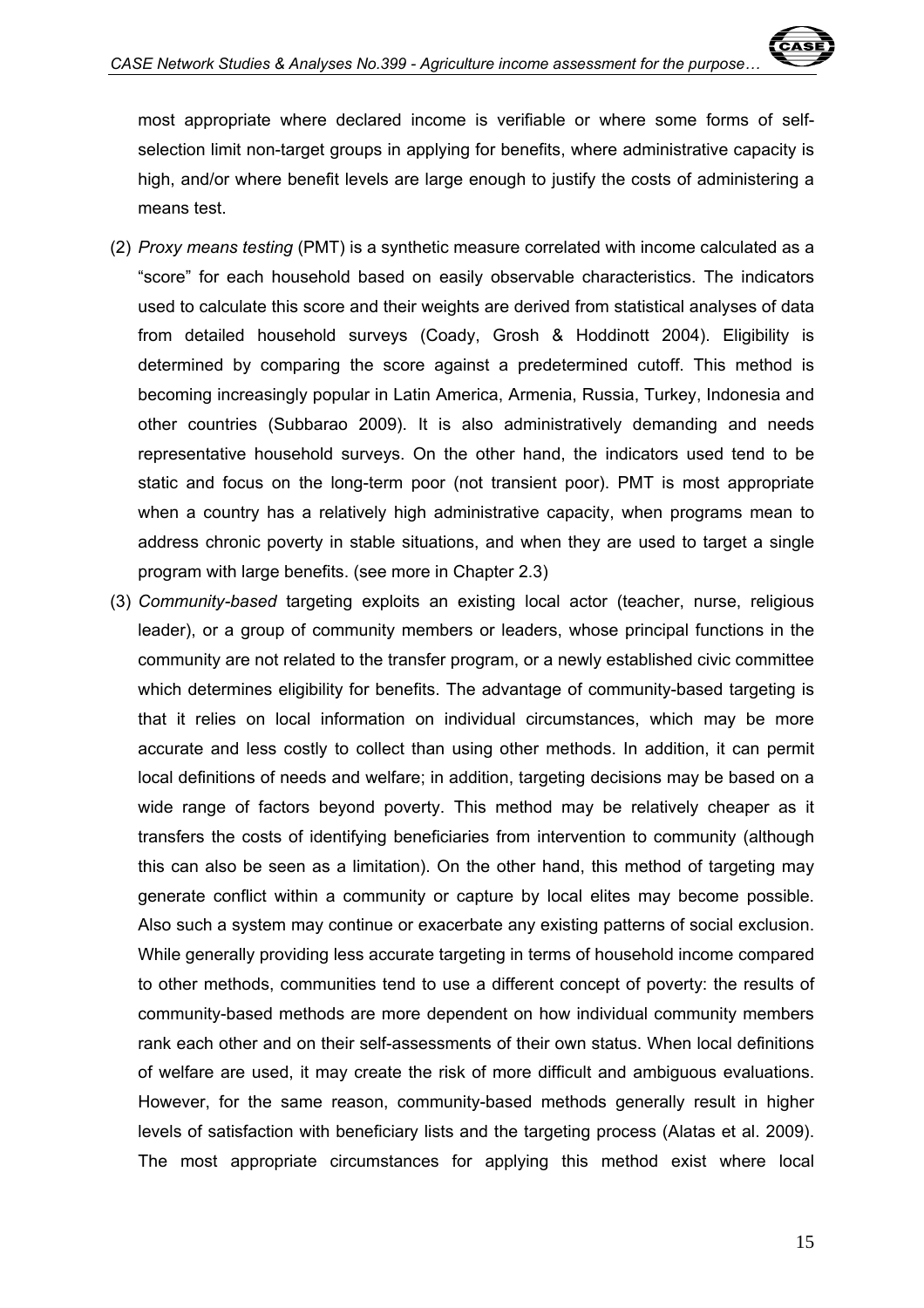communities are clearly defined and cohesive and where programs to be implemented propose to include a small portion of the population. It can also be useful in situations where temporary or low benefit programs cannot support an administrative structure of their own.

#### − **Categorical targeting**:

Under categorical targeting, receipt of a benefit or service is based on belonging to a particular category or group based on location of residence (geographic targeting), age and/or sex (demographic targeting), disability, unemployment status, or ethnicity. This method is also referred to as statistical targeting, or group targeting.

- (1) Under *geographic targeting*, benefits or services are provided to those located in a particular region. Few programs target exclusively on the basis of geography, but many programs use geographic targeting in conjunction with other targeting methods (often PMT), especially when programs are not fully funded (such as Colombia's Familias en Acción program or the Oportunidades program in Mexico). The geographic method produces noticeably better results if poverty is regionally concentrated (Ghana, Kenya) (Subbarao 2009). In such cases poverty maps are usually used to focus the program in only some areas of the country or to allocate spaces in the program among subnational jurisdictions. The efficiency of the method increases with reducing the size of the geographic units, which is usually achieved by increasing the accuracy of poverty maps, a concern that is diminishing in importance as small area estimation techniques improve and are more widely applied. The advantage of geographic targeting is that it is administratively simple, and it is more appropriately used in countries with limited administrative capacity, where living standards across regions vary significantly (see more in Bigman and FoFack (2000)). It helps if the delivery of the intervention uses a fixed site such as a school, clinic, or ration shop. This method is unlikely to create stigma effects or labour disincentives although it can be politically controversial.
- (2) Child allowances and social pensions are the most common types of *demographic targeting.* Apart from being fairly simple in administration, this method carries the appeal of universality, and is thus often politically popular. It does not stigmatize beneficiaries. The major limitation of categorical targeting is that age/sex may be only weakly correlated with poverty (Grosh et al. 2008). Thus the targeting may not always reach the poorest, as target categories do not necessarily contain many poor. Current research suggests that the observed correlations are sensitive to assumptions made about household scale economies and adult equivalences. This method is most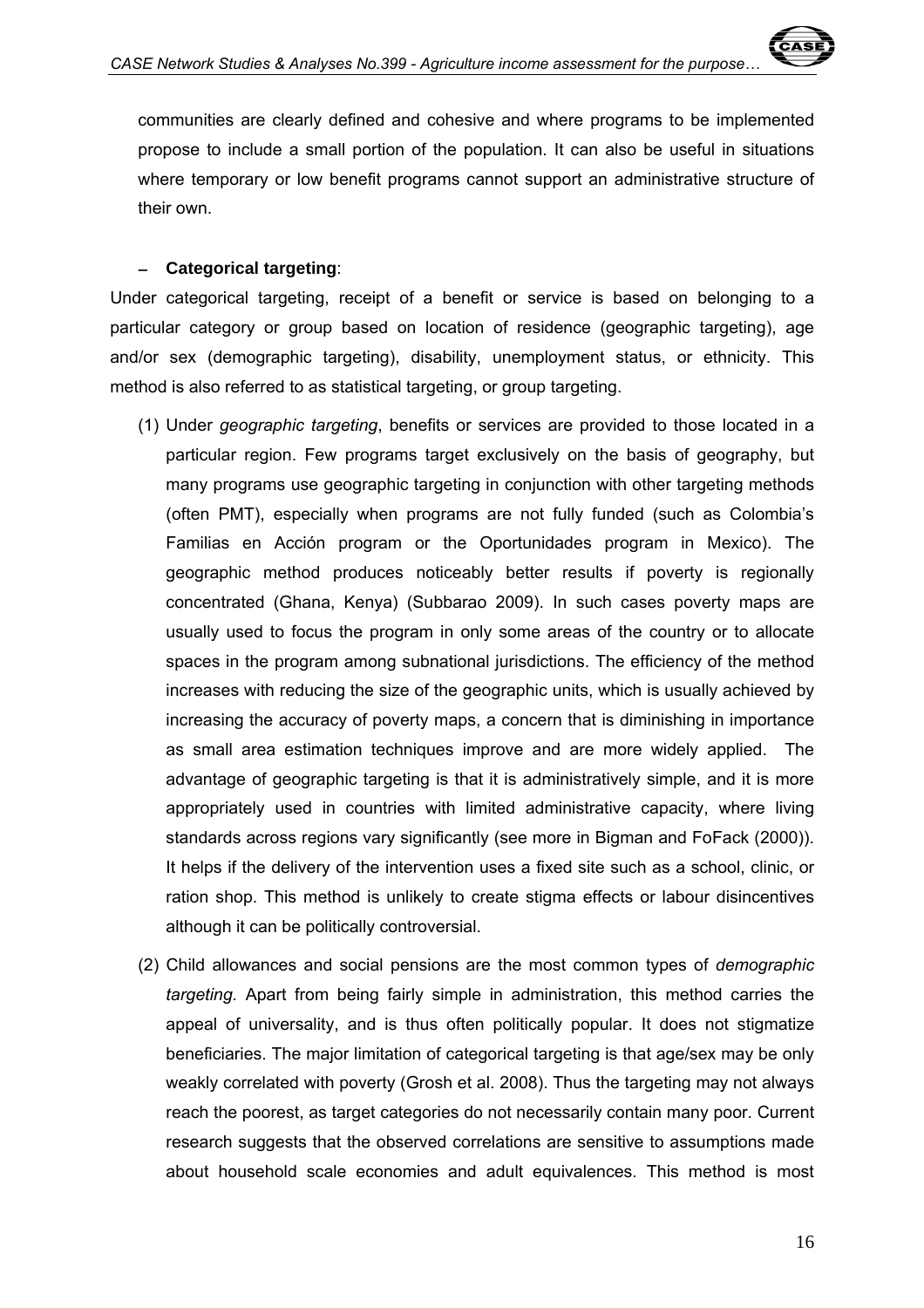appropriate where registration of vital statistics or other demographic characteristics is extensive as well as where a low-cost targeting method is required.

#### − **Self-selection targeting**:

In self-selection targeting, benefits or services are technically open to everyone, but designed so that only the poor will choose it, or the level of benefits is expected to be higher amongst the poor. There is no external targeting mechanism other than free choice. One of the most common applications of self-targeting in social assistance is the use of low wages in public works programs to induce participation only by the poor. It is rather unlikely to induce labour disincentives. The administrative costs of such targeting are quite low, although administering public works programs is not simple (Grosh et al. 2008). On the other hand, the limitation of this method is its imposition of costs, which can be substantial, onto the recipients, which lowers the net value of the benefit. Also, the stigma of recipients under this method may be considerable. The other common application of self-targeting is the use of in-kind benefits with 'inferior' characteristics clearly separating the poor from the non-poor (e.g., low quality wheat or rice). Universal staple food subsidies can also be viewed as a form of self-selection since these foods are more heavily consumed by the poor than by the nonpoor (Coady, Grosh & Hoddinott 2004).  $^7$  This method may be especially useful in situations where individuals are rapidly moving in and out of poverty.

### **2.2. Targeting outcomes: an overview**

In their comprehensive study of targeting mechanisms, based on information for 122 antipoverty interventions drawn from 48 countries, Coady, Grosh and Hoddinott (2004) found out that although cash transfer programs account for a large proportion (40 percent) of interventions, the other intervention types are also well represented (Annex A, Table A-1). In some regions, a particular intervention type dominates: e.g. cash transfers are prevalent in Eastern Europe and FSU, universal food subsidies prevail in the Middle East and North Africa, and near-cash transfers<sup>8</sup> in South and South-East Asia. By contrast, there is a wider mix of reported interventions in other regions. Most of the cash transfer programs occur in Latin America, the Caribbean and Eastern Europe/FSU. Most of the near-cash transfer programs occur in South Asia, most of the universal food subsidies in the Middle East, and

TO TO TO TO TO TO TO TO TO THE TO THE TO SERVIT TO THE TO THE TO THE TO THE TO THE TO THE TO THE TO THE TO TH<br>To the targeting through To To The Hangesting through To The To The To The To The Walles of the To The To The wage selection see Subbarao (2003) and Alderman's (2002) papers on food subsidies. The paper reviews selfselection through the choice of commodities.

 $8$  Near cash transfers include food stamps, coupons, or vouchers that may be used by households to purchase food at authorized retail locations, or the right to purchase a limited quantity of food at a subsidized price.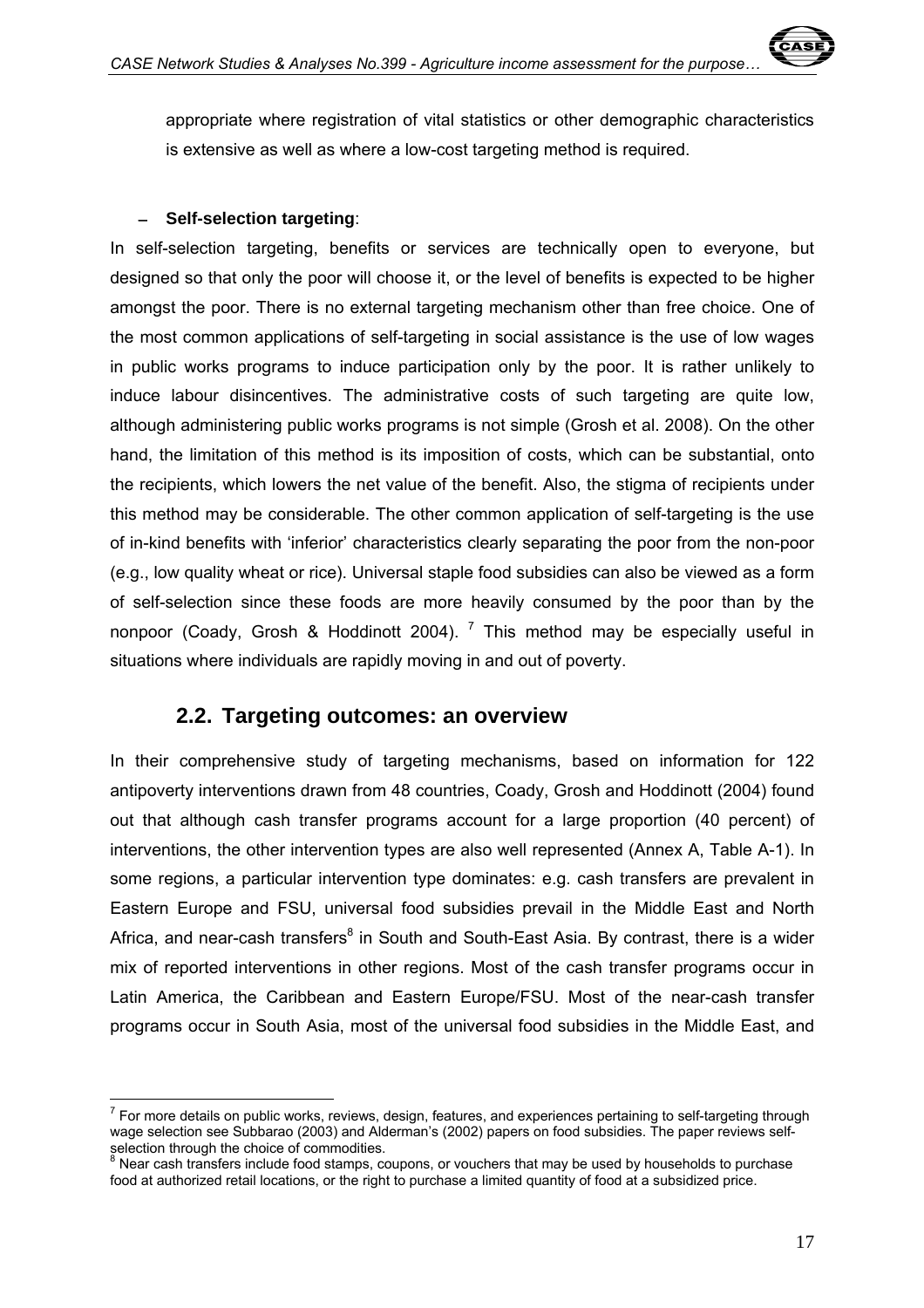most of the social funds<sup>9</sup> in Latin America. Dividing the sample by per capita GDP levels, we find that cash transfer programs are more likely to be found in less poor countries and nearcash transfers in the poorest countries. Most social assistance programs tend to use different combinations of targeting mechanisms. Across the 2004 sample, 253 occurrences of different targeting methods could be observed, so that each intervention in the sample used just over two different targeting methods on average.

In a recent World Bank review of CCT programs, Fiszbein and Schady (2009) estimated that almost two thirds of countries used geographic targeting; about two thirds used household targeting, mostly via proxy means testing; and many countries used both. Moreover, many programs used community-based targeting or community vetting of eligibility lists to increase transparency.

There are some marked differences in the area of distribution of targeting methods by region, e.g. according to Coady et al. (2004), most of the interventions using categorical targeting (especially by age) are concentrated in Latin America, Asia and Eastern Europe/FSU. There are also broad differences across income levels. Generally, poorer countries tend to rely more on self-selection methods and categorical targeting, whereas forms of individual assessment are relatively more common in less poor countries. The important exception to these general patterns is categorical targeting by age, which is used relatively less frequently in poor countries.

At the same time, targeting performance across countries varies greatly. While median performance in the 2004 sample was good, in approximately 25 percent of cases targeting was regressive, meaning that a random allocation of resources would have provided a greater share of benefits to the poor. Coady et al. (2004) provided a weak ranking of outcomes achieved by different targeting mechanisms, assessing which methods delivered the best results in relation to errors of inclusion. The ranking demonstrated that these differences could be partly explained by variations in country characteristics:

- Countries with better capacity for program implementation, as measured by GDP per capita, do better at directing benefits towards poorer members of the population.
- Countries where governments are more likely to be held accountable for their behaviour appear to implement interventions with improved targeting performance.

 $\overline{a}$ 

<sup>&</sup>lt;sup>9</sup> Social funds are multi-sectoral programs that provide financing (usually grants) for small-scale public investments targeted at meeting the needs of the poor and vulnerable communities and at contributing to social capital and development at the local level (Grosh et al. 2008).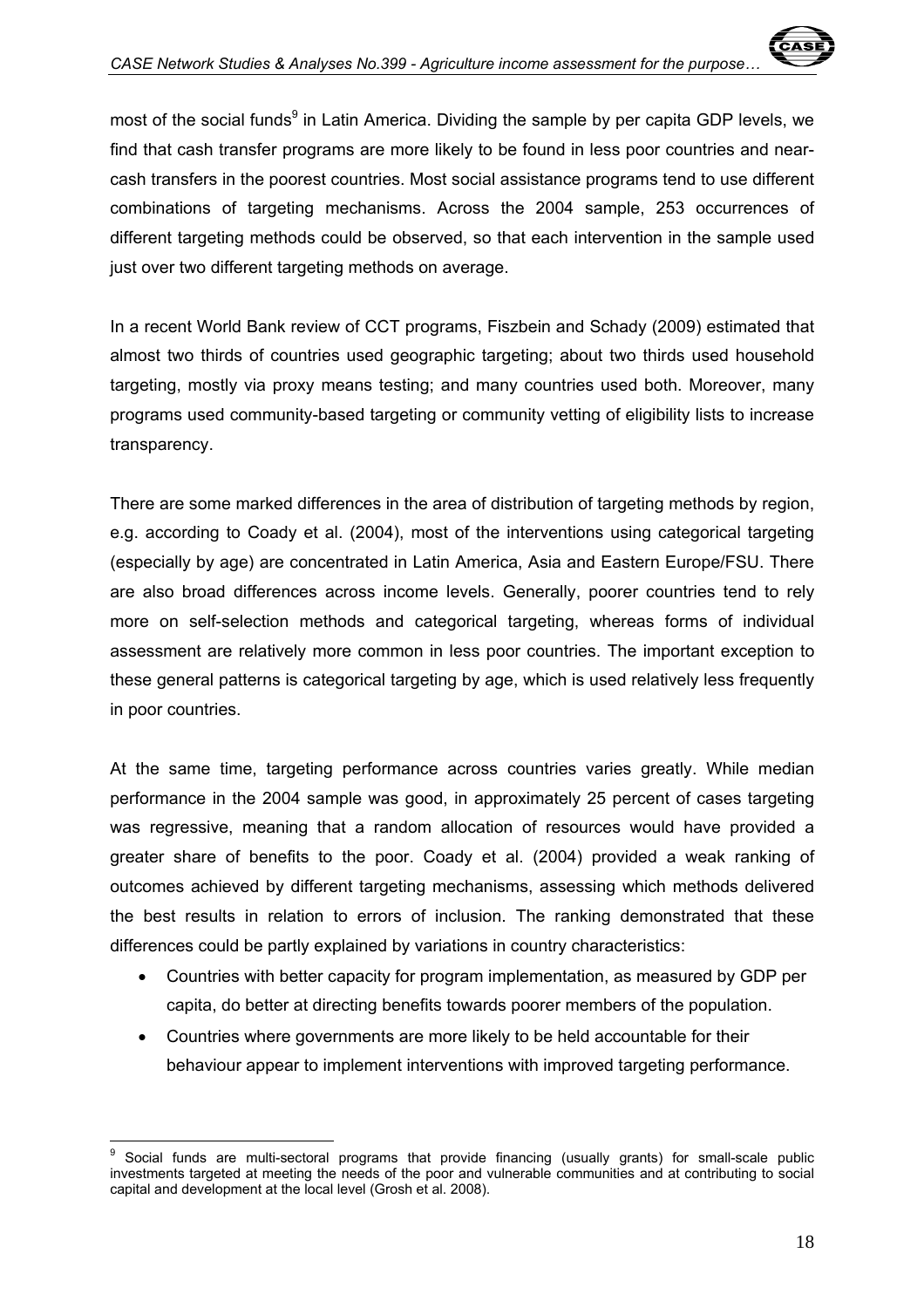• Countries where inequality is more pronounced and presumably differences in economic well-being are easier to identify also demonstrate better targeting outcomes.

Thus, targeting performance generally improves along with countries' income level (the proxy for implementation capacity), the extent to which the government is held accountable for its actions, and the degree of inequality.

Differences in targeting performance also reflect the choice of targeting method. Interventions that use means testing, geographic targeting, and self-selection based on a work requirement are all associated with a relatively high share of benefits going to the bottom two quintiles. Proxy means testing<sup>10</sup>, community-based selection of individuals, and demographic targeting to children show good results on average but with considerable variation. Demographic targeting to the elderly, community bidding, and self-selection based on consumption demonstrated limited potential for good targeting. However, Coady et al. (2004) estimated that in the sample of programs they looked at, only 20 percent was due to differences *across* methods; the remaining 80 percent of the variability in targeting performance was due to differences *within* targeting methods.

Thus, international experience evidently demonstrates that there is no clearly preferable method for all types of programs or all country contexts. In reviewing a menu of targeting options, policy makers should be mindful of two important considerations. First, individual targeting methods are not mutually exclusive and can be used in different combinations and sequences. A child allowance (categorical targeting) may be means- (or proxy means-) tested (individual assessment). Subsidized coarse grain (self-targeting) may be available for sale only in food shops in poor neighbourhoods (geographic targeting). In fact, experience shows that using more targeting methods generally produced better targeting. Second, country context could explain some, but by no means all, of the variability in targeting performance. Unobserved factors explained many of the differences in targeting success. Improvements in the design and implementation of targeting methods thus have great potential. Grosh et al. (2008) estimated that if programs with poor targeting success were brought up to the median level of success, the share of program benefits going to the poor would increase by 10 percentage points.

 $\overline{1}$ 

 $10$  When Coady et al. (2004) undertook their study, outcome data were only available for a few of the new proxy means tests. Since then data have become available for several more programs, all of which are quite well targeted. If these measurements had been part of the original study, proxy means tests would likely have joined the ranks of the methods that reliably produce progressive results (Grosh et al. 2008).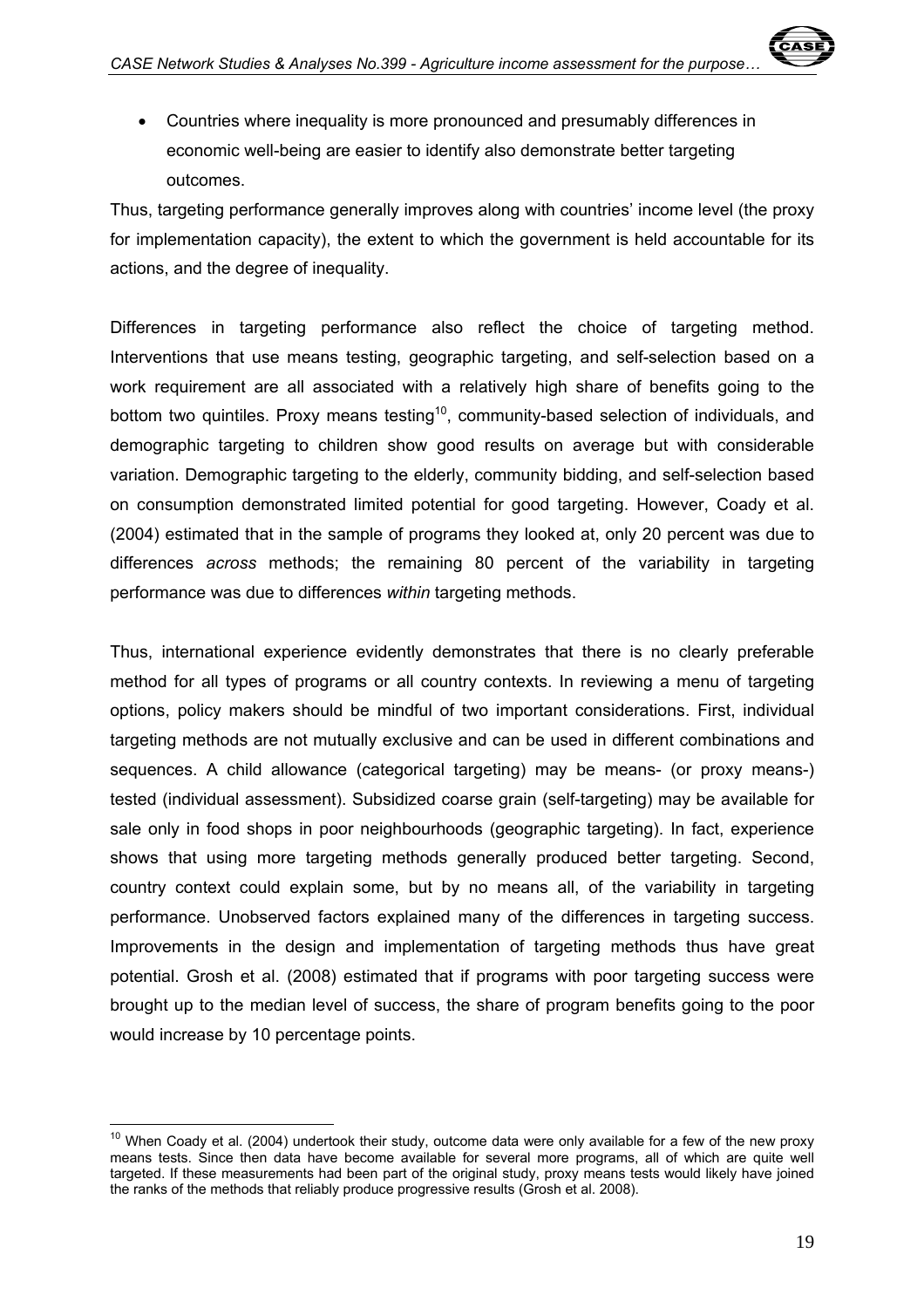Most of the available literature confirms that *implementation matters tremendously to outcomes.* Two important crosscutting themes emerge from literature on the subject:

- increased creativity, diligence, and/or administrative budget are usually able to reduce errors of exclusion (that is exclusion of the poor) in the majority of the targeting programs. Targeting *incidence* (errors of inclusion, that is, including the noneligible) outcomes are, however, more dependent on the choice of targeting mechanisms compared to targeting performance in terms of coverage;
- improved administration streamlined procedures, better manuals, more training, more attention to quality control, adequate staff and equipment — often appear to be justified. In a significant number of cases, there appear to be unexploited economies of scale because a single program is small and/or because structures could be but are not shared over several programs (Coady et al. 2004).

# **2.3. Targeting by proxy means testing: international experience**

The term "proxy means test" (PMT) is used to describe a situation where information on household or individual characteristics correlated with welfare levels is used in a formal algorithm to proxy household income, welfare or need. Given the administrative difficulties associated with sophisticated means tests and the inaccuracy of simple means tests, the idea of using other household characteristics as proxies for income is appealing (Grosh and Baker 1995). PMTs use fairly easy-to-observe household characteristics, such as the location and quality of the household's dwelling, ownership of durable goods, demographic structure, education and possibly the occupations of its adult members, as well as some other indicators (state of health, disability, etc., or potential indicators belonging to certain poverty dimensions), to proxy a means test, thus avoiding the problems involved in relying on reported income. PMT is used in order to overcome the difficulties associated with collecting and verifying detailed information on household income or consumption levels in many developing countries (Coady et al. 2004). The results of PMT application demonstrate that household characteristics can reliably serve as reasonable proxies for information on income in assessing eligibility for social programs.

The first step in designing a proxy means test is to select a few variables that are well correlated with poverty and have three characteristics: their number is small enough to enable application of the proxy means test to a significant share of the program applicants, they are easy to measure or observe, it is difficult for the household to manipulate them. The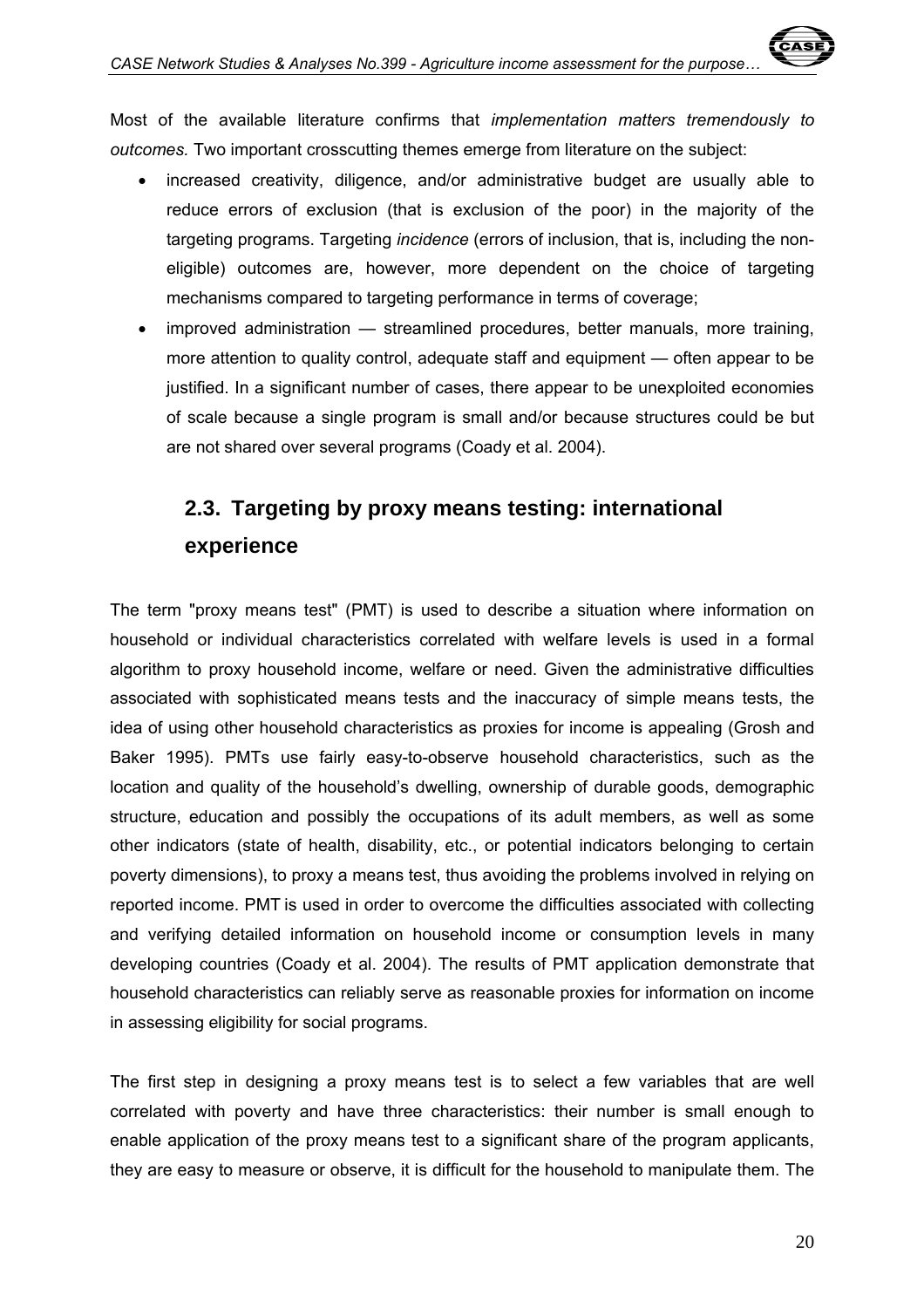number of variables used varies from about ten to as high as forty, but usually is in the order of two dozen. The variables used are typically drawn from the data sets of detailed household surveys of a given country. PMTs use household characteristics in order to calculate a score that indicates the household's economic welfare. This score is used to determine eligibility for the receipt of program benefits and possibly also the level of benefits. Once the variables have been chosen, statistical methods are used to associate a weight with each variable. The indicators used to calculate the score and their weights are derived from a statistical analysis (usually a regression analysis or principal components analysis) of data from detailed household surveys. The total income or consumption of the household is regressed on the selected variables. Eligibility is determined by comparing the household's score against a predetermined cut-off (threshold). Often these regressions are run separately by region so that variable weights differ across regions. A well-instituted proxy means test should guarantee "horizontal" equity, i.e. that the same or similar households (at least in terms of the variables chosen) will receive the same treatment.

PMTs have several advantages that make it a promising and feasible alternative to unverified means testing (UMT) and verified means testing (VMT) for household targeting systems (Castañeda and Lindert 2005; Coady et al. 2004):

- *Targeting Accuracy*: targeting outcomes of PMT are nearly as accurate as VMT and, in some cases, are more accurate than UMT.
- *Cost Efficiency*: the financial costs of administering PMT are *far* cheaper than VMT and in line with those for UMT: it requires less information than true means testing, and yet it is objective.
- *Political Appeal*: The use of multi-dimensional indices to determine eligibility for programs can be more politically appealing than the more narrow reliance on incomes since, in many developing and middle-income countries, public opinion commonly holds that poverty is multi-dimensional and spans more than just "income."
- *Transparency*: The use of multiple observable variables for PMT is more transparent and verifiable than reliance on self-reported income, as in UMT. Moreover, because it does not actually measure income, PMT may discourage work effort less than a means test would.
- *Administrative Feasibility*: administrative requirements are more manageable for developing countries, particularly middle-income countries, than those for true means testing.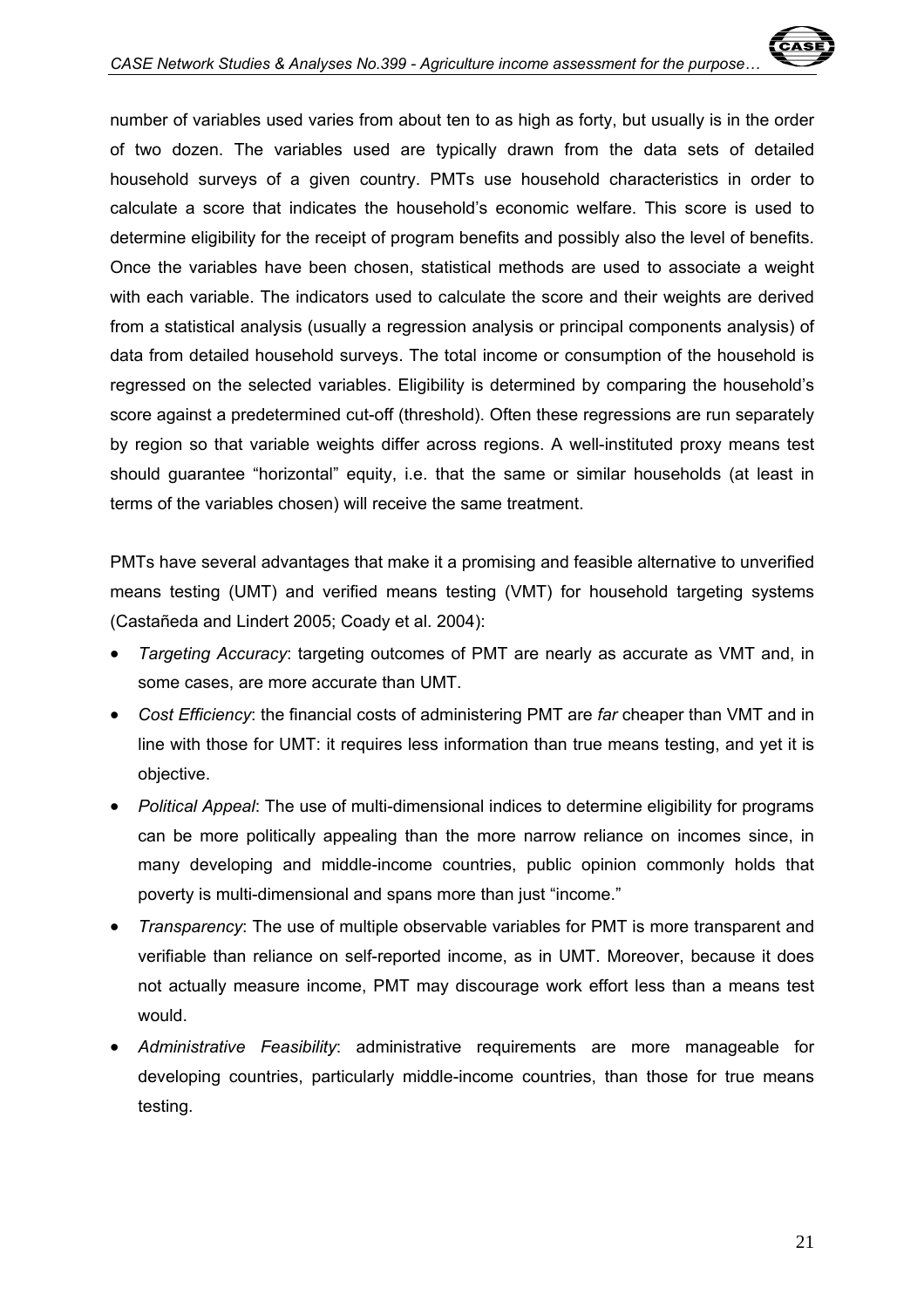PMT is a relatively new tool in the targeting toolbox. Chile was the first country to use this approach when it introduced its Ficha CAS (unified household registry system) program in 1980. Since then, the tool has been monitored and its implementation and use refined over the years (Larrañaga 2003; Clert and Wodon 2000). The approach has spread elsewhere in Latin America, however PMT systems are in the early stages of design or implementation in many countries of the globe. Armenia has used a proxy means test since 1994 for humanitarian assistance and cash transfers (World Bank 1999, 2003); Indonesia has used one as well for targeting its subsidized rice rations (Sumarto et al. 2003). Turkey introduced such a system in 2002 as part of a response to its financial crisis (Ayala 2003), and other countries have done some piloting without fully setting the PMT systems up – e.g., Russia<sup>11</sup>, Egypt (Ahmed and Bouis 2002), Philippines (Reyes 2006), Sri Lanka (Narayan and Yoshida 2002), Cabo Verde (Wodon and Angel-Urdinola 2008) and Uganda (Houssou et al. 2007).

#### *Liudmyla Kotusenko, Katarzyna Piętka-Kosińska*

# **CHAPTER 3. CURRENT SYSTEM OF AGRICULTURE INCOME ASSESSMENT IN UKRAINE**

#### *Definition of income for the purpose of social assistance*

In Ukraine, social assistance benefits are means-tested. Under the law, the right to the following benefits is determined based on aggregate family income:

- Benefits to low-income families;
- ‐ Subsidies to compensate for costs of housing and utility services and purchase of liquefied gas, solid and liquid furnace fuel (so-called housing subsidies);
- ‐ Child benefits to single mothers and nursing aid for children under the age of three;
- ‐ Care aid (monthly monetary aid to a low-income individual cohabiting with a disabled person of  $1<sup>st</sup>$  or  $2<sup>nd</sup>$  psychiatric disability group who was deemed a person requiring permanent outside care by a medical consultation commission of a health care institution).

 $\overline{a}$ <sup>11</sup> In Russia, pilot programs for social support of poor households were introduced in 1997-98 in the Komi republic, Voronezh and Volgograd oblasts. PMT systems were used in several regions in the Volgograd oblast and in the city of Volgograd (Mintrud Rossii 2001).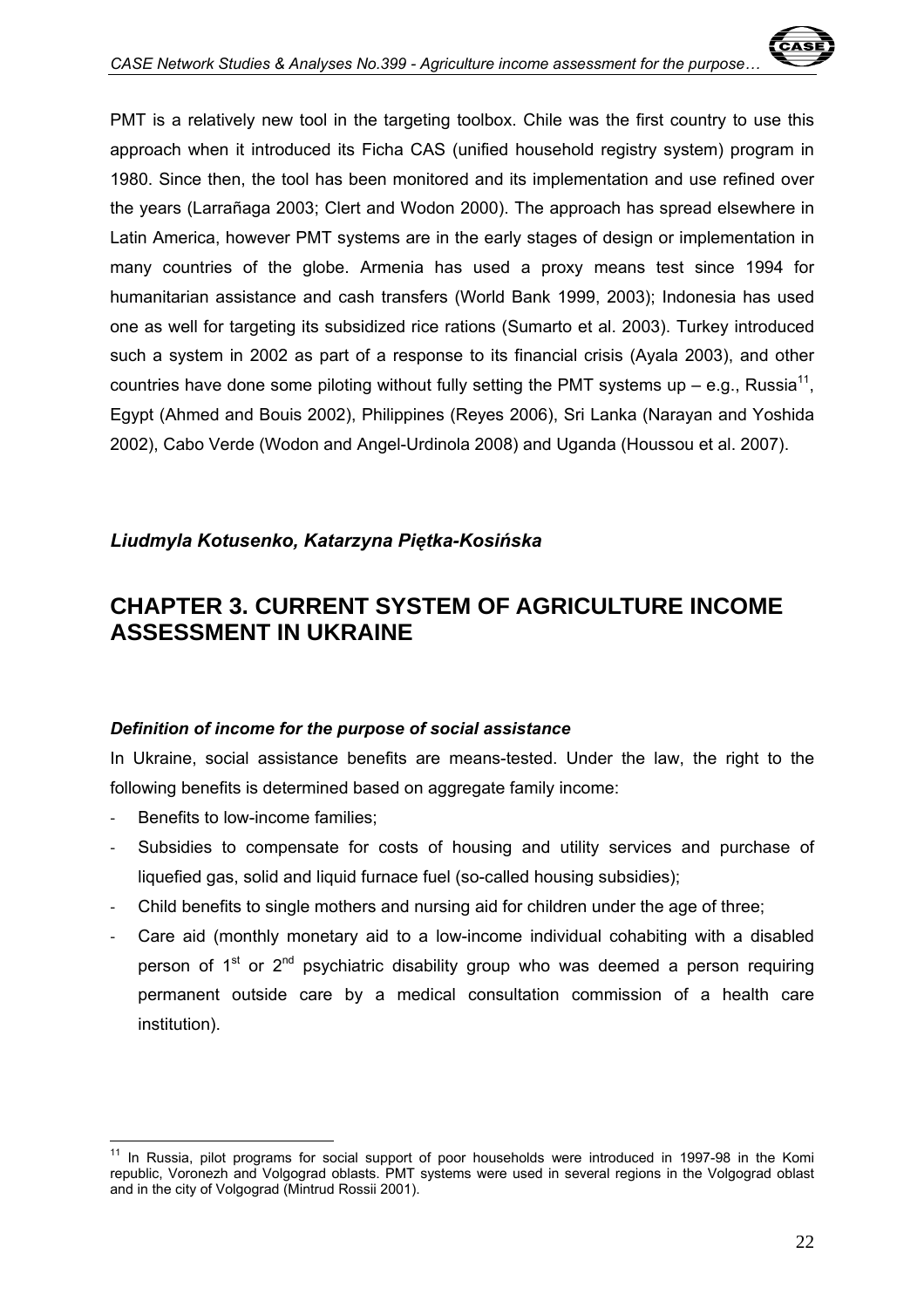*The Methodology for calculating the total income of a family*<sup>12</sup> defines the total income of a family taken into account when social assistance eligibility is checked; it includes monetary components and monetary equivalent of in-kind inflows, with some exemptions (see Table B-1 in Annex B). The monetary equivalent of incomes in kind is based on average (market) consumer prices in a relevant region. Incomes are presented in gross value. Given the flat PIT rate in Ukraine (at 15%), this should not cause any unequal treatment of different income sources.

The level of the majority of incomes can be verified with official documents, which are also available from tax authorities. At the same time, farming, which is the source of income of the majority of social assistance claimants.<sup>13</sup> is not covered by any register, except for farmers who are legal entities. Small farmers or land plot users are not obliged to undertake book keeping so both monetary and in kind incomes from that activity need to be estimated.

#### *Society to be potentially affected by individual farming income estimation*

In Ukraine, 32% of the society lives in rural areas and 18% of all workers are involved in agriculture both officially and unofficially, as well as in private farming (own computations based on official data for 2008). However, farmsteads refer to an even larger share of population: according to HBS for 2008, 57% of the population lives on farmsteads that make use of their land. Farmsteads are almost equally spread between rural and urban areas (54% and 46% respectively). The income from farmsteads greater than 0.06 hectare is subject to estimation for the purpose of social assistance. According to HBS, 75% of all farmsteads, or around 43% of the total population, have land plots that exceed this area in use or ownership. At the same time, there is a cap on the amount of land which enables one to seek financial support: owners of land plots greater than 0.6 ha are not eligible for social assistance.

The agricultural sector accounts for nearly 8% GDP of Ukraine. Farmsteads produce more than half of total agricultural production, though their role has been steadily decreasing in recent years. However, the productivity of farmsteads is very low. According to our calculations based on the official data, farmsteads' net incomes from agricultural activity amounted to about 5.4% of total disposable incomes of the Ukrainian population in 2008. According to the numbers from HBS, the pure farming income remains at around 18% of

 $\overline{1}$ "Approved by the order dated November 15, 2001 of the Ministry of Labor and Social Policy, Ministry of Economy and European Integration, Ministry of Finance, State Statistics Committee, and State Committee on Youth, Sport and Tourism of Ukraine, Nº 486/202/524/455/3370

<sup>13</sup> According to HBS (2007) 80% of beneficiaries have a land plot.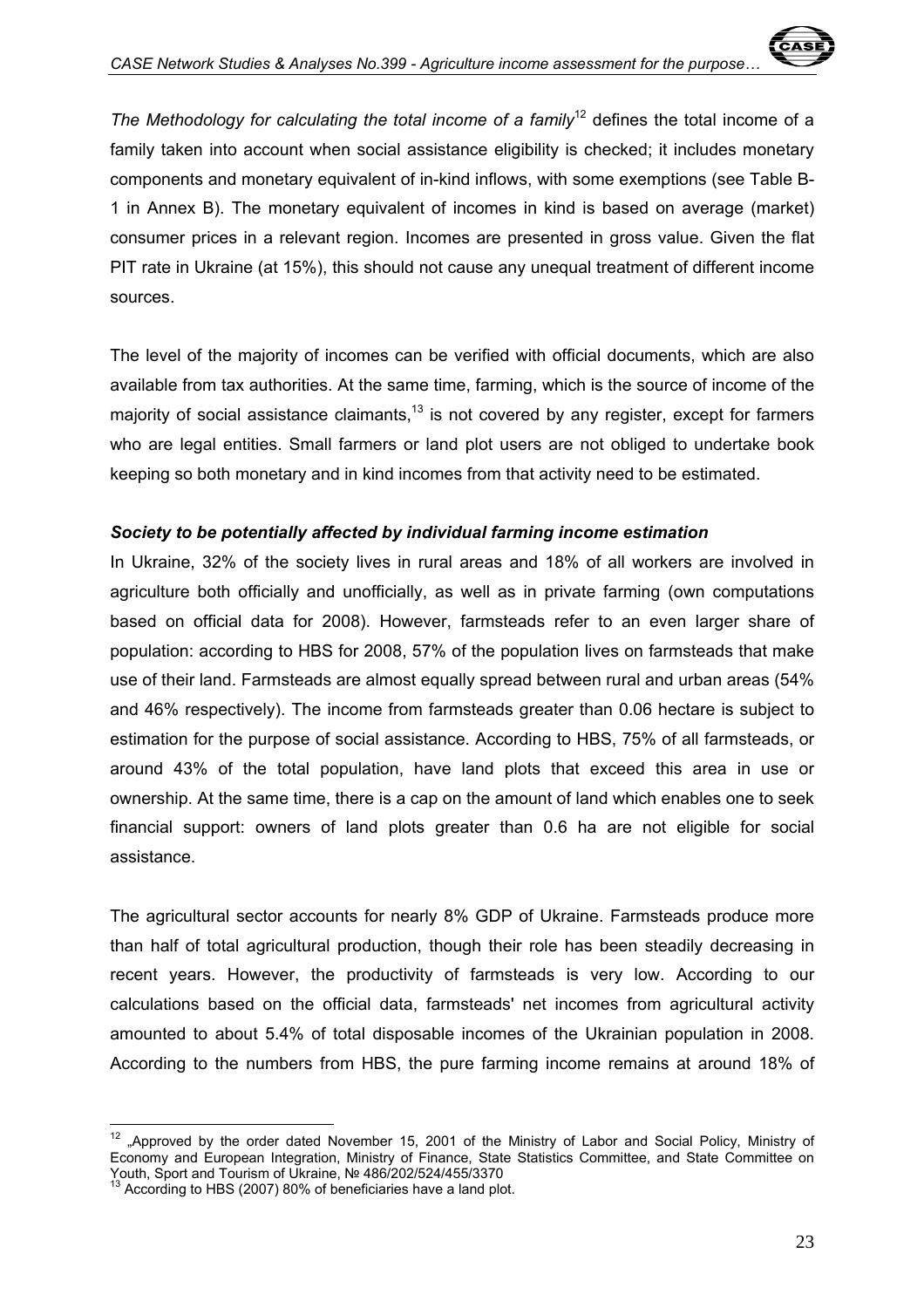total incomes of farmsteads<sup>14</sup>. Taking into account the great number of those employed in the agricultural sector, the productivity of private farms is extremely low. Farmsteads are mainly family-based workplaces, which means they are characterized by huge hidden unemployment.

The structure of farmstead land area is varied<sup>15</sup> – 50% of rural farmsteads have plots of up to 0.5 ha, over 28% have plots between 0.5 ha and 1.0 ha, and 18% have plots between 1 ha and 5 ha; only 3.4% of farmsteads have plots greater than 5 ha<sup>16</sup>. At the same time, yields are relatively low<sup>17</sup>. Although, productivity in agriculture generally increases along with the level of land consolidation, in Ukraine low productivity is not directly associated with the broken up structure of the land. First of all, in situations where land turnover is practically impossible, many owners of relatively bigger land plots lack the machinery and resources to work on their land. Moreover, the crops produced on small plots, such as vegetables and potatoes, are more profitable compared to grain crops and sunflower produced on bigger plots. According to HBS, in Ukraine, land productivity is negatively correlated with land size.

An important part of the land owned by farmsteads is *payi,* i.e. land granted during the land privatization to previous collective farm workers who accounted for 15% of the total Ukrainian population. A majority of *payi* owners (63%) signed lease agreements which, due to structural and operational reasons, are a source of a very low income, though it differs significantly depending on the region (on average UAH 139.3/ha per year, according to 2007 data).

|                                               | <b>Total in Ukraine</b> |                           | farming economies) | <b>Businesses (incl.</b> | <b>Private farms</b> | <b>Share</b><br>οf     |                       |
|-----------------------------------------------|-------------------------|---------------------------|--------------------|--------------------------|----------------------|------------------------|-----------------------|
|                                               | <b>MIn. UAH</b>         | <b>Structur</b><br>е<br>% | Mln.<br><b>UAH</b> | <b>Structur</b><br>$e\%$ | <b>MIn. UAH</b>      | <b>Structur</b><br>e % | private<br>farms<br>% |
| Total agricultural<br>production              | 103,977.9               | 100.0                     | 47,865.4           | 100.0                    | 56,112.5             | 100.0                  | 54.0                  |
| Plant growing                                 | 64,899.1                | 62.4                      | 32,136.1           | 67.1                     | 32,763.0             | 58.4                   | 50.5                  |
| Cereals                                       | 22,397.0                | 21.5                      | 17,546.4           | 36.7                     | 4,850.6              | 8.6                    | 21.7                  |
| Industrial crops                              | 12,226.1                | 11,8                      | 107,18.6           | 22.4                     | 1,507.5              | 2.7                    | 12.3                  |
| Potatoes,<br>vegetables, gourds<br>and melons | 23,808.5                | 22.9                      | 1941.1             | 4.1                      | 21,867.4             | 39.0                   | 91.8                  |

| Table 1. Agricultural Production in 2008 (in 2005 prices) |  |  |  |  |
|-----------------------------------------------------------|--|--|--|--|
|                                                           |  |  |  |  |

 $\overline{a}$ <sup>14</sup> According to HBS (2008) incomes of farmsteads account for 52.5% of total income of the society, and pure farming income stayed at 17.8% of it.

<sup>&</sup>lt;sup>15</sup> Only rural area structure available.<br><sup>16</sup> For comparison, in Poland where productivity of individual farming is considered to be very low, the land is more consolidated: 30% below 1 ha, 40% 1-5 ha, 30% above 5 ha.

<sup>17</sup> Compared with Poland, it is lower by 10% in the case of wheat, nearly 40% in the case of sugar beets, and more than 30% in the case of potatoes.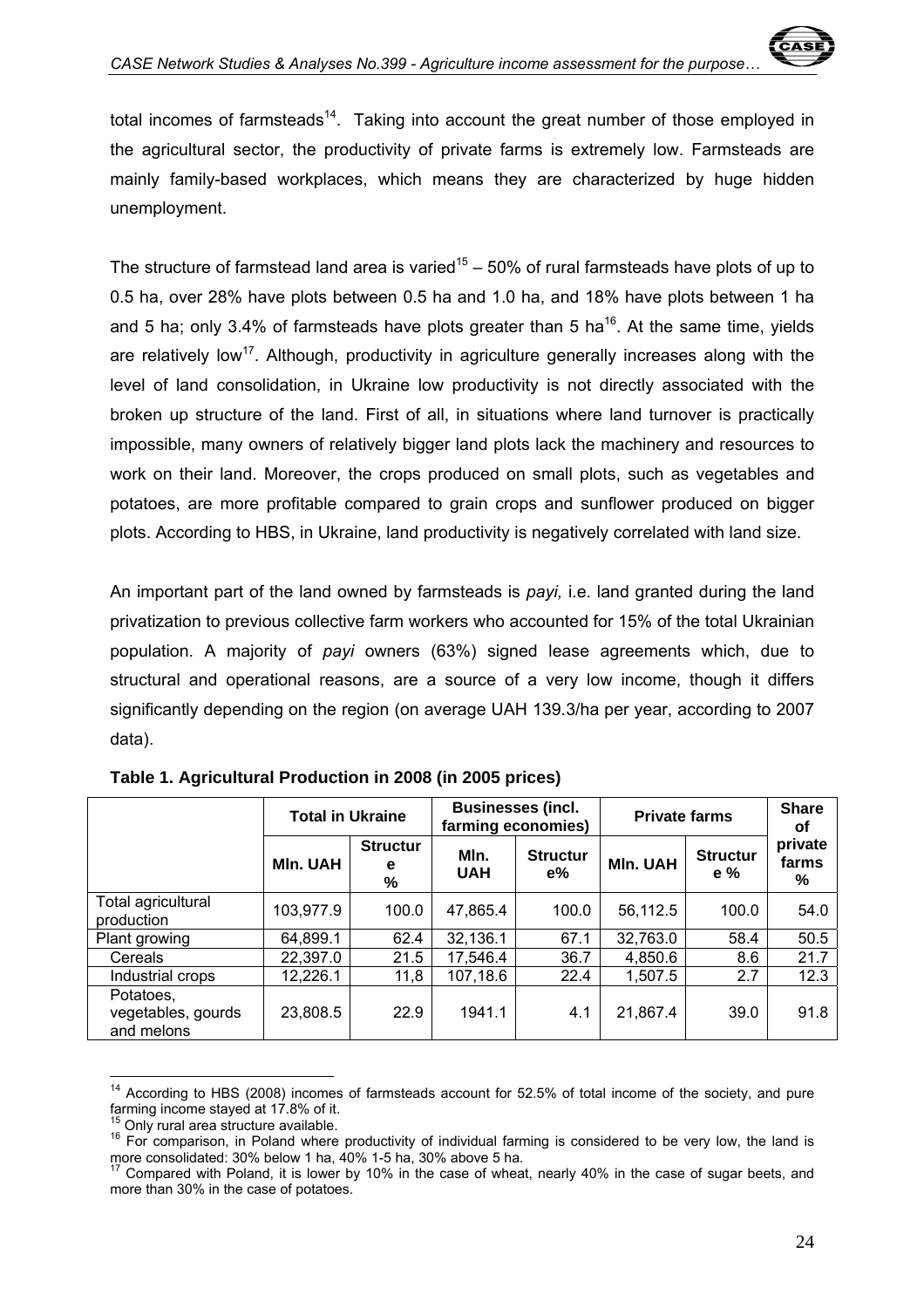

|                                 | <b>Total in Ukraine</b> |                           | <b>Businesses (incl.</b><br>farming economies) |                          | <b>Private farms</b> | <b>Share</b><br>οf     |                       |
|---------------------------------|-------------------------|---------------------------|------------------------------------------------|--------------------------|----------------------|------------------------|-----------------------|
|                                 | <b>MIn. UAH</b>         | <b>Structur</b><br>е<br>% | Mln.<br><b>UAH</b>                             | <b>Structur</b><br>$e\%$ | <b>MIn. UAH</b>      | <b>Structur</b><br>e % | private<br>farms<br>% |
| Fruits, small fruits,<br>grapes | 3,753.5                 | 3.6                       | 881.9                                          | 1.8                      | 2,871.6              | 5.1                    | 76.5                  |
| Forage crops                    | 1,988.3                 | 1.9                       | 616.2                                          | 1.3                      | 1,372.1              | 2.4                    | 69.0                  |
| Other                           | 725.7                   | 0.7                       | 431.9                                          | 0.8                      | 293.8                | 0.6                    | 40.5                  |
| Livestock farming               | 39,078.8                | 37.6                      | 15,729.3                                       | 32.9                     | 23,349.5             | 41.6                   | 59.7                  |
| Meat                            | 20,459.8                | 19.7                      | 10,683.0                                       | 22.3                     | 9,776.8              | 17.4                   | 47.8                  |
| Milk                            | 12,470.0                | 12,0                      | 2,179.9                                        | 4.6                      | 10,290.1             | 18.4                   | 82.5                  |
| Eggs                            | 4,565.7                 | 4.4                       | 2,585.8                                        | 5.4                      | 1,979.9              | 3.5                    | 43.4                  |
| Wool                            | 17.1                    | 0.0                       | 4.0                                            | 0.0                      | 13.1                 | 0.0                    | 76.6                  |
| Other<br>_.                     | 1,566.2                 | 1.5                       | 276.6                                          | 0.6                      | 1,289.6              | 2.3                    | 82.3                  |

*Source: State Statistics Committee* 

According to the State Statistics Committee data, only 11% of farmstead production in monetary terms is related to grain and industrial crops, however, 62% of farmstead land is used for that purpose. Using the remaining 38% of their land, farmsteads receive income mainly from the production of potatoes and vegetables (39% of output value), milk (18%) and meat (17%); the remaining 14% comes from the production of fruit, eggs, fodder crops and other. It is worth noting that the yields for the main crops in farmsteads are only slightly lower compared to the national average: grain crops by 8%, sugar beet and sunflower seed by 12- 15%, potatoes by 1%, vegetables by 3% lower<sup>18</sup>. However, in the case of fruit and berries as well as grapes, yields are far above the national average (by 34% and 78% respectively).

|                          |              | 2004                    |              | 2006                    | 2008         |                         |  |
|--------------------------|--------------|-------------------------|--------------|-------------------------|--------------|-------------------------|--|
|                          | <b>Total</b> | <b>Private</b><br>farms | <b>Total</b> | <b>Private</b><br>farms | <b>Total</b> | <b>Private</b><br>farms |  |
| Grains                   | 28.3         | 29.4                    | 24.1         | 25.6                    | 34.7         | 31.9                    |  |
| Wheat                    | 31.7         | 31.1                    | 25.3         | 25.8                    | 36.7         | 33.5                    |  |
| Corn                     | 38.6         | 40.6                    | 37.4         | 36.0                    | 47.1         | 39.3                    |  |
| Sugar beet               | 238.3        | 227.4                   | 284.7        | 229.9                   | 354.7        | 300.0                   |  |
| Sunflower seed           | 8.9          | 9.2                     | 13.6         | 13.3                    | 15.2         | 13.4                    |  |
| Potatoes                 | 133.4        | 133.3                   | 133.2        | 132.8                   | 138.7        | 137.9                   |  |
| Vegetables               | 148.7        | 150.1                   | 171.4        | 171.6                   | 173.9        | 169.1                   |  |
| <b>Fruit and berries</b> | 58.1         | 103.8                   | 45.0         | 69.7                    | 65.0         | 87.1                    |  |
| Grapes                   | 45.2         | 133.0                   | 39.7         | 118.3                   | 58.6         | 104.2                   |  |

|  |  |  | Table 2. Major crop yields, centers/ha |
|--|--|--|----------------------------------------|
|--|--|--|----------------------------------------|

*Source: State Statistics Committee* 

 $\overline{a}$ 

Farmsteads own mainly poultry. On average, each farmstead has 12 poultry heads. Other kinds of livestock are much less frequent: on average, every group of 10 households will own 6 heads of cattle other than cows, 4 cows, and 6 pigs or hogs. The ownership of livestock in

 $18$  The small difference in potato and vegetable yields is conditional to the fact that private farms produce more than 90 percent of potatoes and vegetables.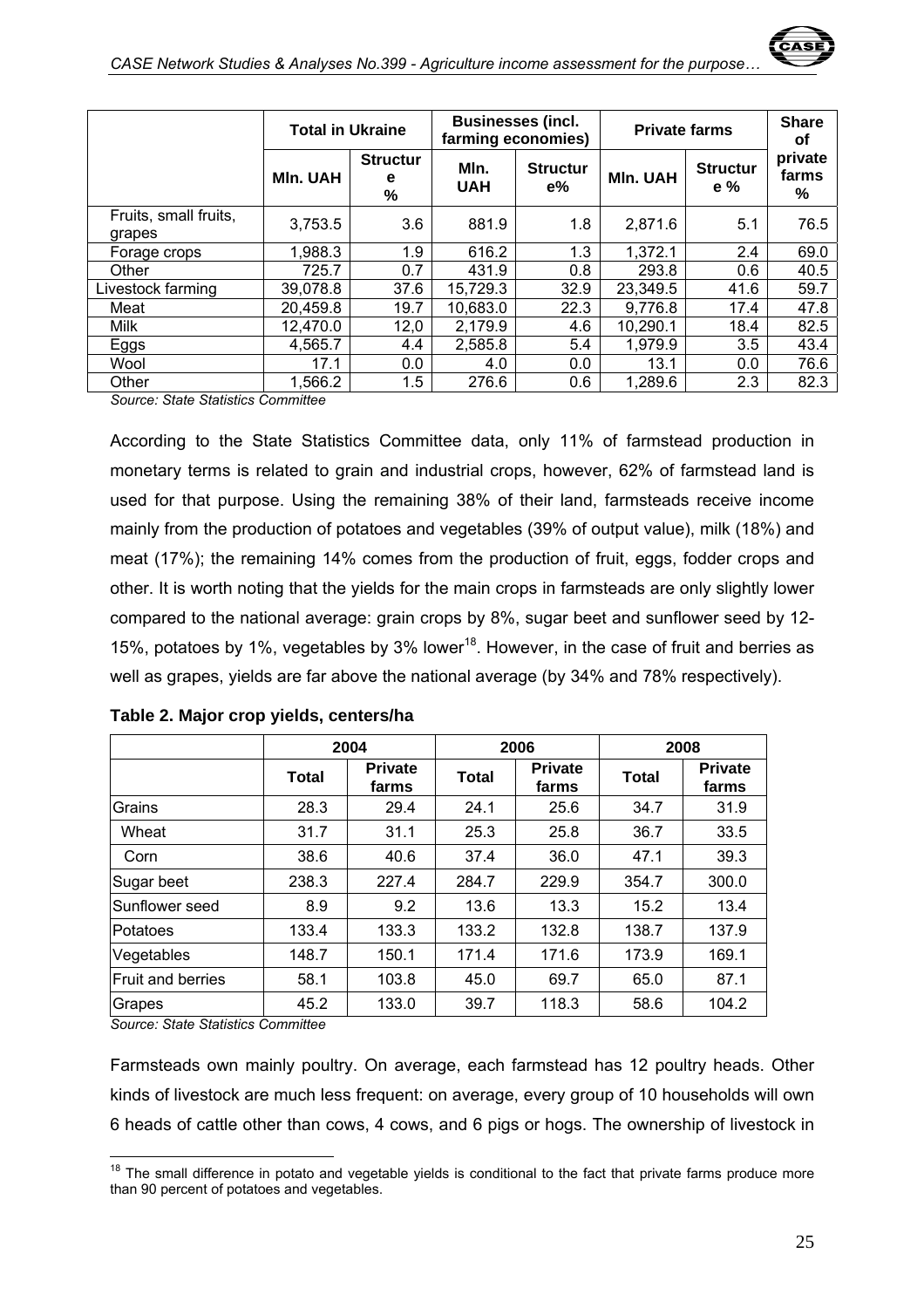smaller farmsteads (up to 0.5 ha) is even more modest: 3 cattle other than cows, 2 cows, and 3 pigs or hogs per 10 households, and 9 birds in every household on average. Nearly 70% of all farmsteads do not keep pigs/hogs at all; 65% do not have any cows and 64% any other cattle. Such a situation is, again, the result of the large number of very small farmsteads.

|                        | <b>Total</b> | <b>Private</b> | Share of private farms, in % |  |  |  |  |
|------------------------|--------------|----------------|------------------------------|--|--|--|--|
|                        |              | farms          |                              |  |  |  |  |
| Cattle, incl.:         | 5,079.0      | 3,358.9        | 66.1                         |  |  |  |  |
| Cows                   | 2,856.3      | 2,232.0        | 78.1                         |  |  |  |  |
| <b>Bulls</b>           | 2,222.7      | 1,126.9        | 50.7                         |  |  |  |  |
| Swine                  | 6,526.0      | 3,795.1        | 58.2                         |  |  |  |  |
| Sheep and goats, incl. | 1,726.9      | 1,426.8        | 82.6                         |  |  |  |  |
| Sheep                  | 1,095.7      | 797.6          | 72.8                         |  |  |  |  |
| Poultry                | 177,555.9    | 89,582.2       | 50.5                         |  |  |  |  |
|                        |              |                |                              |  |  |  |  |

| Table 3. Livestock and poultry, thous. of heads (as of 1 Jan, 2009) |  |  |
|---------------------------------------------------------------------|--|--|
|                                                                     |  |  |

*Source: State Statistics Committee* 

At the same time, farmsteads own 83% of sheep and goats and 78% of cows in the country. Farmsteads own a relatively smaller share of hogs, other cattle and poultry: 58%, 51% and 50% respectively (see Table 3).

The analysis of this data suggests that subsistence farming dominates among farmsteads, with a concentration of activities around growing potatoes and vegetables as well as poultry or other livestock (if any) for own purposes.

According to HBS, in 2008 in Ukraine 1.6% of all farmsteads were receiving benefits for lowincome families and 4.3% were receiving subsidies for housing, utilities and fuel. The seemingly low percentage of households owning land and receiving SA benefits compared to the wide potential eligibility may reflect on the one hand, low levels of the threshold, and on the other hand, some data obstacles<sup>19</sup>. At the same time, however, households owning land are the main receivers of financial aid: they account for 80% of all beneficiaries of lowincome support; it is 55% in the case of housing and utility subsidies.

# **3.1. Description of the system**

The current system of estimating homestead income is very much regionalized. The income standards developed in 1998 were differentiated across administrative units (oblasts) and 4 types of land usage (see Table B-2 in Annex B):

 $\overline{a}$  $19$  Families are the recipients of social assistance, however, there is no information in the HBS data set that would allow for distinguishing families within households. Moreover, HBS underestimates the total number of both kinds of benefits by nearly 50%.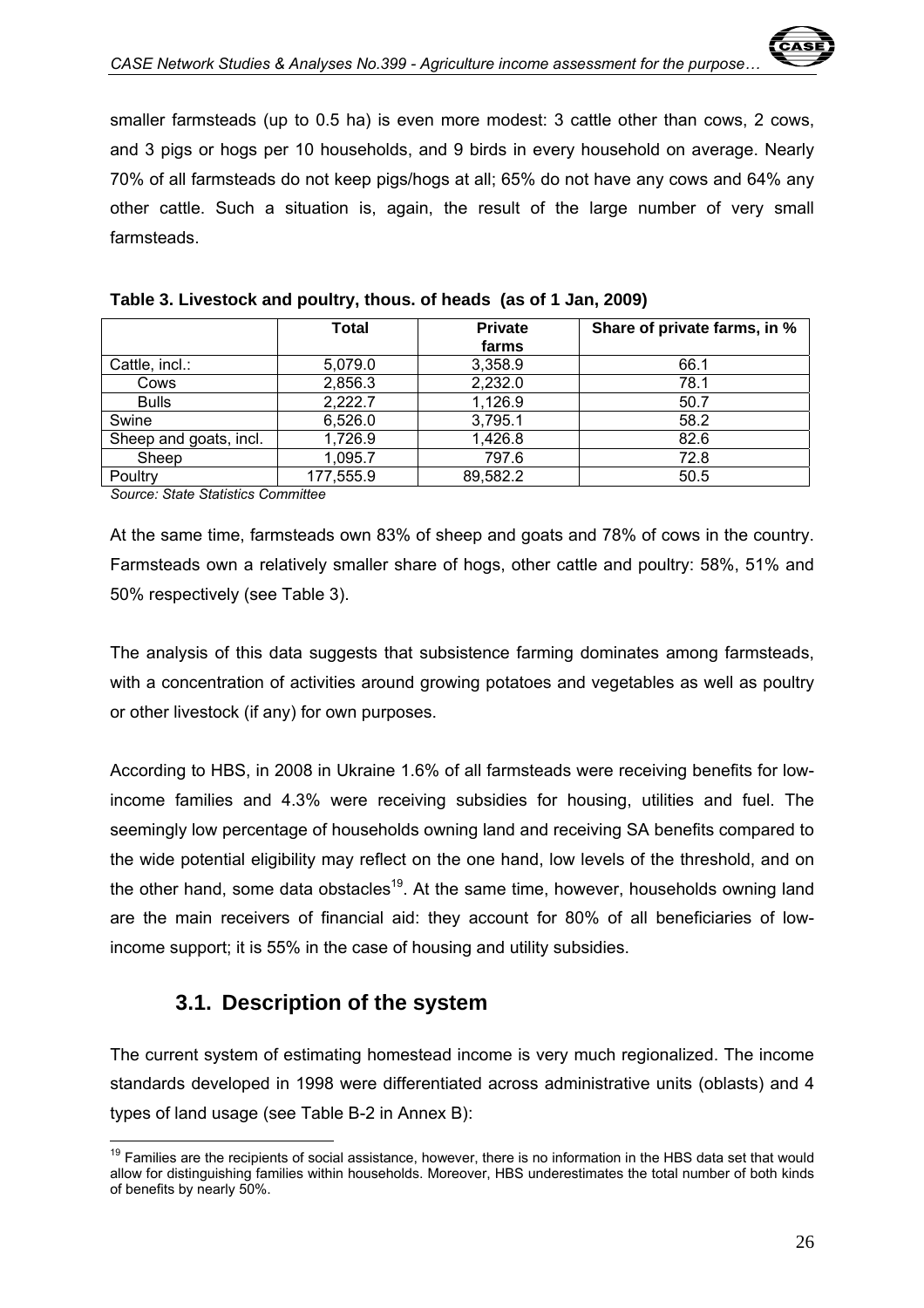

- farmstead land and land plots for plant growing purposes;
	- ‐ urban
	- ‐ rural
- land plots for having purposes:
- land plots for livestock grazing purposes.

In 1999, the standards for payi were set, and were additionally differentiated across rayons. They have been applied to payi that are not rented or are rented with no rental agreement signed. If local authorities peg the income from payi to the land monetary value, it is subject to indexation for consumer price changes if CPI exceeds 10% per year.

Also, a unified one-off indexation to initial normatives for the other four types of land was enforced. Two years later the Government delegated setting the normatives to oblasts without defining any rules to ensure a basic unifying mechanism between different regions. This unconditional delegation of decisions led to the complete lack of coordination of the indexation process. Authorities of different oblasts introduced one-off indexations of normatives in different years; some of them have not changed the normatives since 2000. Moreover, some oblasts have differentiated all of the standards further across rayons<sup>20,</sup> or set them at different levels for farmsteads and land used for gardening. In some oblasts, the standards for the land used for haying or grazing purposes were differentiated across brackets of milk prices for the oblast, as it was initially supposed; in others the same standards were used no matter how the milk prices changed.

The system of financing social assistance is highly centralised. The responsibility for social assistance payments to those entitled to them lies with local administrations; however, relevant funds are received in full in the form of targeted subventions from the central budget. Subventions are generally distributed based on requests from local administrations. In this regard, the existing practice of the local government setting land income normatives has led to a separation of benefit entitlement oversight from the source of this assistance financing.

# **3.2. Diagnosis of improprieties**

The policy of uncoordinated changes in agriculture income estimation methodology has led to a situation in which:

• People in farmsteads using the same category of land across different regions are facing different eligibility criteria for social assistance due to the uncoordinated

 $\overline{a}$ <sup>20</sup> *Rayons* are the next administrative units after *oblasts.*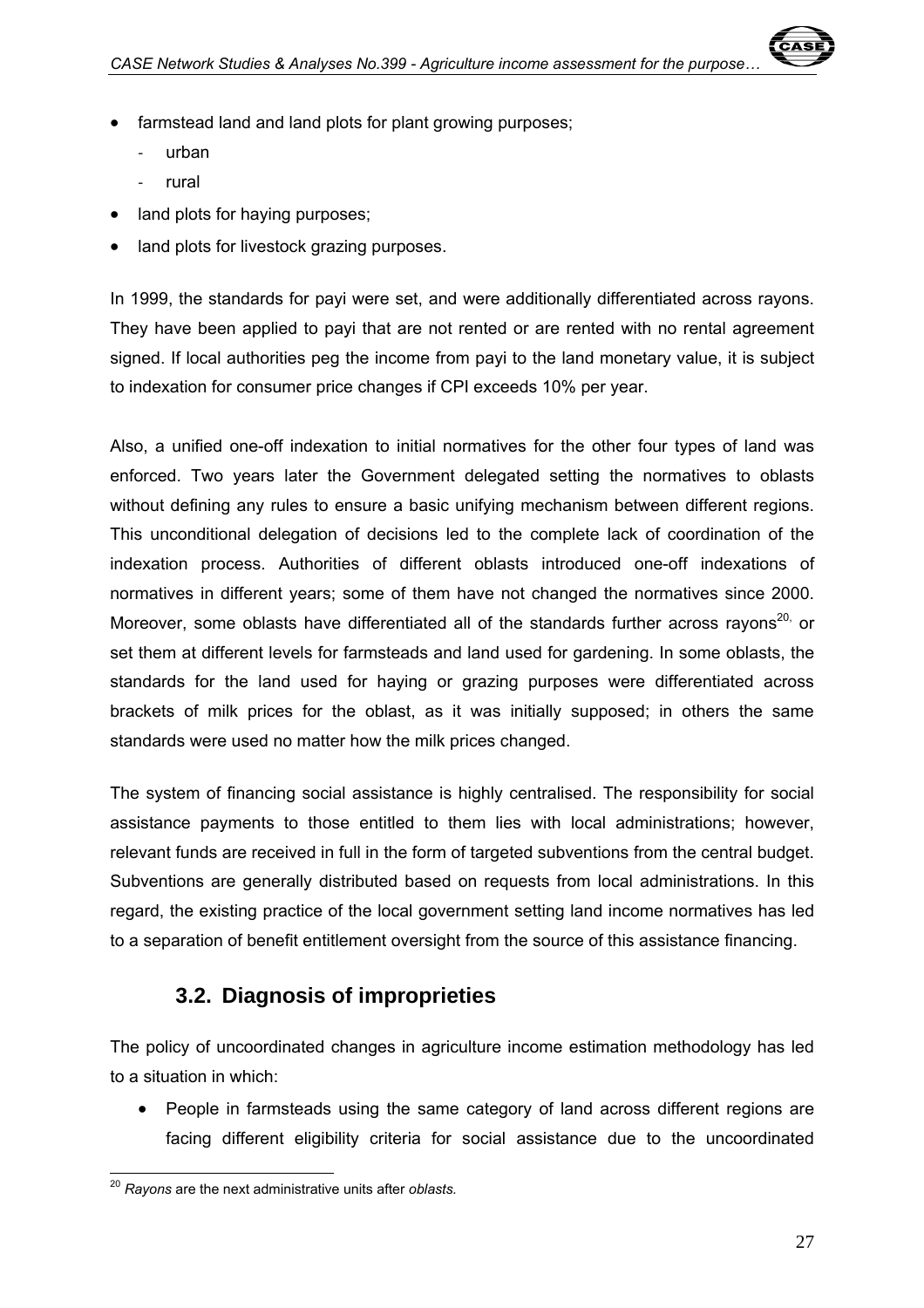process of land income normatives setting. As a result, they are not equally treated by the state without transparent justification. Moreover, the Ministry of Labour and Social Policy has limited control over social assistance policy: it defines the level of benefits, however it does not have any control over the income eligibility criteria for farmstead families;

- The methodology of setting the normatives is not linked to the changing reality (the level of gross income from farming, costs of farming). As a result, the access to SA benefits may be unfair in some regions and detached from reality;
- The income from lands for haying and grazing purposes is calculated only if there is such a plot in use or ownership of the claimant and when it can be documented. Otherwise, it is almost impossible to calculate income from cows and other cattle;
- There is inconsistency between normatives of income from land and maximum land size allowing families to qualify for benefits to low-income families. A family having a plot greater than 0.6 ha is not eligible for social assistance even though its imputed income from land is lower than the income threshold allowed for applying for the benefit<sup>21</sup>. As farmsteads usually own or have in usage more than 0.6 ha, they cannot apply for the benefit. The exception is made for families comprised of only children and persons aged 65 and above, or disabled persons in the 1st or 2nd disability group, or families with disabled children and families otherwise entitled to apply to the commission for aid (i.e. multi children families or families with members that are disabled or suffer a long-time illness.)

The above defects and inconsistencies of the system (in our opinion) require the introduction of a farmstead income estimation methodology corresponding to the reality on the ground and a mechanism of updating the methodology to the changing environment. Also, the required role of MLSP in shaping and conducting social assistance policy in the area of social assistance towards farmsteads should be re-formulated.

 $\overline{a}$ 

 $21$  For example, available standards for farmstead land in Kharkiv oblast in 2008 were set at UAH110/ha for urban areas and at UAH60 for rural areas. Such standards meant that a single able-bodied person would be eligible for SA provided his/her land plot was not greater than 1.2 ha (1.2 ha would bring the income that is equal to the current threshold for such a person to UAH133); a 2+2 family, consisting of 2 able-bodied parents and 2 children aged 0-16, would be eligible for social assistance provided their land plot was not greater than 5.8 ha (nearly 1.5 ha per head). In rural areas, a single able-bodied person would be eligible for SA if the plot was not greater than 2.2 ha, and 2+2 family – if the plot was not greater than 2.7 ha per head. If income standards were similar in other oblasts, the vast majority of at least rural farming households would be eligible for SA (taking into account that nearly 80% of rural farmsteads do not exceed 1 ha).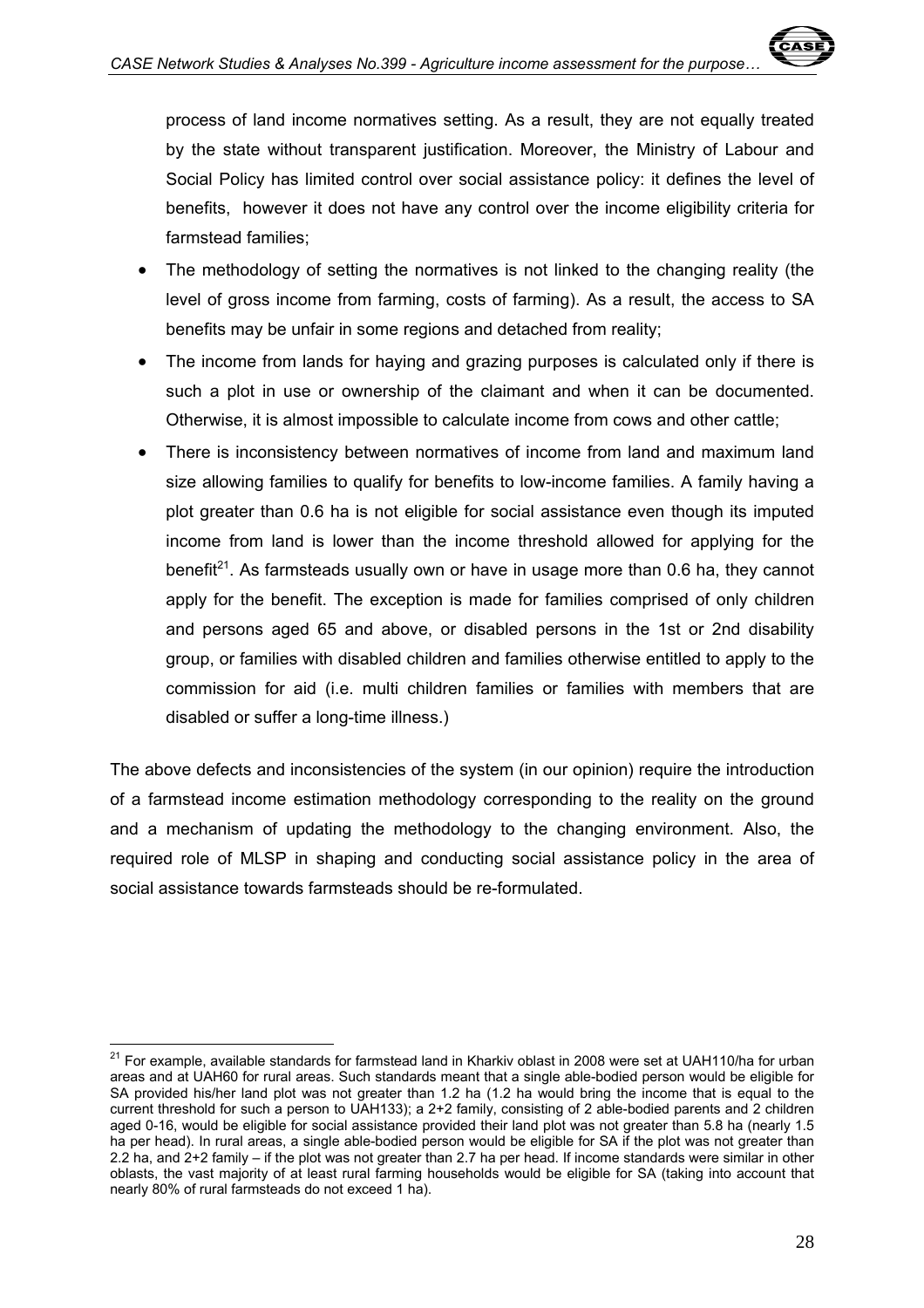

#### *Dmytro Boyarchuk*

 $\overline{a}$ 

# **CHAPTER 4. REVIEW OF INTERNATIONAL PRACTISE**

Farming in developed countries is a type of the economic activity highly dominated by monetary transactions and requires regular financial reporting. Income assessment by authorities is not needed. Subsistence or semi-subsistence farming where small farmsteads undertake agricultural activity and, due to historical reasons or only a limited market presence, are not required to register their transactions, is typical for post-socialist countries. An example could be Poland or the CIS countries, where farmers account for a large portion of the society<sup>22</sup>. For the purpose of the project we have analysed several countries: Kazakhstan, Kyrgyzstan, Moldova, Russia, Poland, Great Britain, and Australia; we have concentrated our analysis on the first 5 countries.

The table C-1 in Annex C presents an overview of methodologies of individual farming income assessments in the 5 selected countries compared to the one applied in Ukraine. All countries use normatives for crop production as income per 1 hectare of land used for that purpose; only in Ukraine in some oblasts is the income from hayfields/pastures expressed as income per 1 cow. In all countries except for Ukraine the normatives are calculated by central statistical offices (CSO). In all countries except for Ukraine, CSOs exclusively use data on yields, prices and costs of production of crops to set the normatives. In Ukraine, the original normatives that were set at the end of the previous decade, had been – in addition – based on closeness to market outlets; for pastures they were based on milk productivity and costs of production as well as milk sales prices, and for payi in some oblasts – on the monetary land value. All countries differentiate the normatives across different factors; the most frequent being administrative regions and land types. The livestock normatives expressed as income per head of animal are set only in Kyrgyzstan, Kazakhstan and Russia; in Moldova they are expressed as income per 1 ha of farm land. Only in Russia, Moldova and Poland is the procedure of updating normatives regulated by law.

In the CIS region, subsistence and semi-subsistence farming is quite a widespread phenomenon. Many households from former Soviet countries keep homestead land plots and use them to support a solid part of their living from those plots. As a rule, the output from semi-subsistence agro activity is used for personal consumption and only a small share of

 $^{22}$  According to HBS for 2007, 25% of the total population receives any income from individual farming, for 24% of them (or 6% of total population) it is the main source of income in their households.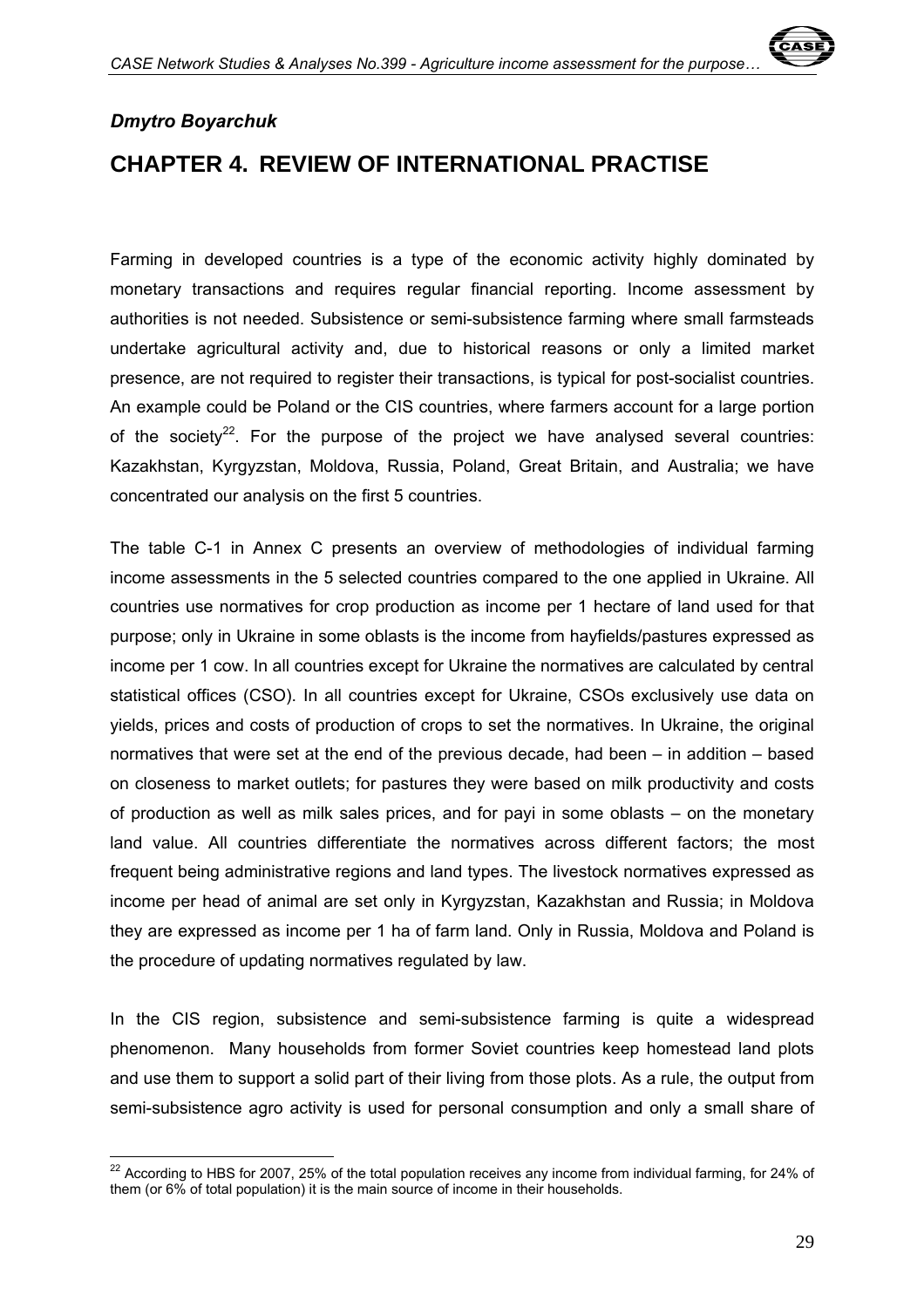produced products is placed on the market. A large portion of semi-subsistence farm income is therefore in-kind and CIS countries try to consider this income when determining the eligibility of a household for social assistance.

In general, all five countries use the same basic approach for estimating normatives for the potential capacity of income generation from landplots per one area unit. In all countries these normatives are based on the numbers from national statistical agencies for crop yields, prices and costs of production. Though the basic approach is similar, each country has its own peculiarities. In particular, Moldova and Poland incorporate information about the quality of the land plot of an applicant which is not the case in other countries. Kazakhstan, for instance, relies widely on local authorities, which are responsible for estimating imputed income for every type of crop that an applicant is harvesting in his or her landplot.

The imputation of income from livestock breeding is approached in a different way in every country. Russia and Kyrgyzstan estimate the potential income from every head of available livestock in nominal terms. In Moldova, separate land productivity normatives for applicants with livestock in ownership are applied. And for instance, applicants in Kyrgyzstan have to report verbally on the income from livestock at their disposal. Poland does not generate separate normatives for livestock production: the overall normative includes income from producing both crops and livestock.

In addition to the distinction between estimating different types of agro-incomes, the methodologies differ in terms of the approach to the procedures of imputation. The most interesting experience is observed in Kazakhstan where applicants have to submit to welfare offices a card with detailed information about landplots and livestock at their disposal. The card should be verified and approved by local authorities which is assumed to improve the quality of submitted information. This experience demonstrates how the decentralization of the income assessment process can make possible the collection of very detailed (e.g. an area for every type of crops) and presumably reliable information about farm activities of an applicant.

A more detailed description of the five countries' practices has been provided in points 4.1- 4.5.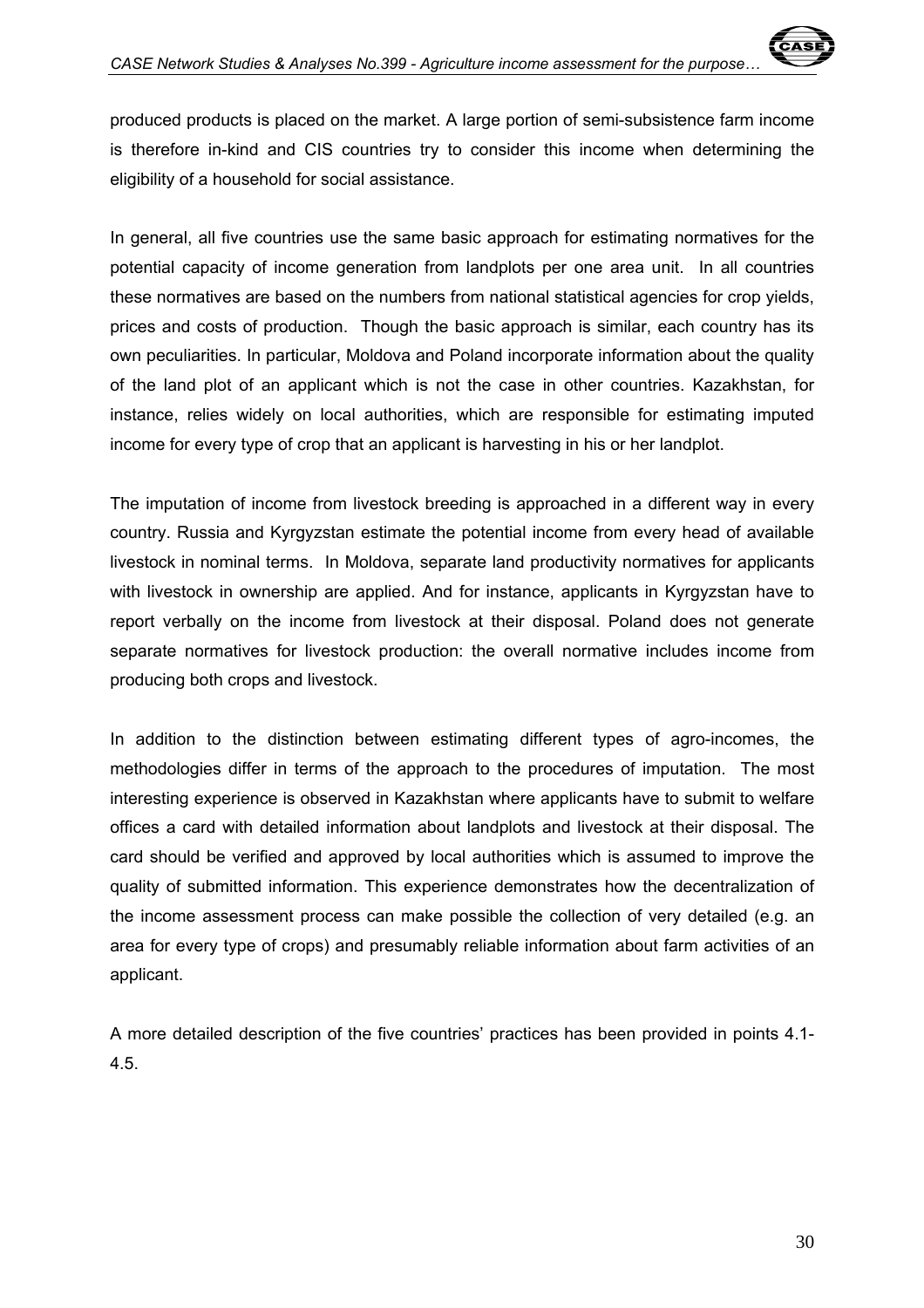

# **4.1. Moldova**<sup>23</sup>

#### *Agro-sector description*

In Moldova agriculture has been traditionally regarded as the cornerstone of the national economy: agricultural output accounts for 15% of GDP. It constitutes the most important sector of the national economy, using over 30% of the country's labour force. More than 70% of the country's total agro-output is produced by subsistence and semi-subsistence farms.

Moldova is well known for grape production which accounts for more than 19% of total agrooutput (2007). Harvesting comprises close to 58% of the sector output (2007) and the rest comes from animal husbandry.

Land is predominantly private – 73.5% of the land area was in private ownership in 2008. Close to 50% of agricultural land (2007) belongs to subsistence and semi-subsistence farms.

#### *Agro-income imputation*

In Moldova, nominal income normatives are used for imputing household income from agroactivities. Similarly to the Ukrainian practice, in Moldova the normatives are estimated per one hectare of land used for cropping. The National Statistics Agency is responsible for calculating the normatives which are based on crop yields, prices and costs of production.

Normatives are estimated at the level of geographic zones. In Moldova, three geographic zones were defined – Northern, Central and Southern, which are compiled of administrative units.

An important characteristic of the Moldovan approach to calculating imputed agro-income is incorporating the yield class information. Each yield class has a rating number (based on points). Normatives for income imputation differentiate across geographic zones where an average yield class for a zone is applied. In each case a geographic zone normative is adjusted for the yield class of an applicant's land according to the land quality rating.

 $\overline{a}$ 23 based on National Bureau of Statistics of Republic of Moldova (*www.statistica.md;* The Land Policy and Farm Efficiency: the Lessons of Moldova by Dragos Cimpoies and Zvi Lerman, Discussion paper # 4.08; The Hebrew University of Jerusalem (http://departments.agri.huji.ac.il/economics/)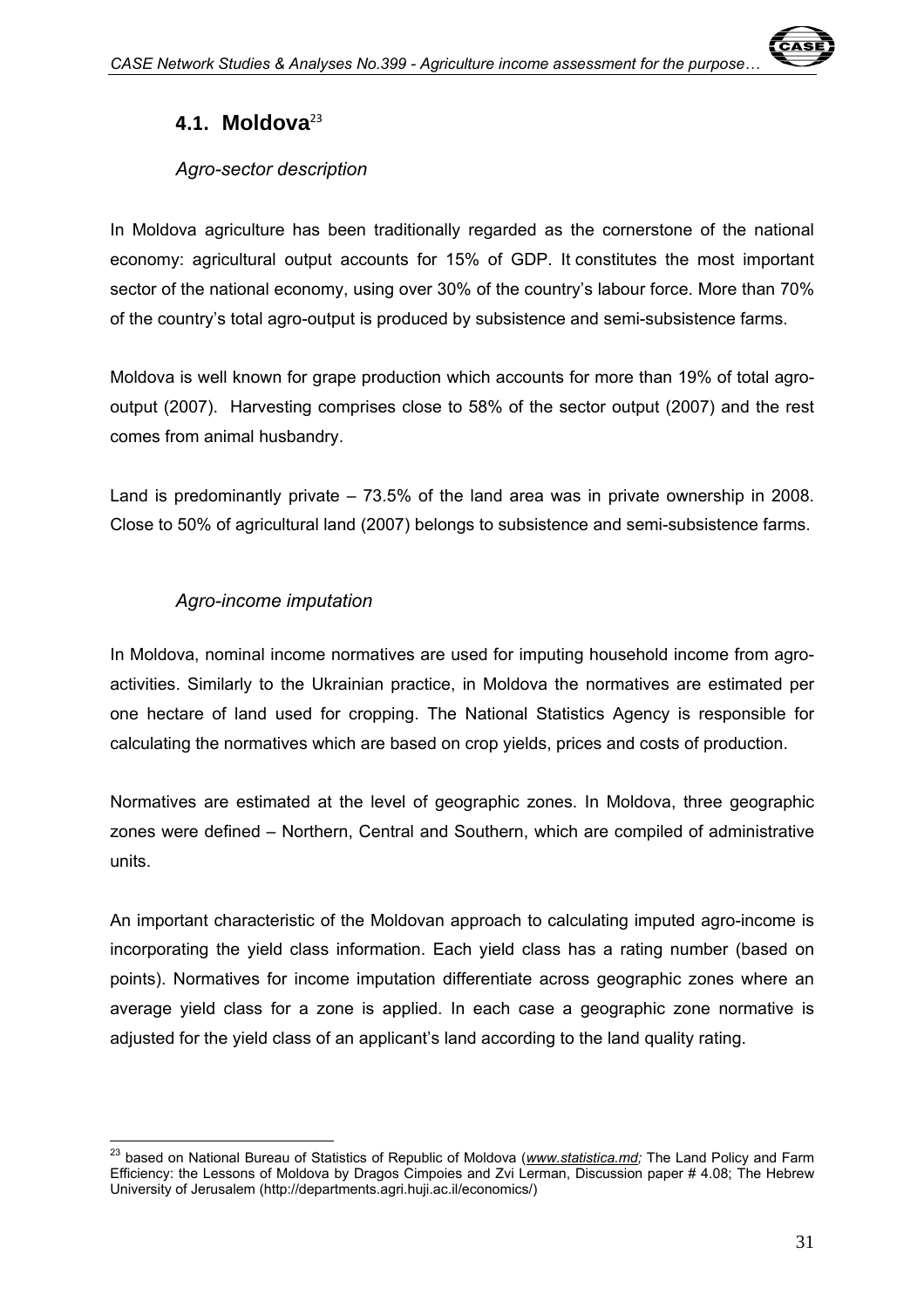The zone normatives may be differentiated further. In Moldova we observe an interesting practice of applying coefficients for landplots with greenhouses. It is important to note that the methodology differentiates coefficients for heated greenhouses and common greenhouses.

The methodology considers a difference between farm-operating households and semisubsistence farming. Two types of normatives in this dimension are calculated.

Livestock-breeding income, although also estimated per one hectare, differs from that estimated for cropping. For those social assistance applicants who have livestock in their household, the 'crop plus livestock normatives' are applied; for the remaining applicants, the 'crop normatives' are applied. The methodology for calculating livestock production per hectare is not available. The Agriculture Ministry is estimating the norms according to an internal algorithm. Similarly to 'crop normatives', the 'crop plus livestock normatives' differentiate across geographic zones and are adjusted for quality of land within each geographic zone. Additionally, 'crop plus livestock normatives' are also calculated separately for farm-operating households and for semi-subsistence farms.

The normatives are revised on a yearly basis (only last year's statistics are considered).

# **4.2. Kazakhstan**<sup>24</sup>

### *Agro-sector description*

Kazakhstan is rich in land resources; more than 74% of the country's territory is suitable for agricultural production; however, only 11.1% of total land area is made up of arable land. The agro-sector represents about 9-10% of GDP and employs over 22.2% of the labour force. Households produce close to 30% of total agro-output.

 $\overline{a}$ 24 based on information available at The Agency of Statistics and of the Republic of Kazakhstan (www.stat.kz*);*  Food and Agriculture Organization (www.fao.org)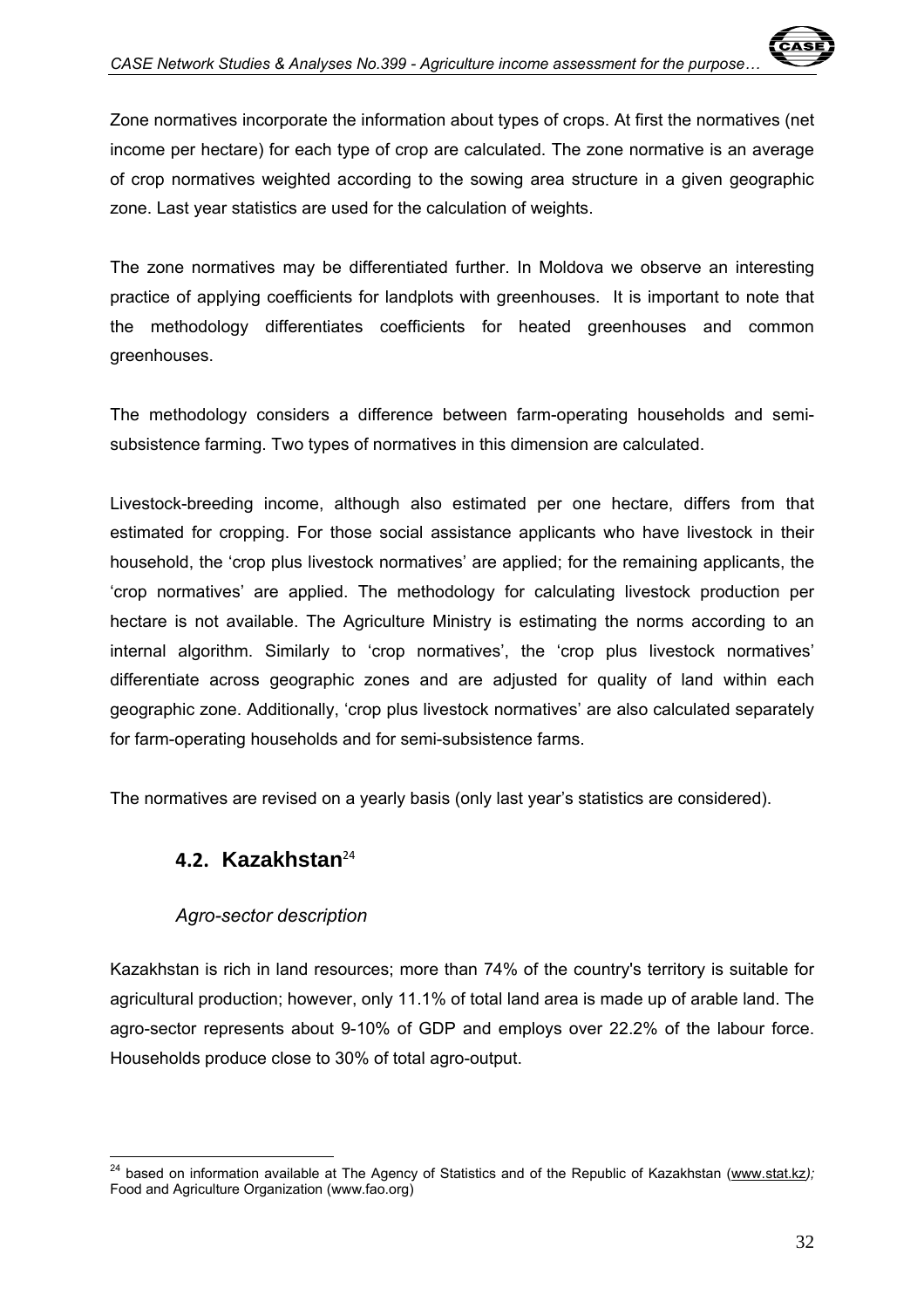Kazakhstan is a major producer of wheat (71.4% of agro-production in 2008). Cotton is the most important industrial crop grown on the irrigated soils of southern Kazakhstan. Stockbreeding is the traditional and dominant agricultural sector. No less than three quarters of all agricultural land is used for grazing. Sheep breeding is predominant, while cattle breeding and the rearing of pigs, horses and camels is also well developed. Animal husbandry accounts for about 40% of the production value of agriculture in Kazakhstan. Primary meat products include beef, veal, chicken, horse, lamb, pork and rabbit.

#### *Agro-income imputation*

In Kazakhstan, crop normatives are estimated per one hectare and local authorities are responsible for their calculations. Similarly to Moldova, the normatives are estimated based on data about crop yields, prices and costs of production. The National Statistics Office provides only partial information for estimations (yields and costs of production) while local authorities are in charge of defining average prices for agro-products.

The methodology differentiates yields and costs of production across six climatic zones for each type of crop. The final normatives are estimated at the administrative level by local authorities after combining zone yields and production costs with local prices.

Having normatives for each type of crop, local authorities request information about the sown area under every specific type of crop. Based on the information provided, they calculate total income from the harvesting activity of an applicant.

In contrast to Moldova, normatives for livestock are estimated per one head of livestock, based on the information about the productivity of the livestock head, production costs and sales prices of animal products. Data on productivity and production costs is provided by the National Statistics Office for six climatic zones and sales prices are defined by local authorities based on data from local offices of the National Statistics Agency. Normatives are calculated for every type of livestock in each climatic zone.

In addition to crop and livestock normatives, income from the sales of flowers, breeding and fur animals as well as bee-farming is also included into agro-income in Kazakhstan. Social assistance applicants should declare this type of income in their application forms.

Local authorities play an important role in the imputation of agro-income of social assistance applicants. An applicant should submit a card to the welfare office which should be filled in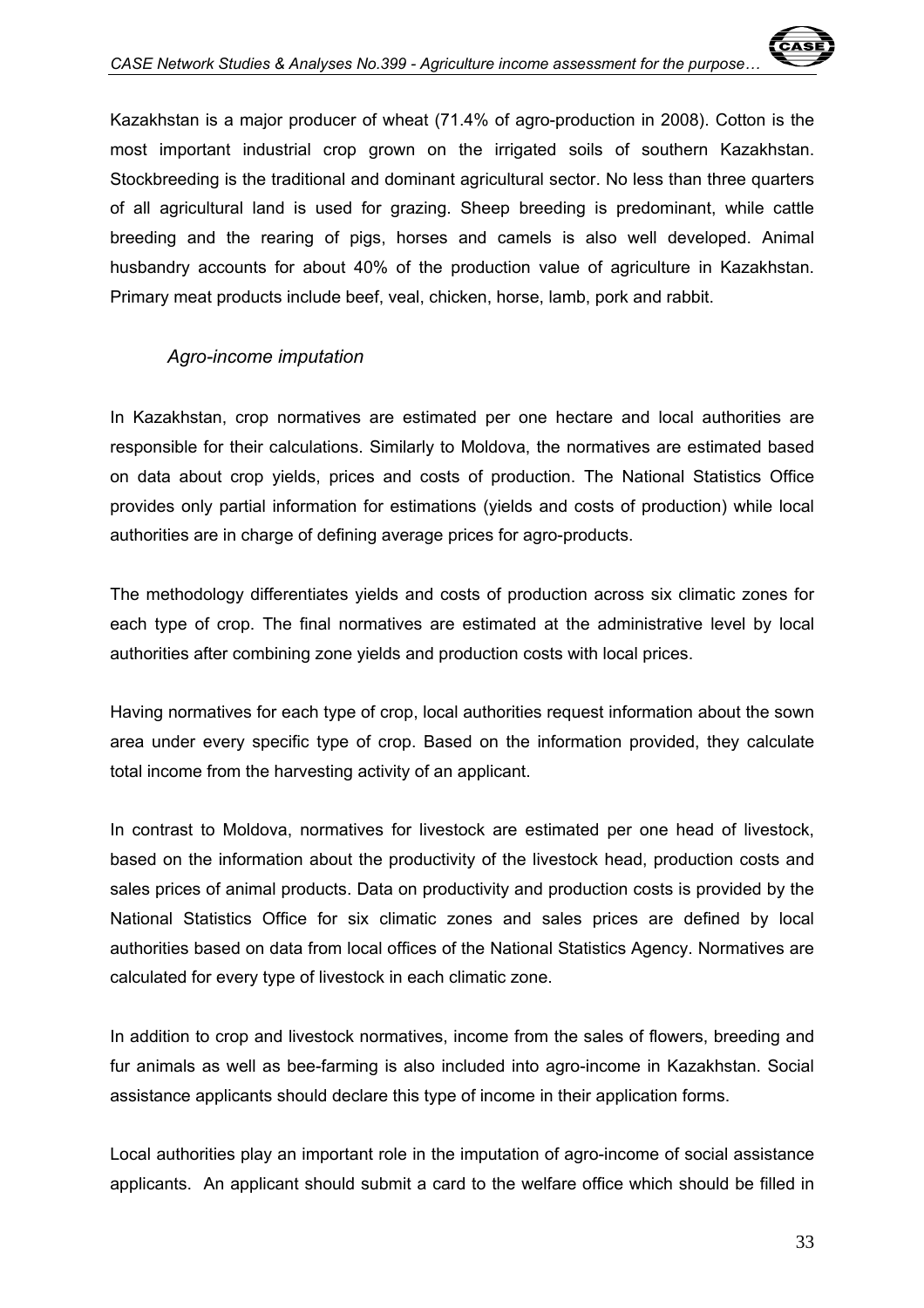# **4.3. Kyrgyzstan**<sup>25</sup>

# *Agro-sector description*

Kyrgyzstan has about 1.4 million hectares of arable land, which is only about 7 percent of the nation's total area. More than 70 percent of the arable area depends on irrigation. The agrosector employs 32.1% of the labour force and produces 39.4% of GDP. Grains are the main crops in Kyrgyzstan (25.8% of agro-production in 2008).

An estimated 62 percent of the population lives in rural areas. Household farms have 8.5% of arable lands under their ownership and produce about 35% of total agro-production. Only 6.2% of total land is in private ownership.

# *Agro-income imputation*

Kyrgystan's normatives are also based on the estimation of nominal income per one hectare. Available regulations do not describe the methodology of the normatives calculation but it is mentioned that the normatives depend on the quality of land, vary between regions, and differentiate between irrigated and non-irrigated land.

In addition, the Kyrgyz methodology differentiates between the normatives for incomes of farm-operating households and incomes from homestead land plots. As a rule, homestead land plots are used fully for personal consumption and normatives for those land plots are substantially lower compared to farm-operating households.

Nominal income from livestock-breeding is calculated based on a verbal declaration by a social assistance applicant on the livestock output in their household and current sales prices.

Other types of agro-income (in-kind or monetized) should be reported verbally by applicants at welfare offices.

 $\overline{a}$ <sup>25</sup> based on information available at National Statistics Committee of Kyrgyz Republic (www.stat.kg); Food and Agriculture Organization (www.fao.org)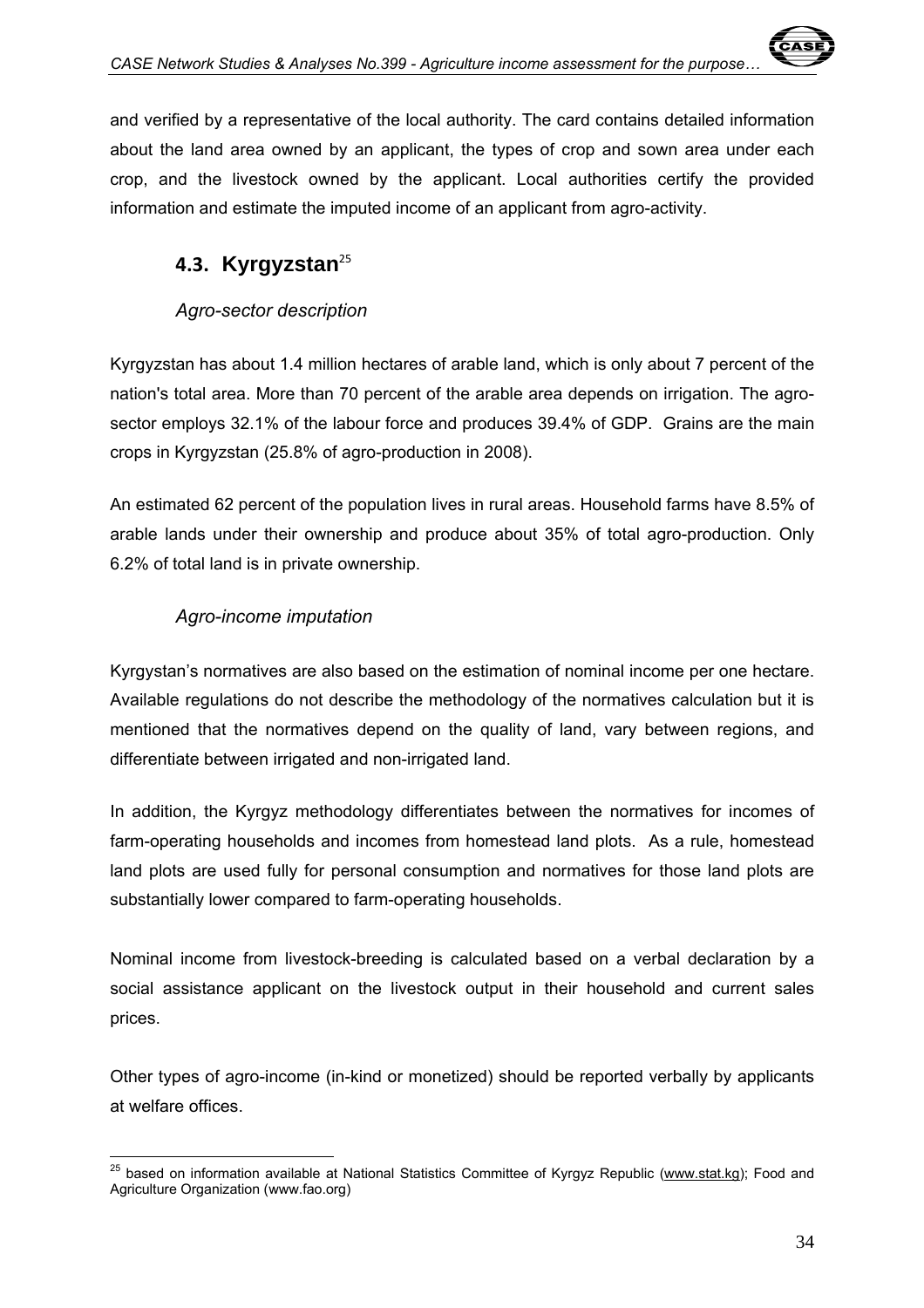be verified by local authorities. An applicant should provide a certified document signed by local authorities which proves the size of the landplot at his or her disposal and the land quality.

# **4.4. Russia**<sup>26</sup>

# *Agro-sector description*

The share of Russia's agriculture in GDP remains within the range of 6-7%. Employment in the sector accounts for 13-15% of the total number of employed. Russia is thus much less agrarian than the other analysed former Soviet republics. Moreover, Russia uses only a small share of its land surface for agro-production (7.5%).

Subsistence and semi-subsistence farms comprise a relatively small role in terms of land area usage. Individual farms possess close to 20% of agricultural land. At the same time, the share of subsistence farm production in gross agricultural output is about 43.4% (2008).

Russian subsistence farms specialize mainly in vegetable and animal products output. In 2008, households produced 83.7% of total potato output and delivered 51.7% of total milk production.

# *Agro-income imputation*

The richest experience in normatives estimations that we have observed is in the Russian Federation. Effectively, every federal unit of the Russian Federation independently defines normatives for farm income imputation. In addition, the methodology on normatives derivation itself varies between federal units.

Normatives for cropping in federal units of Russian Federation are estimated per one hectare by the local offices of the National Statistics Agency. For calculations, a standard approach is applied using an average yield, average production costs and market prices.

The normatives are estimated at the level of administrative units; however, for some federations, information about climatic zones is also incorporated into the normatives (agro-

 $\overline{a}$  $^{26}$  based on information available at Federal State Statistics Service (www.gks.ru); Food and Agriculture Organization (www.fao.org); http://www.rosreestr.ru/upload/www/files/zemlya/rf\_formsobs.PNG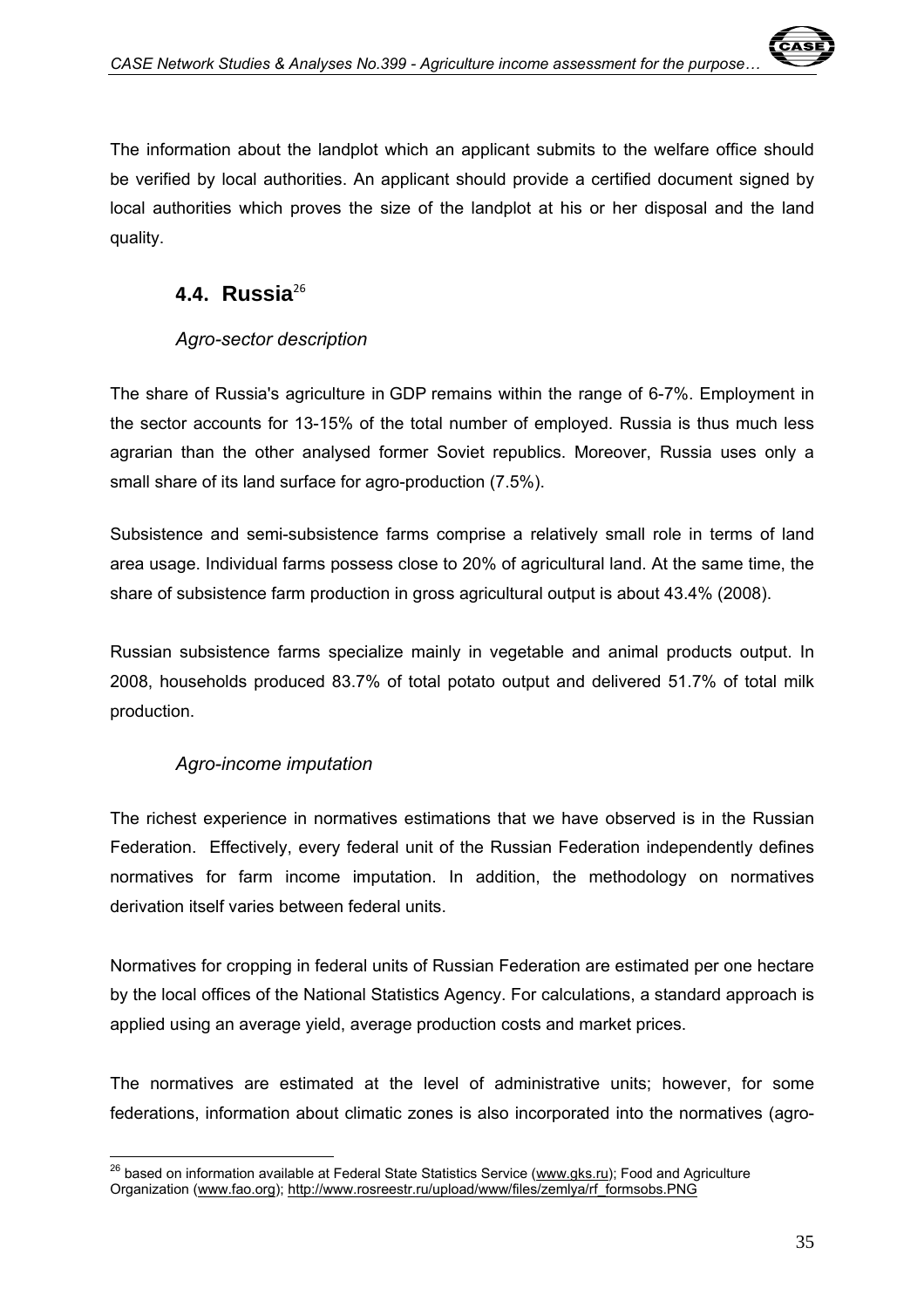income for unfavourable climates is not considered). Some administrative regions construct their normatives using also information about land types (for instance, in Altayskiy Kray and Chita oblast the methodology differentiates for orchard area, planting potato and vegetables).

Additionally some federal units apply the capability of applicants and their age as a criterion for considering agro-incomes or not. The logic is very simple: incapable and/or elderly people are very unlikely to participate in agro-activities. As a consequence, agro-income is not imputed for families with disabled or elderly people.

Income from livestock breeding in Russia is estimated per every head of livestock. The livestock normatives are based on productivity (meat output per head, milk yield per head) and average prices collected by federal units of the statistics office. Imputation is applied for every type of animal or poultry.

Similarly to Kazakhstan, some federal units also request local authorities (heads of the village councils) to certify information provided by an applicant to the social assistance office (Altayskiy Kray, for instance).

Normatives for farm income imputation are revised on a yearly basis (in some cases twice a year according to current prices, for instance, North Ossetia, Alania republic and Samara oblasts).

In Russia we can observe a variety of thresholds for farm income imputation. Many federal units apply a threshold for land area (in hectares) or livestock (in number of heads) which is not considered for income imputation. For instance, if the threshold equals to 0.1 ha and 10 rabbits, a farm household with 1 ha and 19 rabbits will be imputed for income from the land/livestock above the minimum (that is from 0.9 ha and 9 rabbits). Thresholds vary between regions.

# **4.5. Poland**

### *Agro-sector description<sup>27</sup>*

Poland is a country that is less grounded in agriculture and forestry than the analysed CIS countries. Agriculture contributes close to 4.0 percent of GDP and provides employment to 15% of the labour force. Arable land accounts for 45% of Poland's territory; 75% of this area belongs to individual farms. Individual farms are relatively small: 6.4 ha on average.

 $\overline{a}$  $^{27}$  Based on "Statistical Yearbook of Agriculture and Rural Areas", Central Statistical Office 2008.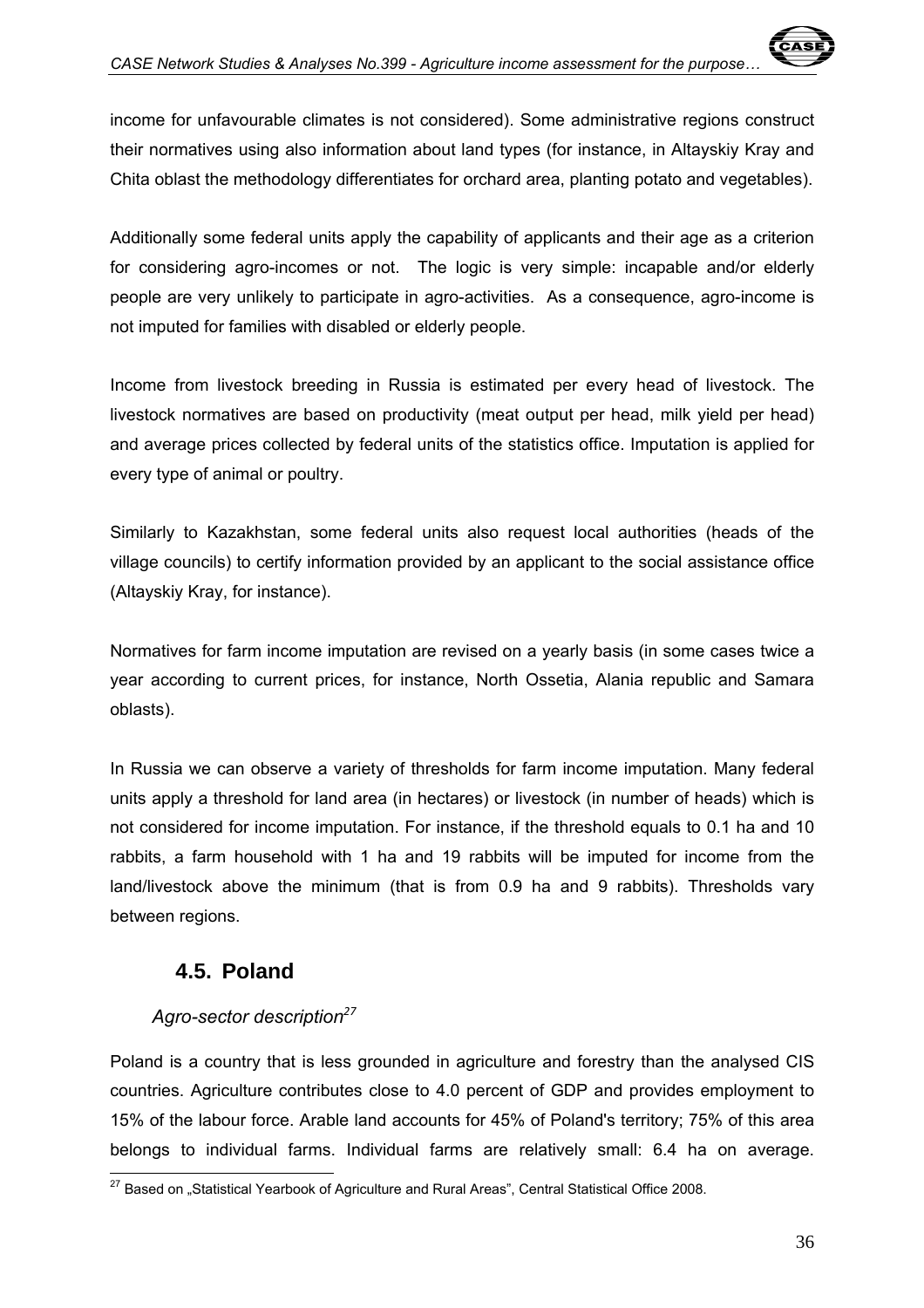However, 57% of them do not exceed 3 ha (2007). Gross output is nearly evenly spread between crop and animal production. Individual farms produce 90% of agriculture output. Over half of all farming households in Poland produce only for their own needs with little, if any, commercial sales.

#### *Agro-income imputation*

In Poland, the Central Statistical Office estimates the annual income from farming activities per 1 reference hectare. The reference hectare is 1 hectare of average quality land. Poland is divided into 4 tax regions based on economic as well as climate and farming conditions. Within each tax region there can be 6 soil valuation classes of land. For each tax region and each type of soil the reference coefficients are assigned (see Table 4). The reference hectare is assigned a value of 1.0 (for an arable land of IV th class in the 2nd tax region or IIIrd class in the 4th tax region). The rest of the land types have coefficients adjusted according to the quality of land and economic conditions.

The income from 1 reference hectare is multiplied by the relevant coefficient and the number of hectares of a given land type (which are owned or rented for agriculture production purposes). In this way, all the standardised hectares are added to the total number of reference hectares.

| Type of agricultural land $\rightarrow$ |      |                 | <b>Arable land</b> |      | <b>Meadow and pastures</b> |      |      |                          |
|-----------------------------------------|------|-----------------|--------------------|------|----------------------------|------|------|--------------------------|
| Tax regions                             |      | 2               | 3                  | 4    |                            | 2    | 3    | 4                        |
| <b>Soil valuation class</b>             |      |                 |                    |      |                            |      |      |                          |
|                                         | 1.95 | 1.80            | 1.65               | 1.45 | 1.75                       | 1.60 | 1.45 | 1.35                     |
| Ш                                       | 1.80 | 1.65            | 1.50               | 1.35 | 1.45                       | 1.35 | 1.25 | 1.10                     |
| IIIa                                    | 1.65 | 1.50            | 1.40               | 1.25 | $\overline{\phantom{a}}$   |      |      |                          |
| Ш                                       |      | -               |                    |      | 1.25                       | 1.15 | 1.05 | 0.95                     |
| III <sub>b</sub>                        | 1.35 | 1.25            | 1.15               | 1.00 | -                          |      |      |                          |
| IV a                                    | 1.10 | 1.00            | 0.90               | 0.80 | $\overline{\phantom{0}}$   |      |      |                          |
| IV                                      |      | $\qquad \qquad$ |                    |      | 0.75                       | 0.70 | 0.60 | 0.55                     |
| IV b                                    | 0.80 | 0.75            | 0.65               | 0.60 | $\overline{\phantom{a}}$   |      |      | $\overline{\phantom{0}}$ |
| v                                       | 0.35 | 0.30            | 0.25               | 0.20 | 0.20                       | 0.20 | 0.15 | 0.15                     |
| VI                                      | 0.20 | 0.15            | 0.10               | 0.05 | 0.15                       | 0.15 | 0.10 | 0.05                     |

**Table 4. Reference hectare coefficients for different types of land in Poland** 

Notes:

(1) Orchards are treated as arable land; orchards of the III<sup>rd</sup> and IV<sup>rd</sup> class get coefficients from the IIIa and IVa class respectively.

(2) Land under the fish pond (nursery) is attributed

• 1.0 if the fish is salmon, trout, *trocia, głowacica* or *palia* (in Polish)

0.2 if other fish.

(3) Land under non-fish pond is treated as an arable land.

*Source: Law on agricultural tax from November 15, 1984.* 

There is no specific approach for livestock output imputation. The information about income from animal output of household farms is assumed to be incorporated in reference hectares.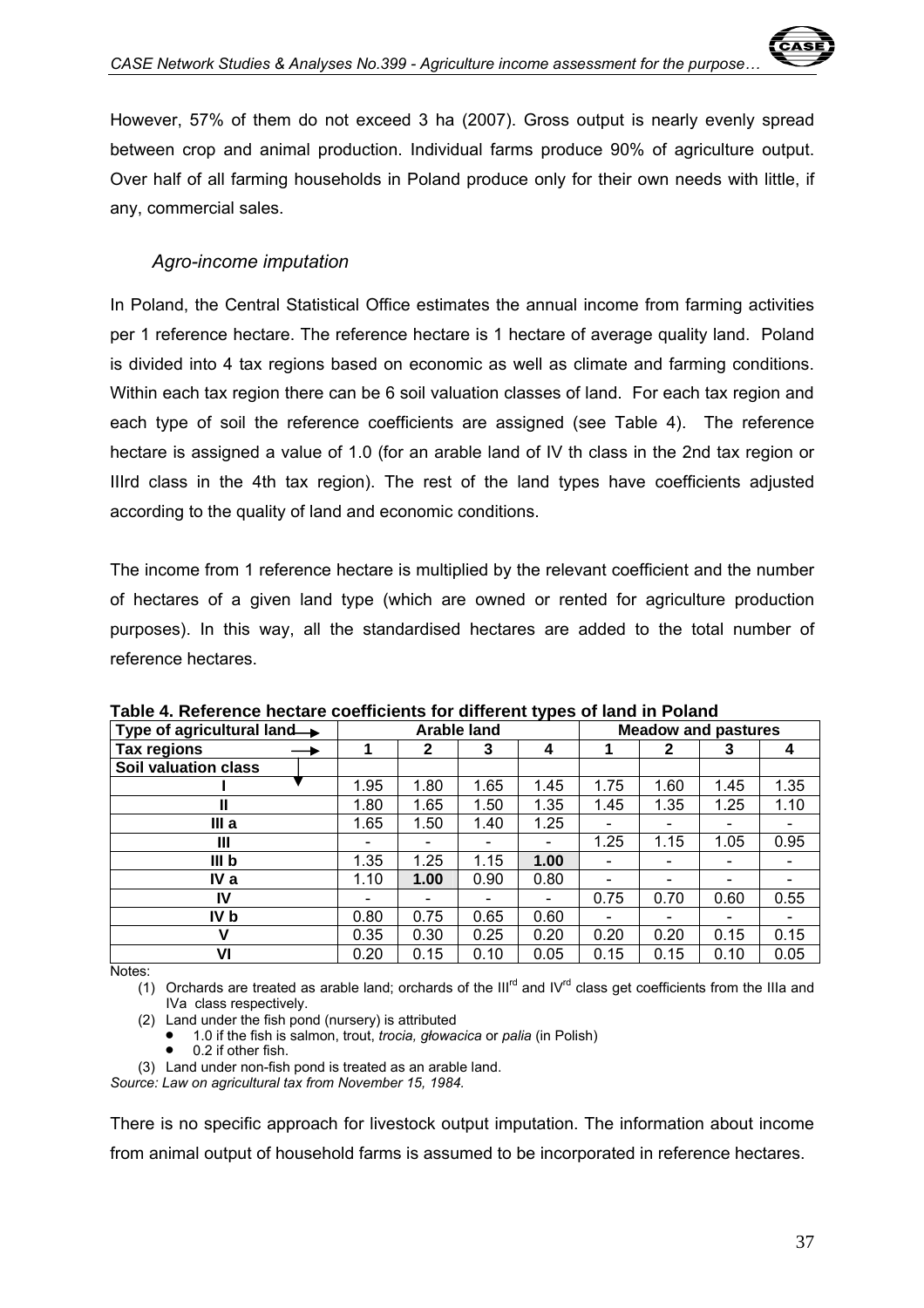The agro-income imputation approach depends on the purpose of the estimates. Four different purposes of income imputation are defined: (i) taxation; (ii) unemployment benefits; (iii) means-tested family benefits; and (iv) means-tested social assistance. For the first three purposes, the National Statistics Office calculates income normatives from reference hectare based on data about yields, production costs and sales prices. The imputed income is estimated by multiplying the size of the land plot and reference hectare income normative and is adjusted for the reference hectare coefficients. The value of reference hectare for social assistance needs results from applying the minimum consumption basket approach as described in the section below.

An applicant for social assistance has to provide only information about the size of the landplot at his/her disposal when submitting the document to the welfare office. The authorities randomly verify information provided by the applicants.

The normatives are revised every year for all imputation purposes except for social assistance. Social assistance normatives are revised every three years or even less frequently.

#### *Minimum basket of goods and services approach*

In Poland, many years ago the interested parties worked out a consensus about comparing costs of living in rural and urban areas. They agreed that the level of consumption of a single person living in a big city and receiving a minimum pension and the level of consumption of a single person living in the country side and having a 2- hectare-farmstead are similar. Such a consensus reflected the fact that in the area of food and housing costs, which are crucial for social assistance, costs of living in a city (costs of housing, retail costs of food) are much higher than costs of living in the country side (due to ownership of a house and (partly) utilities, consuming self-produced food or at most purchased at producer prices). So the income threshold for social assistance, derived from the minimum basket of goods and services, is equivalent to the (threshold) income of farmers (monetary as well as in-kind) from 2 hectares. In other words, a family with up to 2 ha per person is eligible for social assistance. If a farmstead gets other incomes and all of them need to be added up, then each hectare is estimated to provide ½ of the farming income threshold. Taking into account that the income threshold for a 1-person household in an urban area is higher than the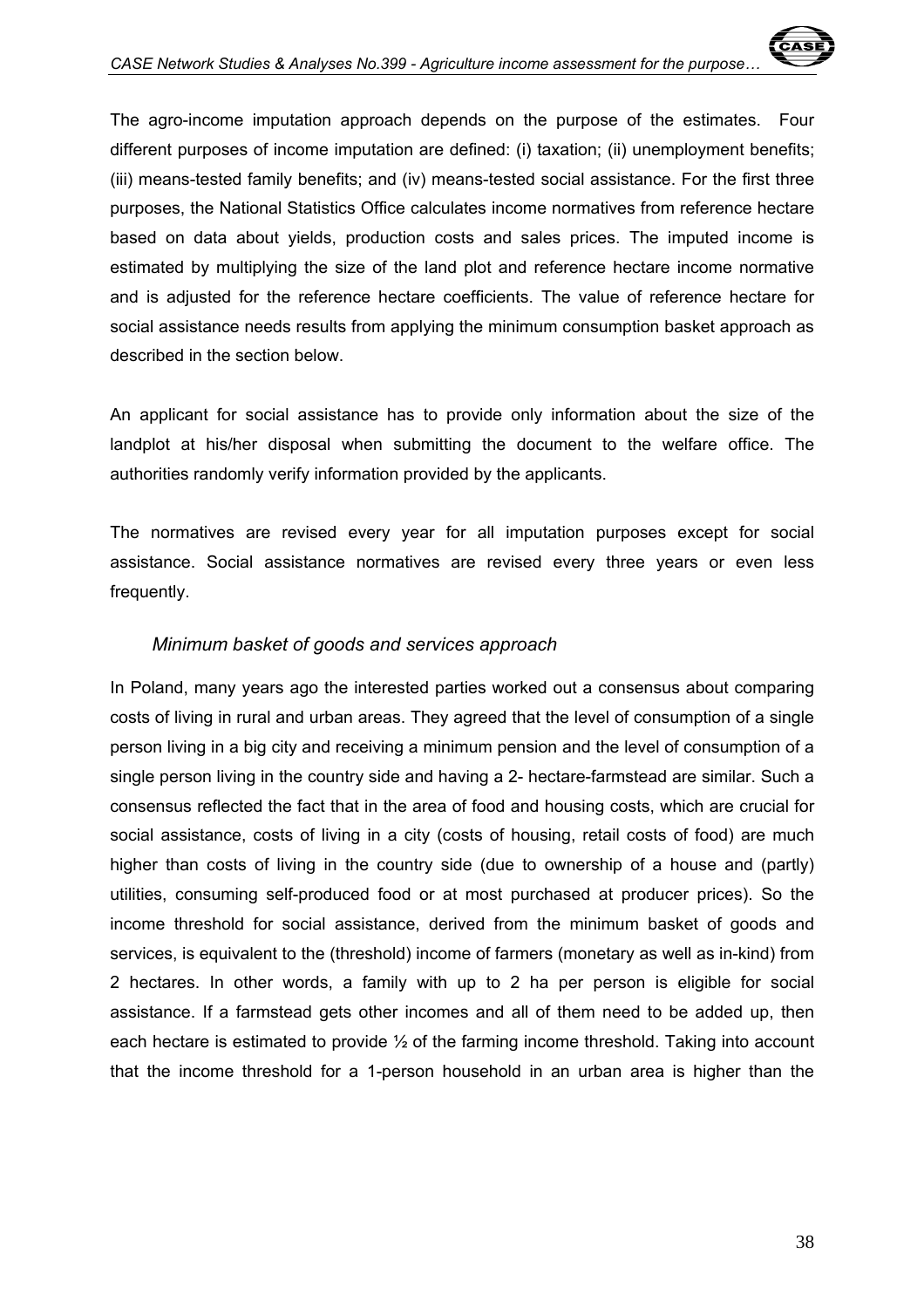In fact the estimated income from 1 hectare for the purpose of family benefits, based on the agro-income imputation, is smaller than the one for the purpose of social assistance. Such differences reflect different levels of social interventions of the state in different social situations. Social assistance is the 'last resort' state help and citizens should make use of all their resources in the first place (subsistence production of farmers as well as zero housing costs being taken into account here).

# **CHAPTER 5. CONCLUSIONS**

#### *Irina Sinitsina*

 $\overline{a}$ 

# **5.1. Targeting by proxy means testing in Ukraine – advantages and prerequisites**

We tried to outline the lessons from international experience for targeting cash transfer programs in Ukraine generally, and for integrating proxy means testing (PMT) into agro income assessment in Ukraine in particular, from three specific perspectives: the advantages of PMT application for the Ukrainian safety nets, the existing prerequisites for using PMT in Ukraine, and the role that PMT could play in targeting social assistance to the poorest rural population in the country.

Clearly, the use of PMT targeting has several advantages which make it a preferential targeting method in designing national safety nets in Ukraine. These advantages could be summarized as follows:

- PMT ensures a high degree of transparency and targeting accuracy.
- PMT is a more open and less costly system from the administrative viewpoint compared to true means testing.
- Targeting by PMT is particularly effective when:
	- There is a high degree of informality;

 $^{28}$  Based on data on social assistance recipients, the Polish MLSP calculated that among the recipients in the country side, half of them are 1-person households and half of them are more than 1-person households. They calculated that the average threshold income from 2 hectares would be the average from the threshold for a 1 person household and the threshold for more than 1-person household in the urban area. Such proportions between SA recipients have been assumed for all the following years and the threshold for farmers has only been indexed (not recalculated). The indexation is to take place every 3 years on the basis of increases in costs of living of people in the first quintile.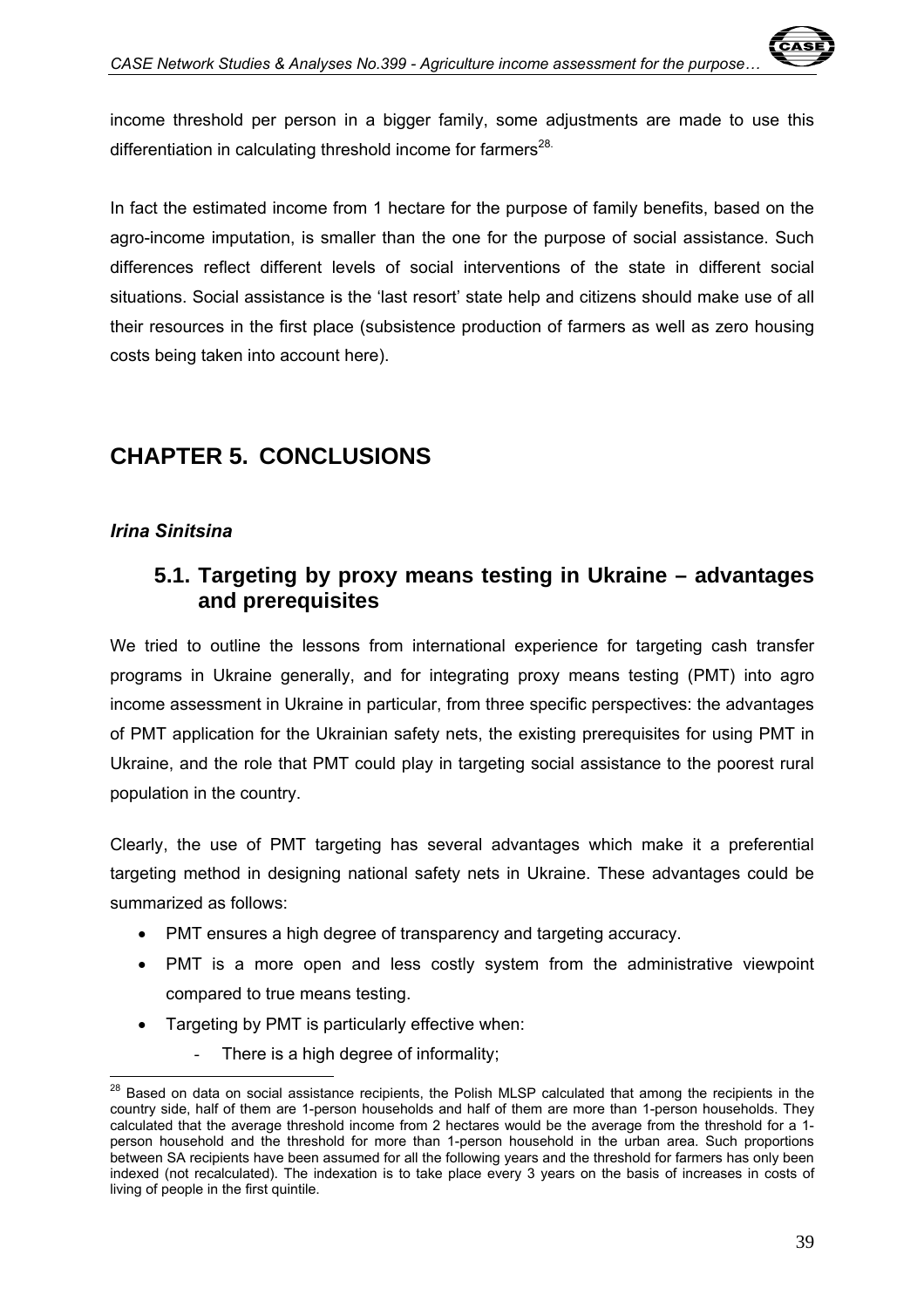- The targeted group is large and a majority are chronically poor.
- PMT targeting is particularly appropriate for the systems that allow for continuous payments of cash benefits.
- PMTs can be used for a multitude of specific social safety nets: various cash transfers, subsidized food rations, health insurance, workfare, scholarships for vocational training, and housing and utility subsidies.
- PMTs can be used for verification and/or assessment of income data supplied by the beneficiary and for forecasting the level of the household's well-being.
- As the PMT method is based on the concept of the "multi-dimensionality" of poverty, it could be more acceptable politically (compared to VMT) and more transparent.
- The PMT method could be easily adapted to virtually any country conditions; there is no need to copy foreign experience; on the contrary, national/geographic specifics (culture, infrastructure development, etc.) could be easily accounted for in designing the system.
- PMT's openness and transparency are important politically, since they allow for regular reporting of the respective governance level and facilitate reactions to criticism from mass media.
- The method could be efficiently used in both centralized and de-centralized systems, which is in line with the conditions prevalent in Ukraine. At the same time, centralization ensures greater transparency, as centralized management contributes to the consolidation of national databases.

Ukraine meets all of the requirements for the successful application of PMT and possesses many of the prerequisites necessary for using PMT targeting effectively:

- International experience suggests that targeting by PMT consistently demonstrates better outcomes in middle-income countries compared with poorer ones. Targeting performance generally improves with the country's income levels (the proxy for implementation capacity), the extent to which the government is held accountable for its actions, and the degree of inequality. Countries where differences in economic well-being are easier to identify also demonstrate better targeting outcomes. Ukraine meets all of these criteria.
- Ukraine has a considerable informal labour market associated with underdeveloped information and verification systems which prevent a precise verification of income and welfare characteristics of benefit recipients.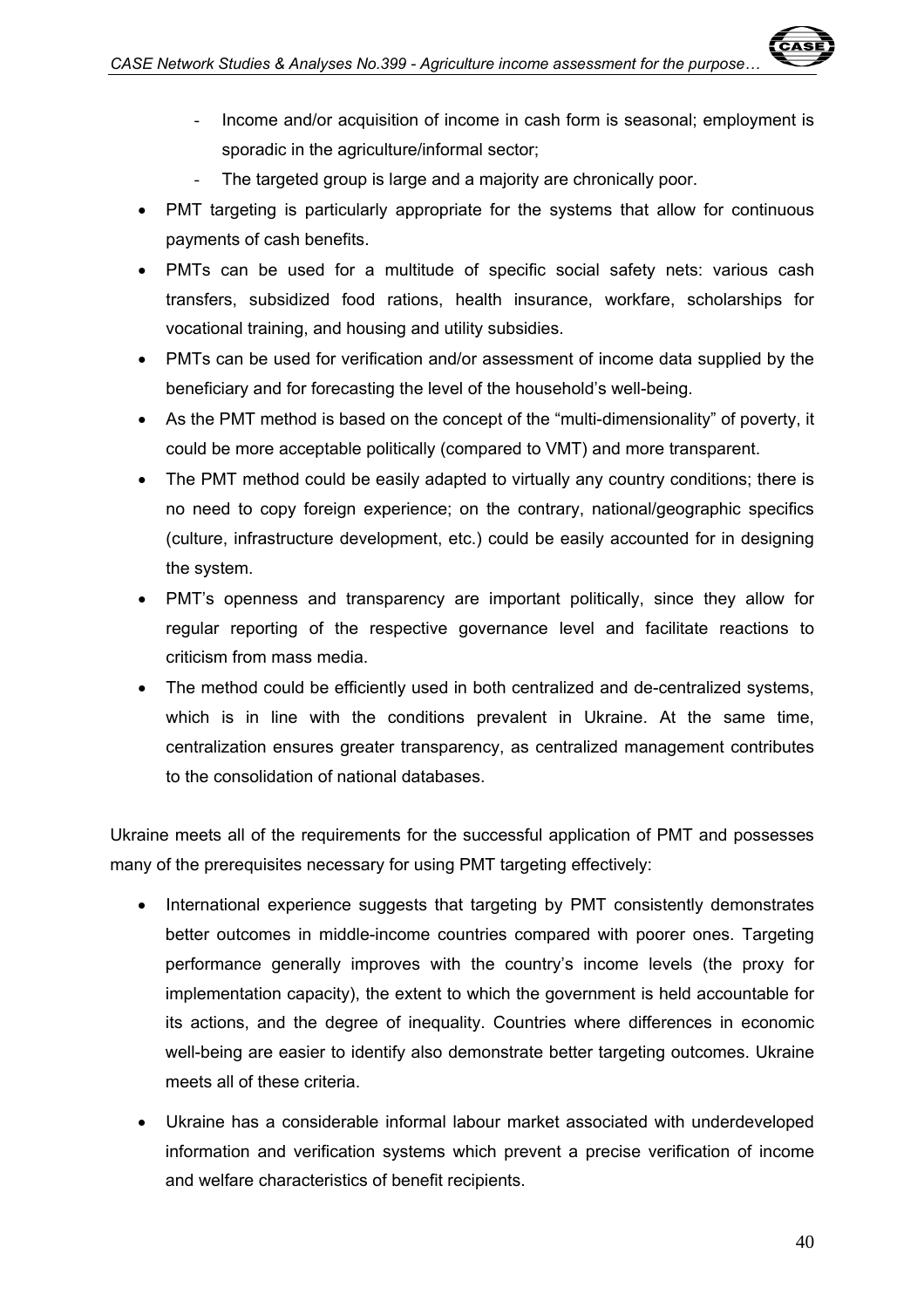- Ukraine possesses a reasonably high administrative capacity to ensure an efficient organization of PMTs, their effective verification, reporting and control, as well as the capacity to organize a consolidated nation-wide database to avoid duplication and to track beneficiaries.
- Ukraine has a solid household survey database on consumption/income (Ukrainian Longitudinal Monitoring Survey, ULMS) which can serve as a basis to determine the indicators used in PMTs and their weights.
- There is a large body of computer trained staff who can carry out the registrations and ensure effective database management. There are also moderate to high levels of IT development and computer networks throughout the country.

In designing the PMT system for Ukraine, one should keep in mind that the simultaneous involvement of other appropriate targeting methods (e.g. geographic, or self-selection, or categorical based on age, etc.) within the same program contributes to more efficient targeting and minimizes leakages, improves coverage rates and minimizes errors of exclusion.

# *Katarzyna Piętka-Kosińska*

# **5.2. Agriculture income assessment – an analysis of the usefulness of other countries' practices for Ukraine**

Returning to the issue of means testing methods, a detailed discussion of the usefulness of farming income assessment practices in the five analysed countries ("pros" and "cons") preceded the formulation of recommendations for Ukraine. There are several aspects of the system that need to be defined:

- − the unit for which the net income is defined (e.g. 1 hectare of land in the case of crops, 1 head of livestock),
- − the list of factors affecting the level of normatives,
- − the level of normative disaggregating (e.g. separate normatives for all types of crops versus 1 normative for all crops together)
- − the dimension and the level of normative differentiation (e.g. across climatic zones)
- − the role of local authorities in the process of means testing
- − the responsibility for calculating normatives and revision rules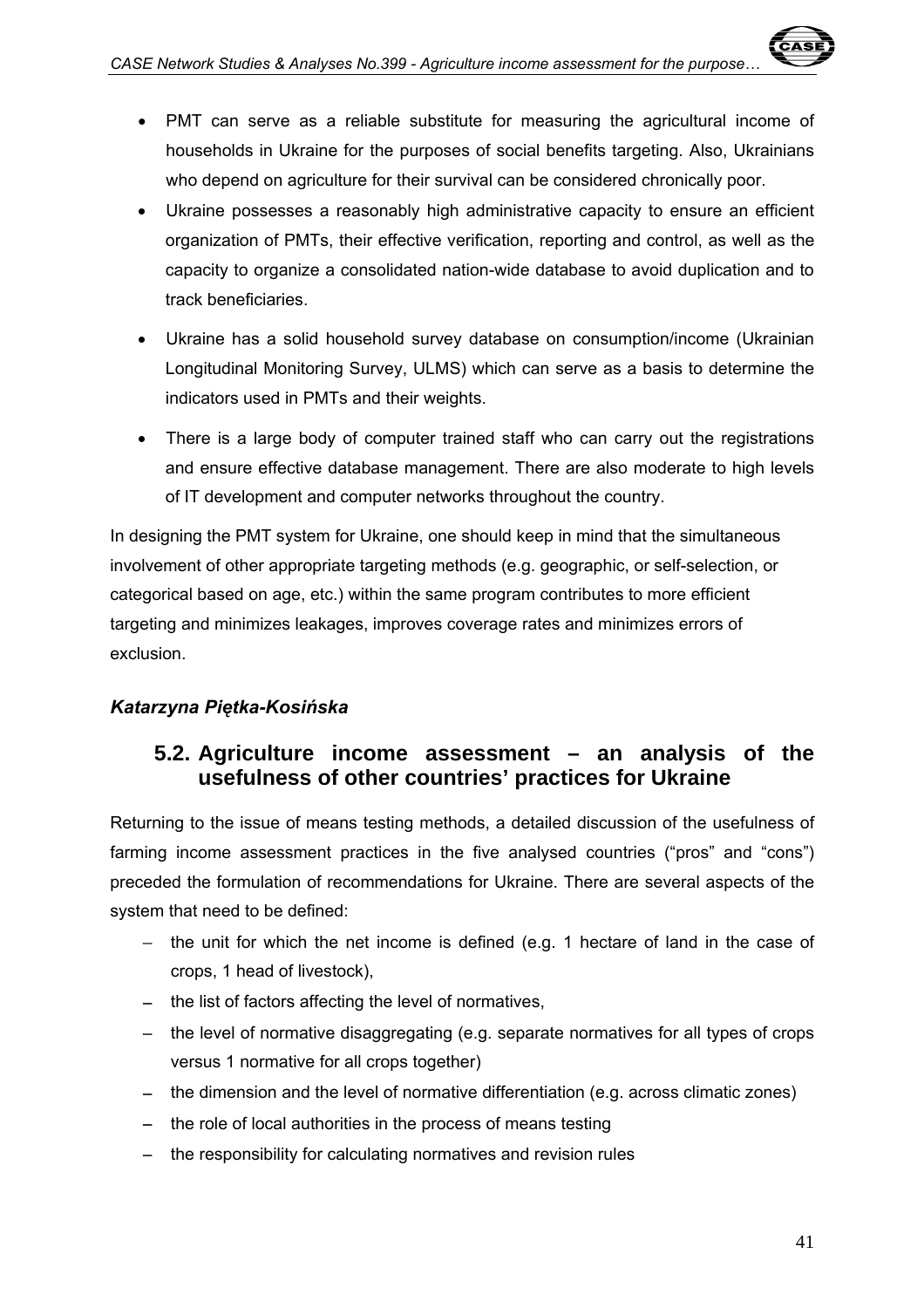conclusions from this discussion are presented below.

- Taking into account the following factors: many households owning land do not own livestock; farmsteads provide 60% of total livestock production in the country; livestock production accounts for over 40% of total farmstead production; and livestock availability at small farmsteads is very uneven, it is justified to develop separate normatives for crop and livestock production similarly to all of the analysed countries except for Poland and Kyrgyzstan. Although in Ukraine many farmsteads use the outputs of agro production for their own purposes or offer them in barter transactions, it is important from the social assistance perspective to estimate this in-kind income (as food is the main component of the consumer basket of poor people).
- Ukrainian land plots are very small, so we find it inadequate to disaggregate normatives across types of crop. Moreover, if normatives were differentiated across quality of land (as we recommend), then setting and using normatives for each type of crop would seem useless: the quality of land narrows the list of possible crop production so the land quality indirectly defines the type of produced crops. However, taking into account the strong differences in the composition of crop production across the country, the Moldovan idea of setting the climatic zone normative as the weighted average of normatives for each type of crop with weights of each crop sowing area could serve well in Ukraine too, as a (temporary) alternative to differentiating normatives across land quality.

A similar approach can be used in the case of livestock (that is, a universal normative per head of livestock as a weighted average of normatives for each type of livestock bred in a given zone). It would include the error of equal treatment of different kinds of livestock (much more differentiated in terms of income generation than crops). So, a minor disaggregating of livestock (though less than in Russia or Kazakhstan) may be reasonable.

Differentiating crop normatives by climatic zones (there are 5 zones in Ukraine<sup>29</sup>) could be a valuable element of simplifying the estimation of output and costs of production which are currently based on administrative units (oblasts). Although, climatic zone

 $\overline{a}$ 

<sup>&</sup>lt;sup>29</sup> Depending on natural, economic and historical conditions, the following zones of agricultural specialization have formed on the territory of Ukraine: *Polissya* (Woodlands), *Lisostep* (Forest Steppe), *Step* (Steppe), mountainous regions of the Ukrainian Carpathian Mountains, and foothill and mountainous regions of the Crimea. The woodland agricultural zone includes Volyn, Rivne, Zhytomyr, Kyiv, Chernihiv, and Sumy Oblasts. The forest steppe zone includes L'viv, Chernivtsi, Ivano-Frankivsk, Ternopyl, Khmelnytsk, Vinnytsia, Cherkasy, Poltava, and Kharkiv Oblasts. The steppe zone covers all the southern oblasts. The foothill and mountainous areas of the Ukrainian Carpathian Mountains extend to cover parts of L'viv, Ivano-Frankivsk, Chernivtsi Oblasts as well as Transcarpathian Oblast. The foothill and mountainous areas of the Crimea cover the southern part of the peninsula.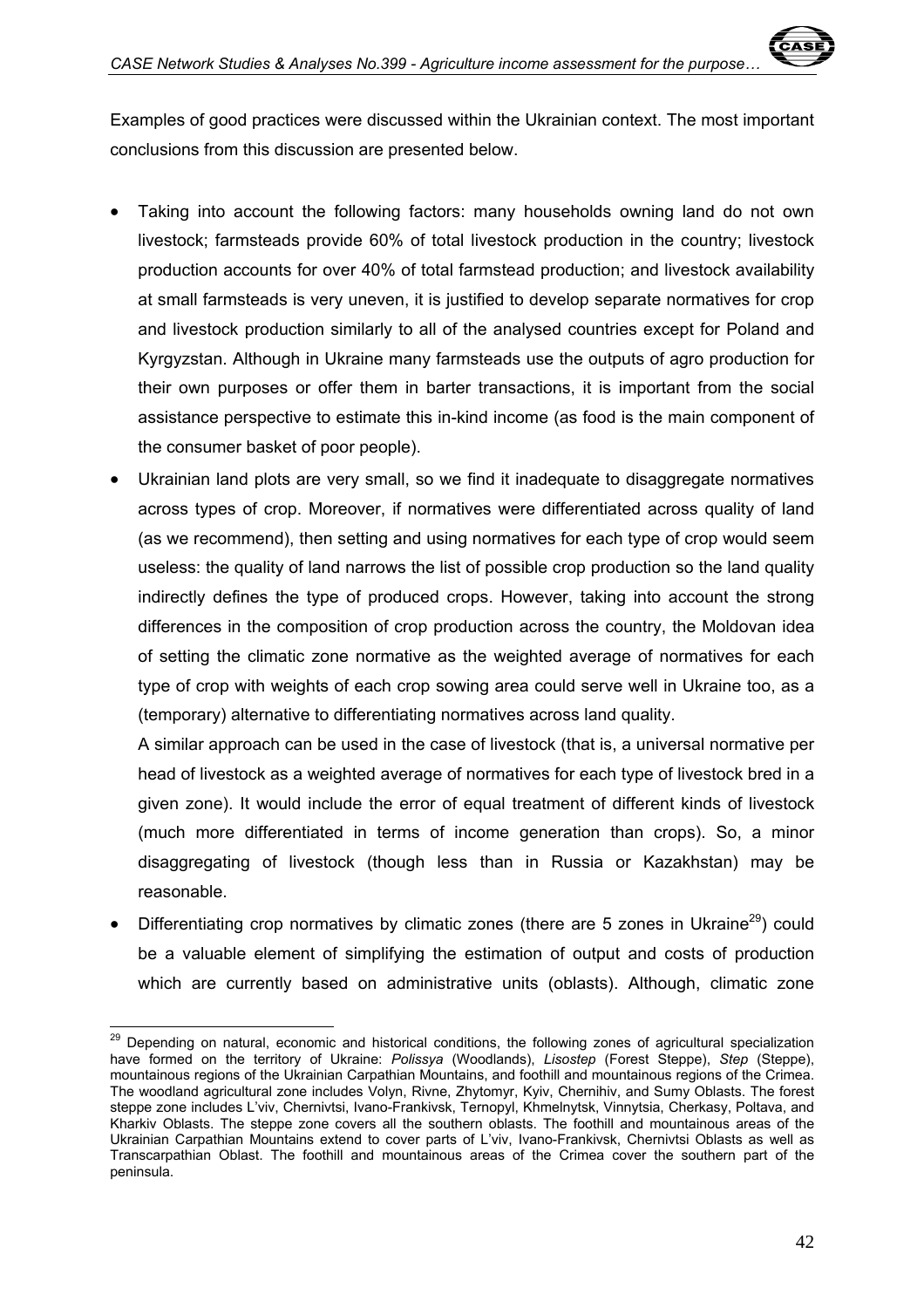differentiation would provide too strong of a generalization if not followed by further normatives differentiation accounting for strong differences in land quality within climatic zones or distance to markets in the situation of low mobility of farmers.

- Differences in prices of livestock (due to the limited mobility of farmsteads) and differences in some fodder costs across regions call for the need to differentiate the normatives regionally, as seen in Kazakhstan or Russia. According to agro experts, the regional differentiation for livestock in Ukraine should be less fragmented however than for crop production and related rather only to climatic zones.
- In Ukraine, the options of selling agricultural products rise strongly as distance to market outlets lessens. Based on the material received from the Ministry of Economy, apparently the distance to market outlets was taken into account when setting the initial normatives in 1998. Although the analysed countries use yields, prices of agro products and costs of production as the only factors affecting the normative level, in Ukraine it may be reasonable to account for distance to the markets as well (e.g. through differentiating normatives for rural and urban areas).
- Differentiating normatives across land quality was adopted in all countries except Kazakhstan. Land quality is a key factor of crop production productivity. Different quality land plots can exist within very small sub-regions. Although a system of land quality classification exists in Ukraine, access to such information by the average land owner is currently very poor. Probably only after free land trading is allowed will the process of clarifying the quality of land plots and increasing awareness of it by their owners take place. Differentiating normatives across land classes would require defining separate yields and costs of the main kinds of crop production for each type of land, at least in the initial year; in the next period, land of average quality could serve as a reference and the costs and the yields for each other quality of land could be defined through the ratio between each non-average and the average type of land set in the initial year.
- Setting normatives for other types of activities (such as sales of flowers, breeding, sales of fur animals, income from bee-farming in Kazakhstan) seems unjustified because the role of such activities in Ukraine is minimal.
- In light of the high level of SA system abuse (high error of inclusion according to HBS), confirmation of data provided by an applicant seems required, as practiced in Kazakhstan, Kyrgyzstan, and Russia. A partial solution could be an occasional verification. An important source of information in Ukraine could be the twice-yearly review of livestock in farmsteads by Rural Councils.
- The regular revision of normatives should be regulated by law as it is at least in Moldova, Russia and Poland. The regular update of normatives that follows changing economic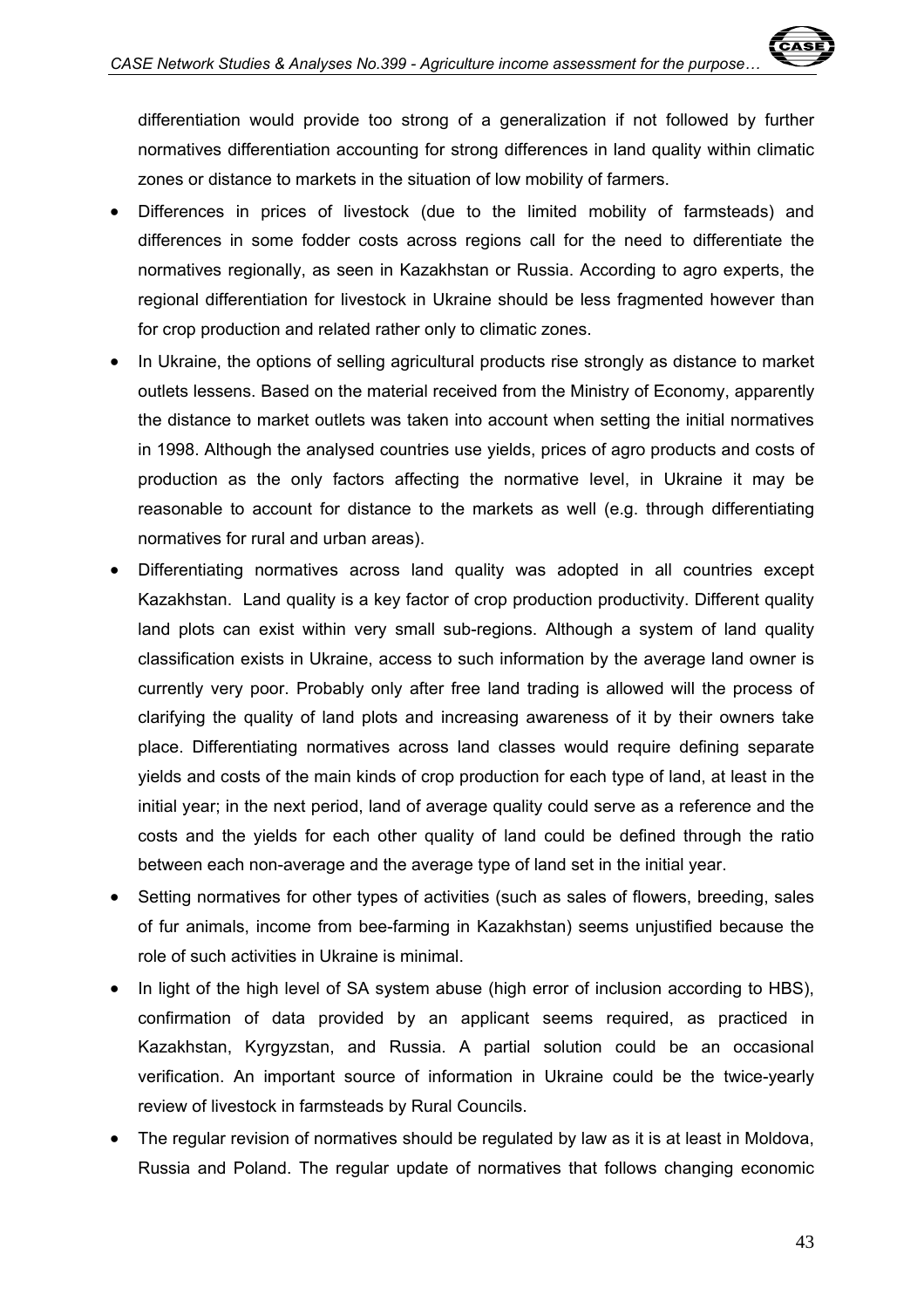The initial normatives in Ukraine were created by a consortium of several ministries (including the Ministry of Labour and Social Policy). In the analysed countries, central statistical offices are responsible for calculating normatives. This seems to be a logical consequence of collecting all the used data by those institutions. However, if access to social assistance was to take into account the different costs of living in rural and urban areas (as in the minimum basket approach in Poland, see p. 4.5), then the role of MLSP could be important.

# *Dmytro Boyarchuk, Liudmyla Kotusenko, Katarzyna Piętka-Kosińska, Roman Semko*

# **CHAPTER 6. RECOMMENDATIONS FOR UKRAINE**

Our general recommendation is to apply a well-justified, unified and realistic methodology for calculating the normatives for farmstead income assessment as well as unified rules for regular updates of the normatives.

We have divided the recommendations into 3 groups: (1) long-term solutions, (2) short-term solutions, (3) minimum solutions. The (1) long-term solutions assume access to regular comprehensive data on farmstead activities (incomes and costs of farming). The (2) shortterm solutions include temporarily recommended changes, that would allow for the unification and adjustment of the system before the necessary database is developed. The (3) minimum solutions assume absolute minimum adjustments if the status quo has to remain (update of the initial normatives, unification of the system and adjusting it to the reality). The detailed recommendations in the long-term and short-term scenarios are preceded by general suggestions.

CASE-Ukraine, in cooperation with MLSP and under the supervision of the Ukrainian office of the World Bank, is working on the development of a Proxy Means Testing model that could serve as an alternative method of assessing the incomes of social assistance claimants. Our recommendations refer strictly to the means testing method.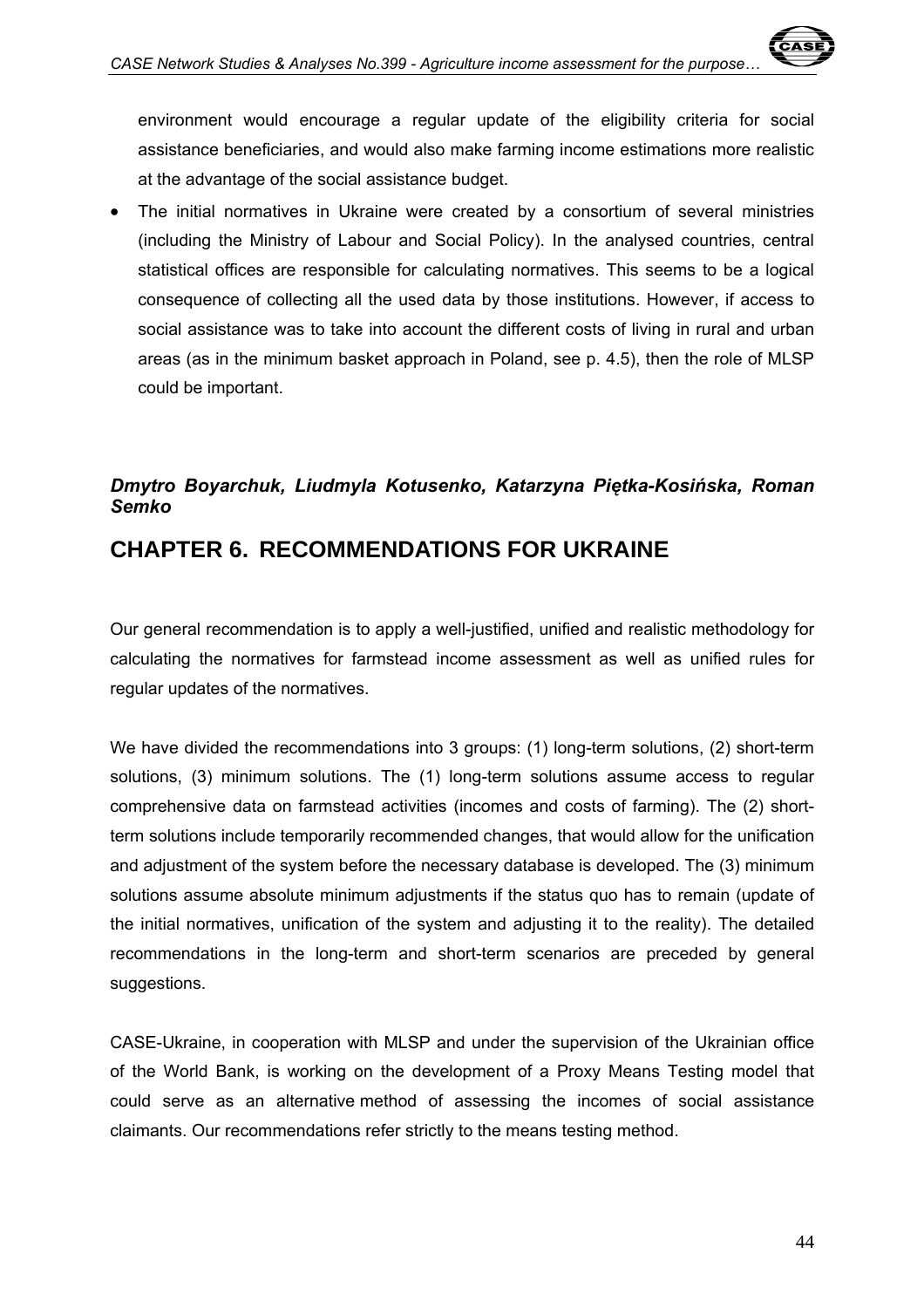

- 1. We recommend defining the normatives for crop production only as income per hectare and the normatives for livestock production as income per head of livestock.
- 2. Taking into account that a popular way of using *payi* is to rent them without a lease agreement $30$ , we consider linking this income to the monetary land value as a reasonable proxy of the willingness of a renter (enterprise/farmer) to pay rent (instead of setting normatives per ha). We would recommend unifying this methodology throughout Ukraine. However we would like to stress here the need for systemic changes in agriculture that would allow for free land trading to enhance land consolidation, and an increase in the productivity of this sector.
- 3. Following our recommendation to set normatives for livestock production, we consider estimating income from hayfields and pastures unnecessary.
- 4. We recommend differentiating normatives for livestock production across the main types of livestock because there are strong differences between net income per head for each type of livestock. We advise the consideration of developing normatives only for the most popular types of livestock: cows, cattle, hogs and poultry.
- 5. Taking into account the low mobility of rural farmsteads and underdeveloped trade networks for small agricultural producers, the aspect of distance to market outlets should remain a reason for setting higher normatives for urban areas than in rural areas.
- 6. We support maintaining the rule that the land size of 0.06 ha belongs to the area under a house and the income is not generated by such a land plot. However, we recommend that this land size taken out of the total used land area is unified across all oblasts in Ukraine since there is no justification for assuming housing areas change across regions.
- 7. We recommend that the 0.6 ha cap on land size, which plays the role of an additional social assistance threshold, is lifted for at least 2 reasons. Firstly, farmsteads in many regions, especially those that are products of former collective farm privatisations, have no equipment to undertake farming activity. So, even if their land is greater than 0.6 ha, they are not capable of generating any income above the income threshold. Secondly, the recommended scrutiny methodology of calculating the normatives will exercise means-testing effectively enough and the 0.6 ha cap on land size is not necessary anymore.
- 8. We recommend giving the claimant the option of declaring no activity on the land. As mentioned above, there are owners of privatized land that are not capable of undertaking

 $\overline{a}$ 

<sup>30 63.2%</sup> *payi* owners signed lease agreements; the remaining 36.8% is either used by the payi themselves (which is rare according to the agro-experts) or renting it without a formal agreement.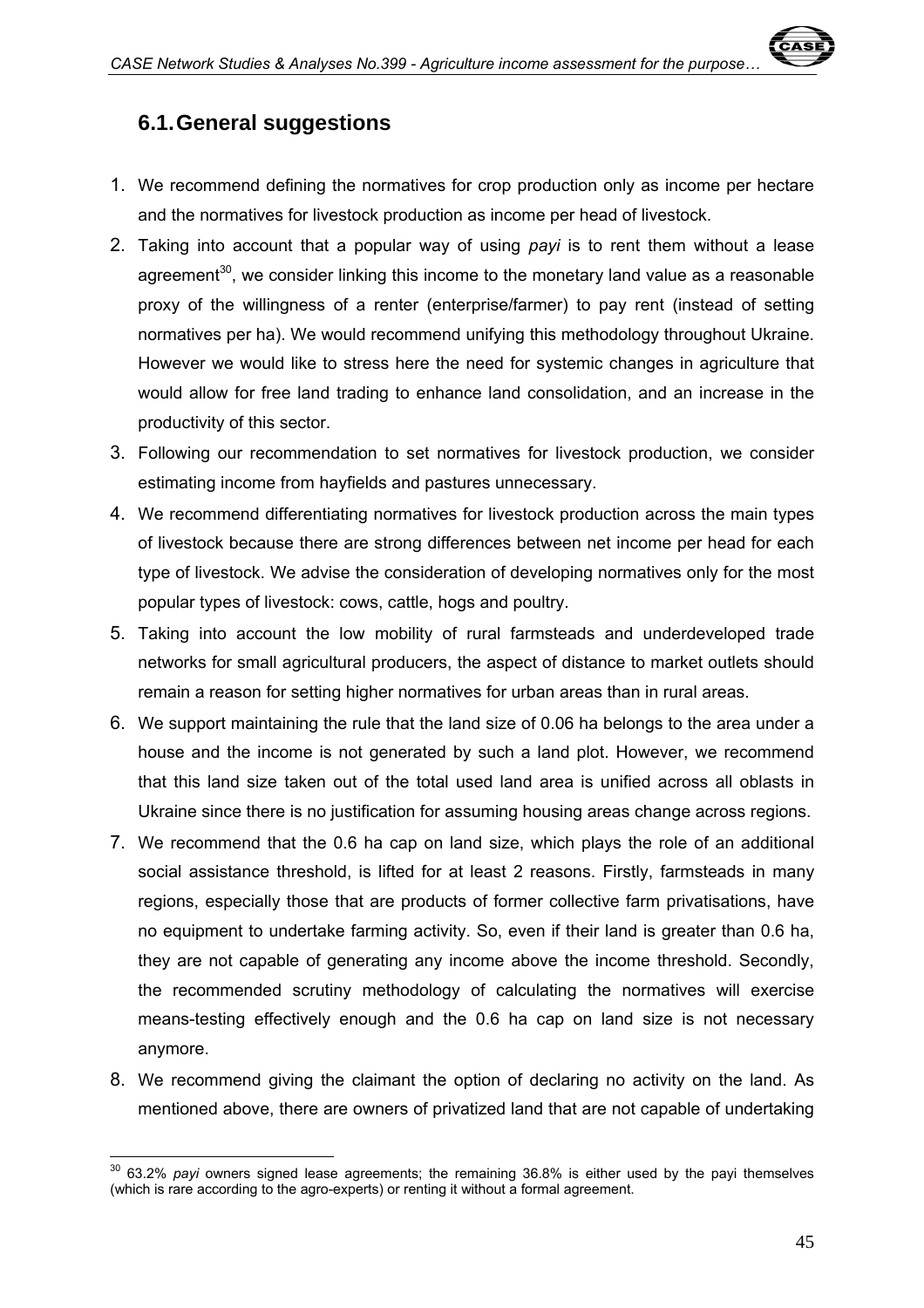agricultural activity due to the lack of equipment and resources to rent it. Moreover, there are *payi* land plots that have not been marked out. Access to such plots by their owners is practically nonexistent. Estimating income from such plots would be illusory and unfair. However, such an option is justified only until the land can be freely sold. Otherwise it would provide negative motivation to undertake activity on the land and to seek welfare benefits.

- 9. We suggest following the best practices exercised in some CIS countries and impose upon local authorities the responsibility to confirm the information provided by an applicant to SA, especially in respect to the declared zero activity on the land. This can be either obligatory or undertaken occasionally at random.
- 10. Indexation of normatives with CPI inflation (regional CPI inflation if possible and justified) should be regulated by the law.
- 11. The Polish practice of estimating income of homesteads based on a minimum basket of goods and services, for the purpose of social assistance, should be considered as an option for Ukraine.

# **6.2. Detailed recommendations**

#### **6.2.1. Long-term solutions**

# **In addition to the general suggestions we recommend the following long-term solutions:**

- 12. We recommend using the climate zone division of Ukraine's territory and land quality as differentiating factors for farmstead income normatives for crop production. Based on expert opinions, such a rule of differentiating normatives reflects the most the natural conditions for agriculture activities.
- 13. The income estimation is to be based, among other things, on yields of different crop types. We recommend that the applied yields are the averages of the last 3 years to avoid weather-cycle fluctuations of normatives from year to year.
- 14. We do not recommend differentiating crop normatives by type of crop because we recommend differentiating the normatives across the quality of land. The quality of land narrows the list of possible crop production so the land quality indirectly defines the type of produced crops. However, the shares of crops' sowing area within a given sub-region should serve as weights for setting a weighted average of net income from crop production.
- 15. For livestock production, we suggest to differentiate normatives only across climate zones as the capability of letting animals out is the main differentiating factor of livestock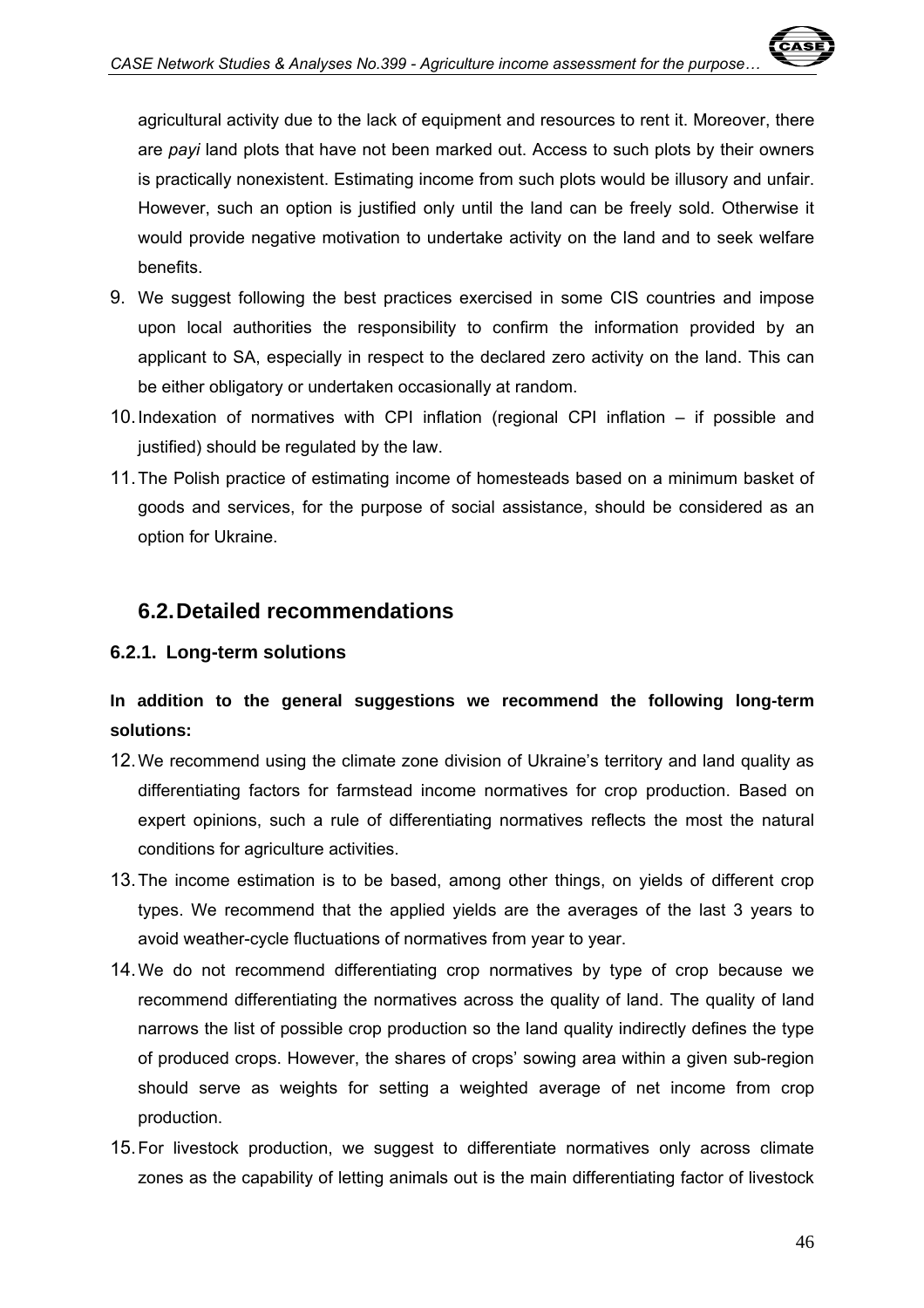16. We recommend adding a "proximity-to-markets" premium to the normatives for the urban areas and villages which are less than 10 km from the nearest town.

Long-term solutions assume basing the normatives on comprehensive data on farmstead activities that would provide information about farmstead incomes from crop and livestock production as well as the costs of each type of activity per unit of production, representative for climate zones and land quality types. The State Statistics Committee undertakes a yearly representative survey among farmsteads covering nearly 29 thousand cases. During the annual survey, general data on households, availability of land plots, structures of its use and plant acreages for various crops, availability of livestock and poultry, economic infrastructure, and machinery and equipment is collected. During the monthly survey, data on yields and acreage of agricultural plants, changes in the number of livestock and poultry, fodder expenditures, livestock product produce and distribution of products of own produce (prices, quantities) is collected. The information collected during monthly surveys on farming income is only partial and the information on costs is lacking so the survey does not allow for providing estimates of net income in such farms.

- 17. We recommend that the survey is representative for each climatic zone and each land class. We recommend expanding this survey to also cover urban households. We recommend extending the survey for questions that would cover:
	- o income elements:
		- agricultural products produced for own consumption (income in kind);
	- o costs elements:
		- purchases of inputs for different types of agro production,
		- usage of own agro-products as inputs for different types of agroproduction; and
	- o improvement of statistical weights.

We would like to draw attention to the survey of farmsteads launched in all European Union countries: FADN (Farm Accountancy Data Network) – a European system of collecting accounting data from the representative number of farms (see more in Chapter 1).

18. After the condition of having a comprehensive database on farmstead incomes and costs is fulfilled, we recommend using it in the process of calculating the normatives.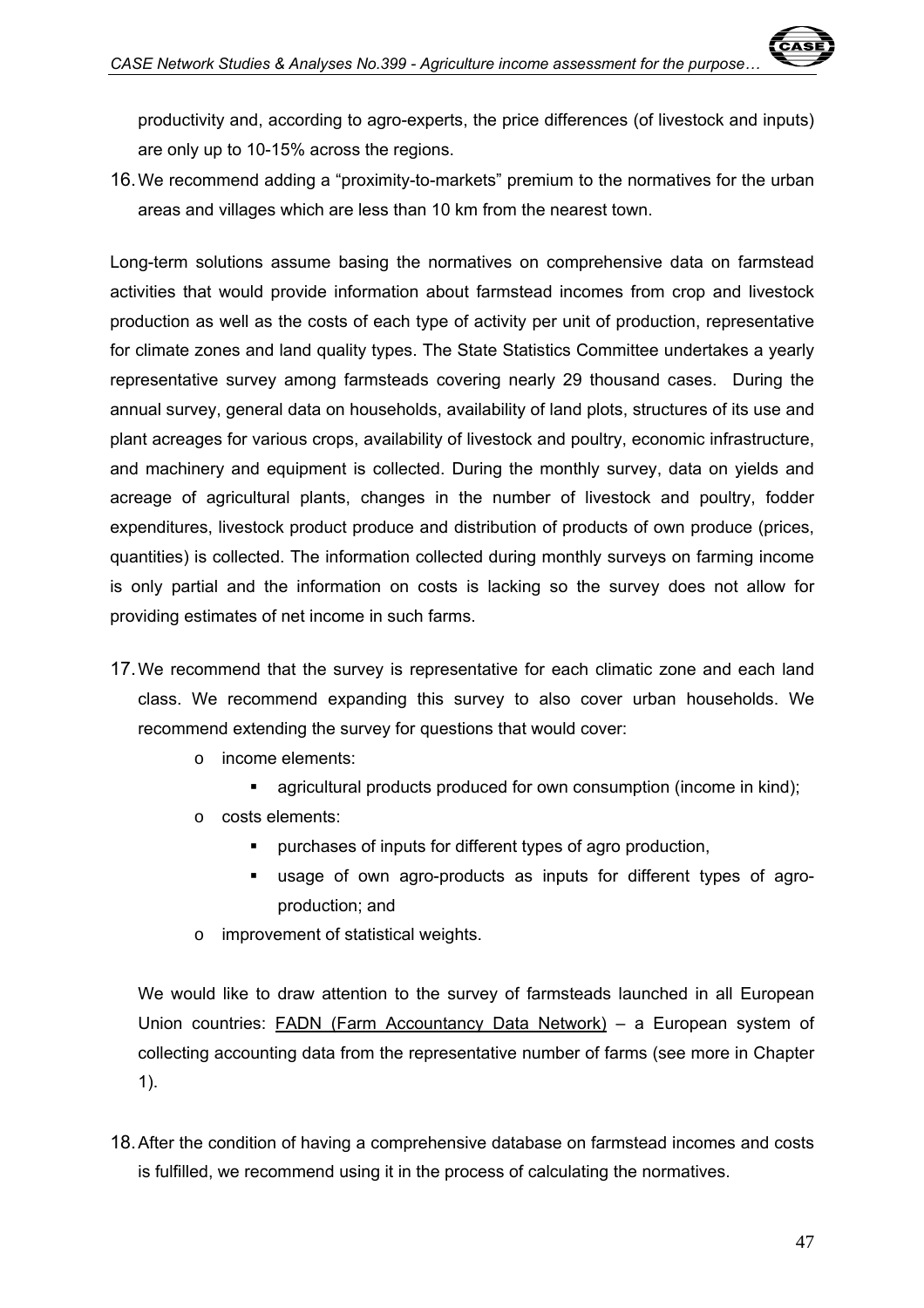#### **6.2.2. Short-term solutions**

The outdated normatives that are currently in use and the inconsistency of the entire system calls for rapid steps towards orderliness and a system that responds to the reality on the ground.

Before the comprehensive database on farmstead incomes and costs is available and the information on land classes easily accessible and known by the land owners, we propose to rely on the available sources of data and set proxy normatives (the best available).

The first approach assumed using income and costs of agro enterprises. The results turned out to be inconsistent with the reality of farmsteads. The second approach used the incomes and costs of agro activities by households having any plots of land, based on levels declared in HBS (Method (2) in Annex D). In respect to the short-term solutions, we recommend the following rules for normatives (on top of the general suggestions).

- 20. Before the comprehensive database with data on revenues and production costs of farmsteads is compiled, we propose to use the HBS data set as it most likely reflects the reality in which farmsteads operate to a greater extent than data from agro enterprises. An alternative (not exercised in this project) could be the income/costs data for the group of smallest agro-enterprises.
- 21. In terms of differentiating the normatives (for both crop and livestock production) we recommend sticking to the oblast level since this is the only regional differentiating factor possible based on HBS.
- 22. The differences in the access to markets should be expressed through setting separate normatives for urban and rural areas.

#### **6.2.3. Minimum solutions**

The current system of farming income estimation in Ukraine has proven to be inconsistent and outdated. An absolute minimum reform should unify the system, assure fairly equal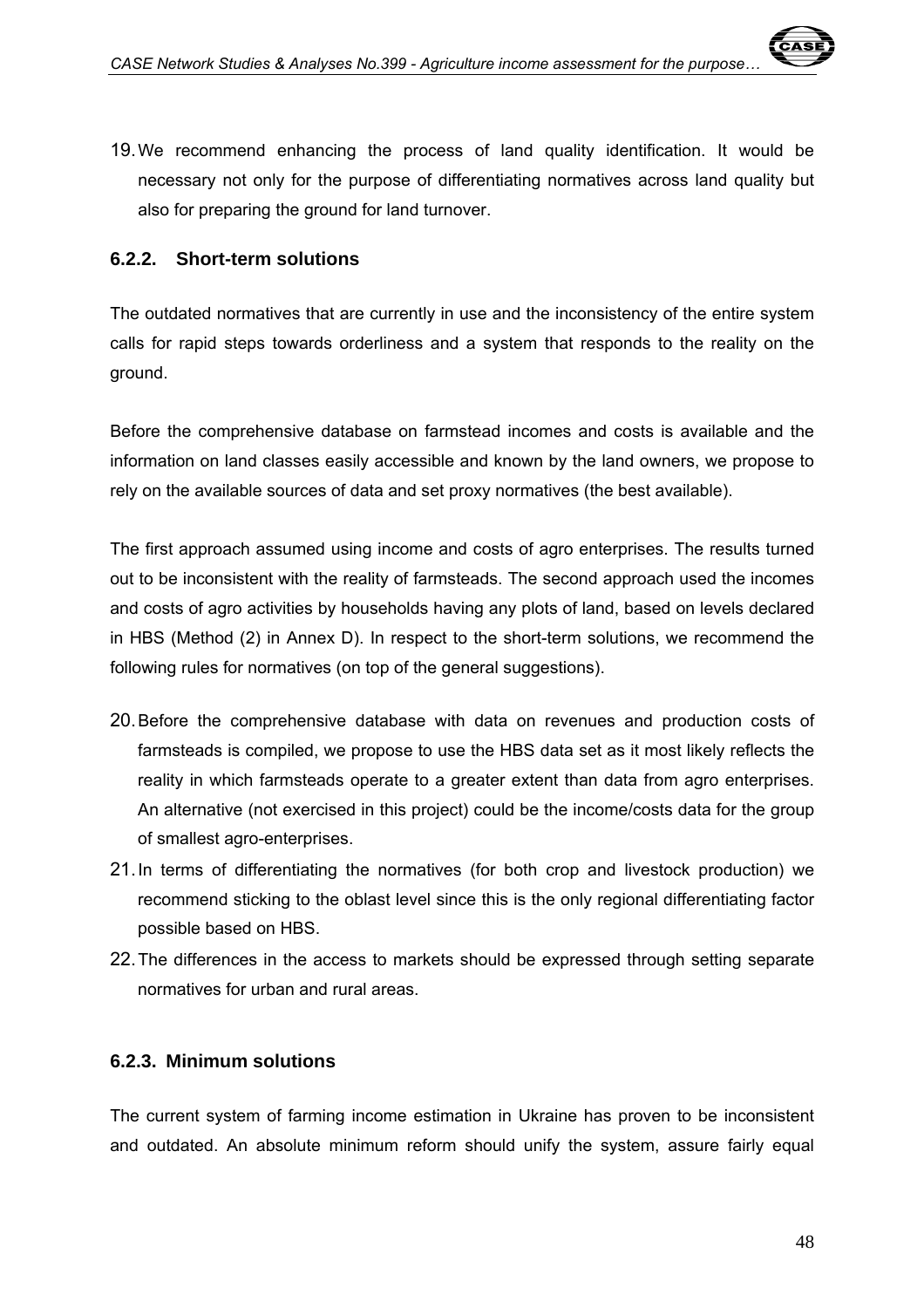access to social assistance and respond to the frequent situation of impossible land usage (the case of payi). We recommend that the minimum adjustment includes the following:

- 23. Indexation of normatives developed in 1998 for oblast cumulative CPI index between 2009 and the last indexation in 2000; a mechanism of regular indexation should be defined.
- 24. Lifting the 0.6 ha cap on the land plot size,
- 25. Taking into account that the area of the land plot excluded from calculating income from land is 0.06 in some regions and may reach 0.25 ha in others, we propose unifying the plot size excluded from the income estimation at the level of 0.06 ha in all the regions.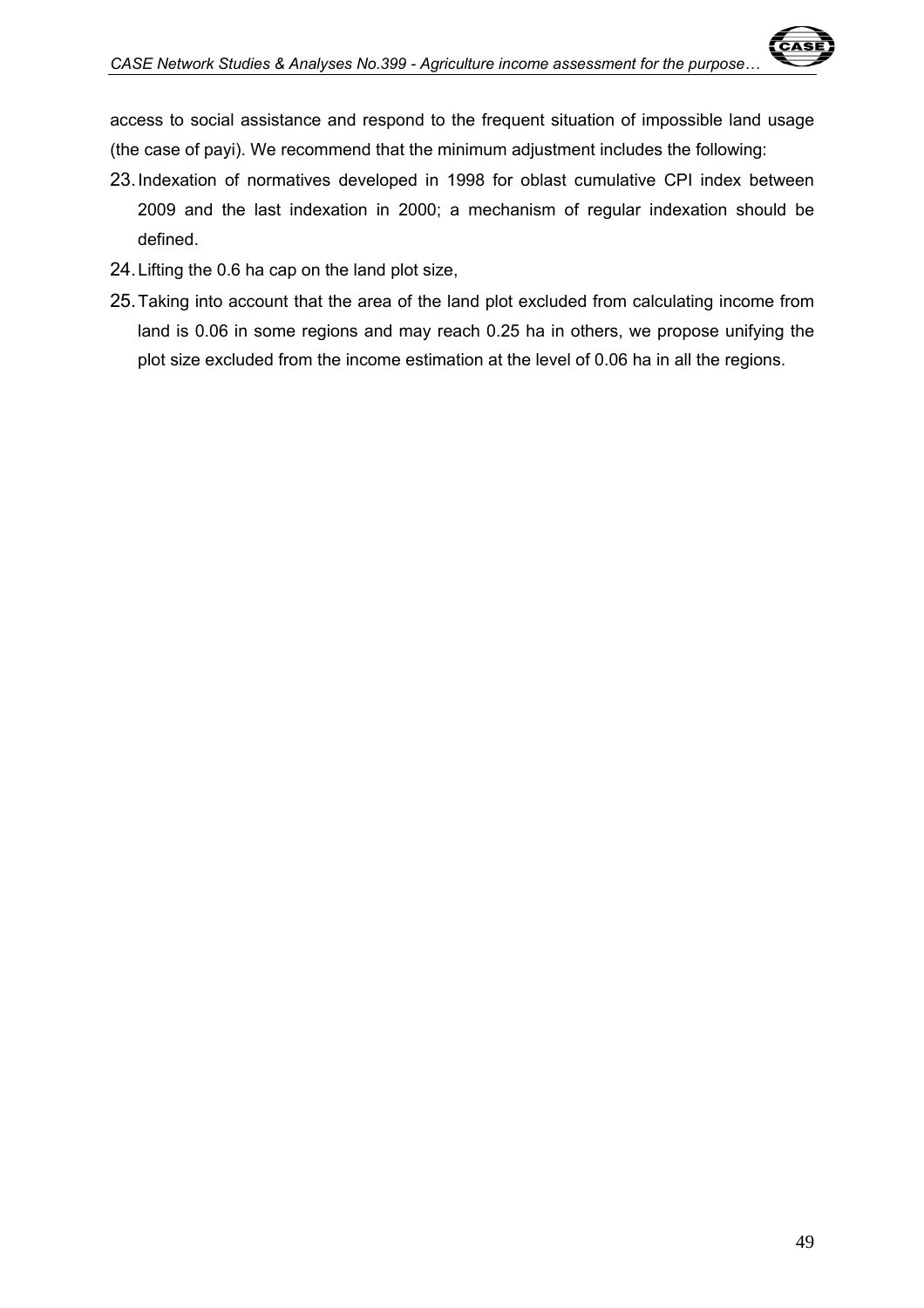

Ahmed, A.U., and H.E. Bouis (2002). "Weighing what's practical: proxy means tests for targeting food subsidies in Egypt". Food Policy **27** (5-6), 519-540.

Alatas, V., A. Banerjee, R. Hanna, B. Olken, J. Tobias (2009). "How to Target the Poor: Evidence from a Field Experiment in Indonesia". First Draft, http://ipl.econ.duke.edu/bread/papers/0909conf/Hanna.pdf

Alderman, Harold (2002). "Subsidies as a Social Safety Net: Effectiveness and Challenges." Social Protection Discussion Paper 0224. Washington, DC: World Bank.

Atkinson, A.B. (1996). "On Targeting Social Security: Theory and Western Experience with Family Benefits." In *Public Spending and the Poor: Theory and Evidence,* ed. Dominique van de Walle and Kimberly Nead, 25–68. Baltimore, MD: Johns Hopkins University Press.

Ayala Consulting (2002). "Final Report: Workshop on Conditional Cash Transfers Programs' Operational Experience." Paper presented at workshop in Puebla, Mexico, April 29–May 1.

Bigman, D., and H. FoFack (2000). "Combining Census and Survey Data to Study Spatial Dimensions of Poverty: A Case Study of Ecuador." In *Geographical Targeting for Poverty Alleviation*. Washington, D.C.: World Bank.

Boyarchuk D., V.Herasimovich and I.Orlova (2008), *Approaches to reforming services privileges In Ukraine,* CASE 2008.

Braithwaite, J., C. Grootaert, and B. Milanovic (2000). Poverty and Social Assistance in Transition Countries. New York: St. Martin's Press.

Castañeda, T. (2005). "Targeting Social Spending To The Poor With Proxy–Means Testing: Colombia's SISBEN System." Social Protection Discussion Paper Series 0529, World Bank, Washington, D.C.

Castañeda, T., and K. Lindert, with B. de la Brière, L. Fernandez, C. Hubert, O. Larrañaga, M. Orozco, and R. Viquez (2005). "Designing and Implementing Household Targeting Systems: Lessons from Latin American and the United States." Social Protection Discussion Paper 0526. Washington, DC: World Bank.

Central Statistical Office of Poland (2008), *Statistical Yearbook of Agriculture and Rural Areas*, Warsaw 2008.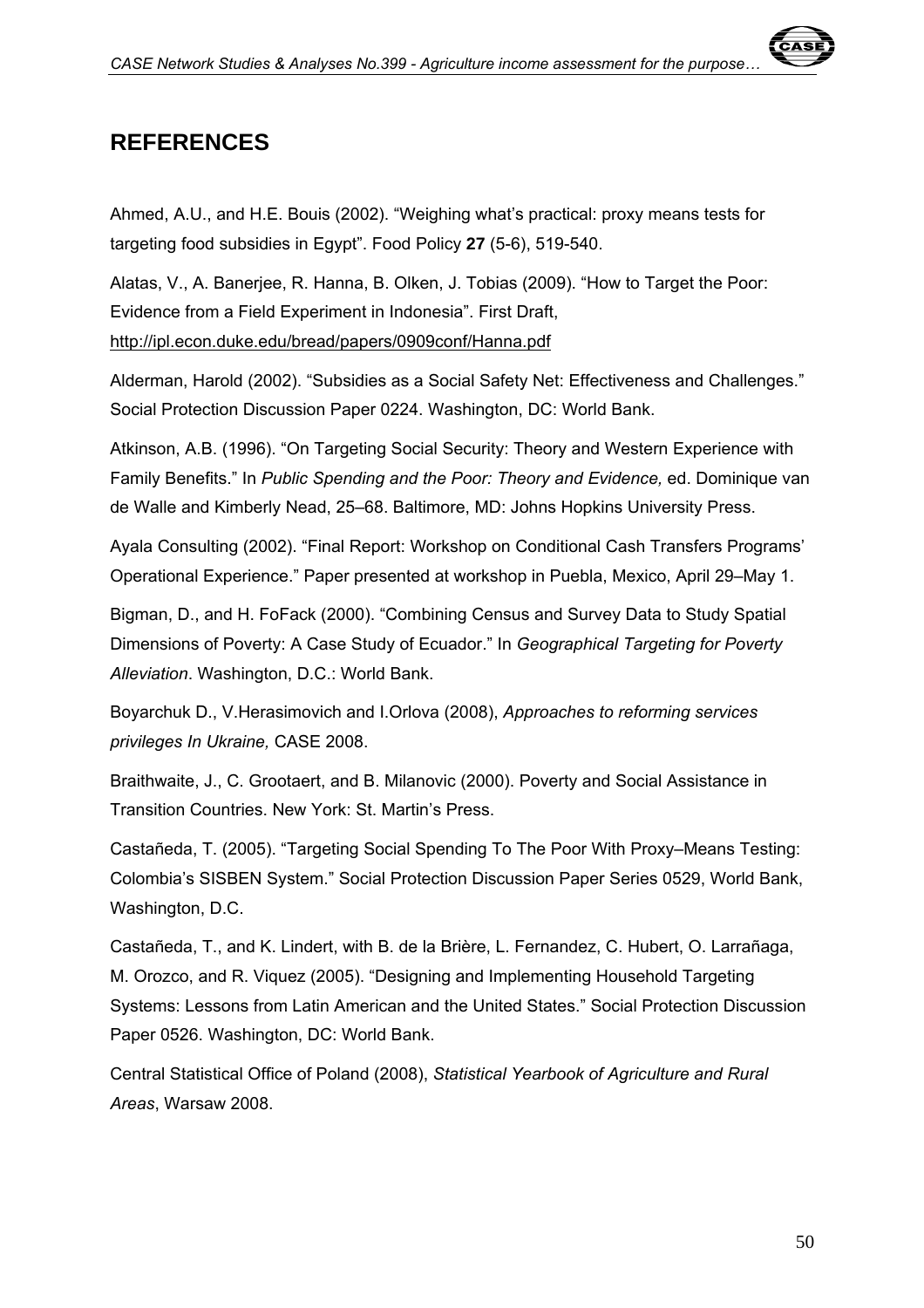Dragos C. and Z. Lerman, *The Land Policy and Farm Efficiency: the Lessons of Moldova*, Discussion paper # 4.08, The Hebrew University of Jerusalem

Clert, C., and Q. Wodon (2001). "The Targeting of Government Programs in Chile". In Gacitua-Mario, E., and Q. Woton, eds., *Measurement and Meaning: Combining Quantitative and Qualitative Methods for the Analysis of Poverty and Social Exclusion in Latin America*. World Bank Technical Paper 518, Washington, D.C.

Coady D., Grosh M., Hoddinott J. (2004).*Targeting of transfers in developing countries: review of lessons and experience*. Washington, DC: The World Bank (World Bank Regional and Sectoral Studies)

Coady, D. (2001). "Evaluating the Distributional Power of PROGRESA's Cash transfers in Mexico." Food Consumption and Nutrition Division Discussion Paper 117, International Food Policy Research Institute, Washington, D.C.

Coady, D., R. Perez, and H. Vera-Llamas (2000). "Cost-Effectiveness Analysis of the Education Component of PROGRESA." In: D. Coady, ed., *The Application of Social Cost-Benefit Analysis to the Evaluation of PROGRESA*. Final report submitted to PROGRESA. International Food Policy Research Institute, Washington D.C.

Conning, Jonathon, and M. Kevane (2001). "Community Based Targeting Mechanisms for Social Safety Nets." Social Protection Discussion Paper 0102. Washington, DC: World Bank.

Coudouel, A., A. Dani, and S. Paternostro, eds. (2006). *Poverty and Social Impact Analysis of Reforms: Lessons and Examples from Implementation*. Washington, D.C.: The World Bank.

Fiszbein, A. and N. Schady (2009). *Conditional Cash Transfers: Reducing Present and Future Poverty*. A World Bank Policy Research Report. Washington, DC: The World Bank.

Gomart, E. (1998). "Poor Beneficiary Assessment." World Bank Human Development Unit, Country Department III. Europe and Central Asia, Washington, D.C.

Grosh, M. (1994). Administering Targeted Social Programs in Latin America: From Platitudes to Practice, Washington, DC: World Bank.

Grosh M. E., and Judy L. Baker (1995). "Proxy Means Tests for Targeting Social Programs. Simulations and Speculation". Living Standards Measurement Study, Working Paper No. 118, July Washington, DC: World Bank.

Grosh, M., C. del Ninno, E. Tesliuc, and A. Ouerghi (2008). *For Protection and Promotion: The Design and Implementation of Effective Safety Nets*. Washington, DC: World Bank.

Grosh, M., and E. Glinskaya (1998). "Proxy Means Testing and Social Assistance in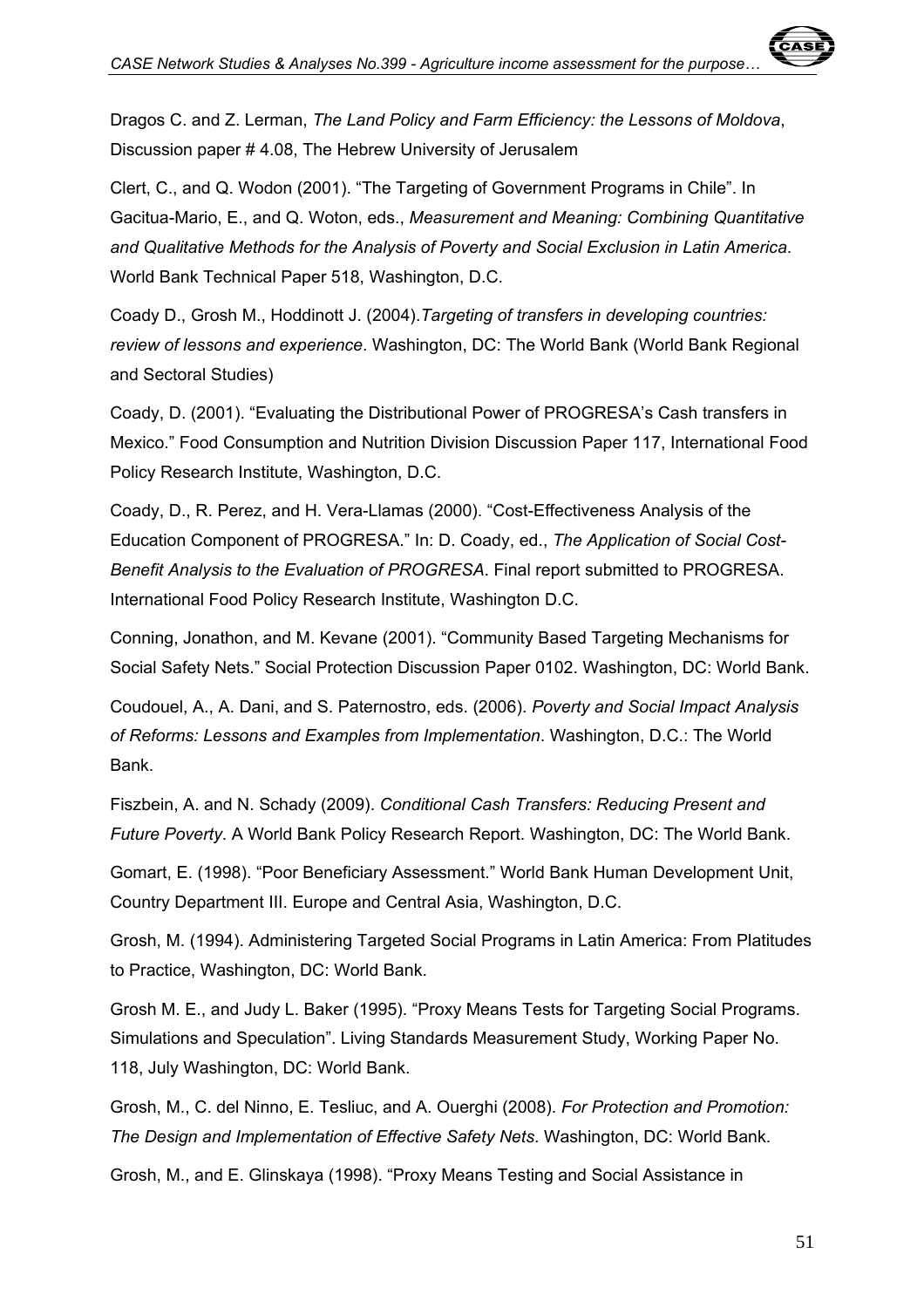Armenia. World Bank Development Unit, Country Department III., Europe and CentralAsia. Washington, D.C.

Henninger, Norbert, and Mathilde Snel (2002). "Where Are the Poor? Experiences with the Development and Use of Poverty Maps". Washington, DC and Arendal, Norway: World Resources Institute, United Nations Environment Programme, and GRID-Arendal.

Hernanz, Virginia, F. Malherbet, and M. Pellizzari (2004). "Take-Up of Welfare Benefits in OECD Countries: A Review of the Evidence." Social, Employment and Migration Working Paper 17, OECD Directorate for Employment, Labour and Social Affairs, Paris.

Holzmann, R., D.A. Robalino, and N. Takayama, eds. (2009). *Closing the Coverage Gap: The Role of Social Pensions and Other Retirement Income Transfers*. Washington, DC: The World Bank.

Houssou, N.S.I., M. Zeller, G. Alcaraz, J. Johannsen, and S. Schwarze (2007). "Proxy Means Tests for Targeting the Poorest Households: Applications to Uganda". Paper presented at workshop "Utilisation of diversity in land use systems: Sustainable and organic approaches to meet human needs", Tropentag, October 9-11, Witzenhausen.

Johannsen, Julia (2006). "Operational poverty targeting in Peru – Proxy means testing with non income indicators". UNDP International Poverty Centre. Working paper No. 30, October.

Larrañaga, Osvaldo (2003). "Focalización de programas Sociales en Chile: el Sistema CAS" Social Protection Center, Latin America and Caribbean Region, World Bank, Washington D.C.

Lindert, Kathy (2005). "Implementing Means-Tested Welfare Systems in the United States." Social Protection Discussion Paper 0532. Washington, DC: World Bank.

Lindert, Kathy, Emmanuel Skoufias, and Joseph Shapiro (2006). "Redistributing Income to the Poor and the Rich: Public Transfers in Latin America and the Caribbean." Social Protection Discussion Paper 605. Washington, DC: World Bank.

Mintrud Rossii (2001). Departament dohodov naseleniya i urovnya jizni, Ministerstvo truda I social'nogo razvitiya Rossiiskoi Federacii. "Ob opyte raboty organov vlasti sub'ektov RF po usileniyu adresnosti social'noi podderjki maloimuschego naseleniya",

http://www.nasledie.ru/fin/6\_7/6\_7\_1/article.php?art=19

Narayan, Ambar, and Nobuo Yoshida (2002). "Proxy Means Test for Targeting Welfare Benefits in Sri Lanka". South Asia Poverty Reduction & Economic Management; World Bank, Washington DC.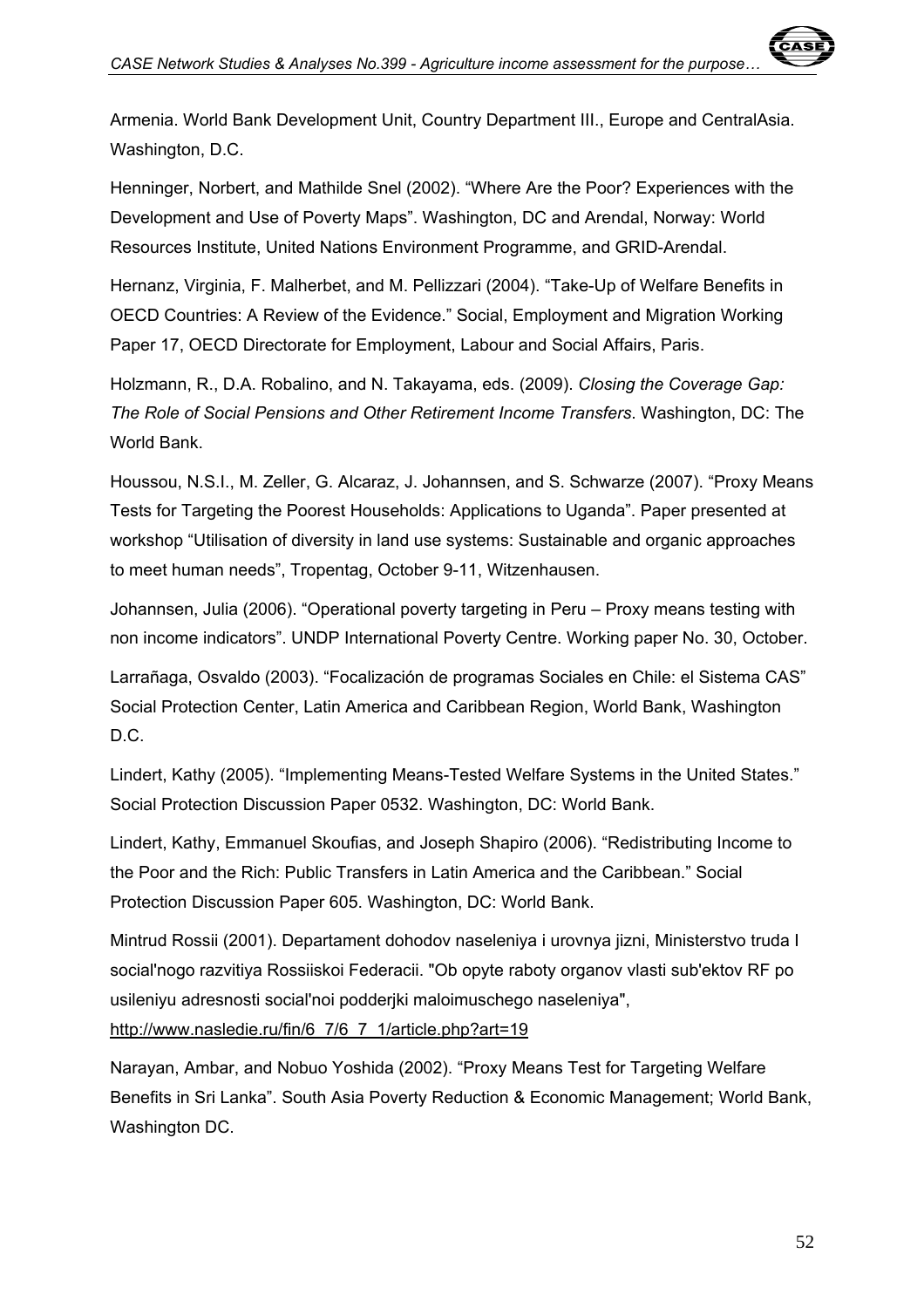Rawlings, L., L. Sherburne-Benz, and J. Van Domelen (2003). *Evaluating Social Funds: A Cross-Country Analysis of Community Investments*. Washington, D.C.: World Bank.

Reyes, Celia M. (2006). "Alternative Means Testing Options Using CBMS" Philippine Institute for Development Studies, Discussion Paper Series No. 2006-22, Manila.

Sancho, A. (1992). "La Ficha Cas Como Instrumento de Focalización del Gasto Social en el Nivel Local." In: Margaret Grosh, ed., *Platitudes to Practice: Targeting Social Programs in Latin America*. Vol. II, Case Studies III, Latin America and the Caribbean Technical Department, World Bank Regional Study Program, Report 21. Washington D.C.

Skoufias, E., B. Davis, and S. de la Vega (2001). "Targeting and the Poor in Mexico: An Evaluation of the Selection of Households into PROGRESA." *World Development* **29**(10): 1769–84.

Struyk, Raymond, Ekaterina Petrova, and Tatiana Lykova (2006). "Targeting Housing Allowances in Russia." *European Journal of Housing Policy* **6** (2): 191–220.

Subbarao, Kalanidhi (2003). "Systemic Shocks and Social Protection: The Role and Effectiveness of Public Works." Social Protection Discussion Paper 0302. Washington, DC: World Bank.

Subbarao, Kalanidhi (2009). "Targeting Social Safety Nets: Methods and Evidence". Presentation at Social Protection Workshop, July 6-7, Phnom Penh, Cambodia.

Sumarto, S., A. Suryahadi, and L. Pritchett (2003). "Safety Nets or Safety Ropes? Dynamic Benefit Incidence of Two Crisis Programs in Indonesia " *World Development* **31** (7), July: 1257-1277.

Wodon, Q., and D. Angel-Urdinola (2008). "Assessing the Targeting Performance of Social Programs: Cape Verde", in: B. Dodson-Moreno and Q. Wodon, eds. *Public Finance for Poverty Reduction: Concepts and Case Studies from Africa and Latin America*. Washington, DC: The World Bank., 2008.

World Bank (1999). "Improving Social Assistance in Armenia." Human Development Unit, Country Department III, Europe and Central Asia Region, World Bank Report No. 19385-AM. Washington, D.C.

World Bank (2003). "Armenia: Public Expenditure Review". World Bank Report 24434-AM. Poverty Reduction and Economic management Unit, Europe and Central Asia Region. Washington, D.C.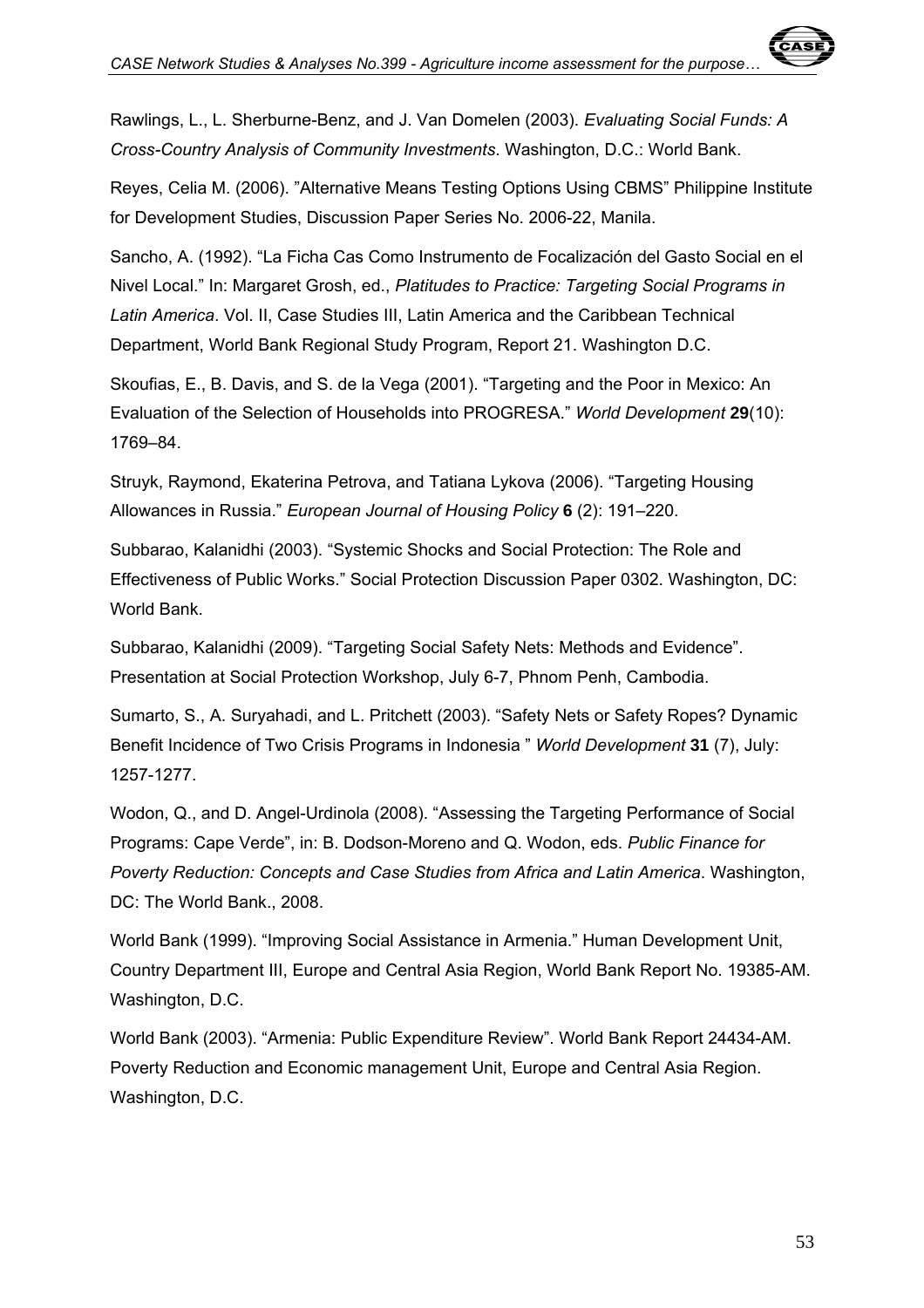# **LIST OF TABLES**

- **Table 1. Agricultural Production in 2008 (in 2005 prices)**
- **Table 2. Major crop yields, centers/ha**
- **Table 3. Livestock and poultry, thous. heads (as of 1 Jan, 2009)**
- **Table 4. Reference hectare coefficients for different types of land in Poland**
- **Table A-1. Distribution of Targeting Methods by Region, Country Income Level, and Program Type**
- **Table B-1. Sources of income included in total income defined for the purpose of social assistance eligibility**
- **Table B-2. Land income normatives as of 1999**
- **Table C-1. Review of agriculture income assessment practices in 5 countries compared to Ukraine.**
- **Table D-1: Structure of income from crop production, based on HBS (UAH/ha/month)**

# **LIST OF FIGURES**

- **Chart D-1. Standard Net Incomes from crop production by oblasts for 2008 (UAH / 1 ha / month) – urban areas**
- **Chart D-2. Standard Net Incomes from crop production by oblasts for 2008 (UAH / 1 ha / month) – rural areas**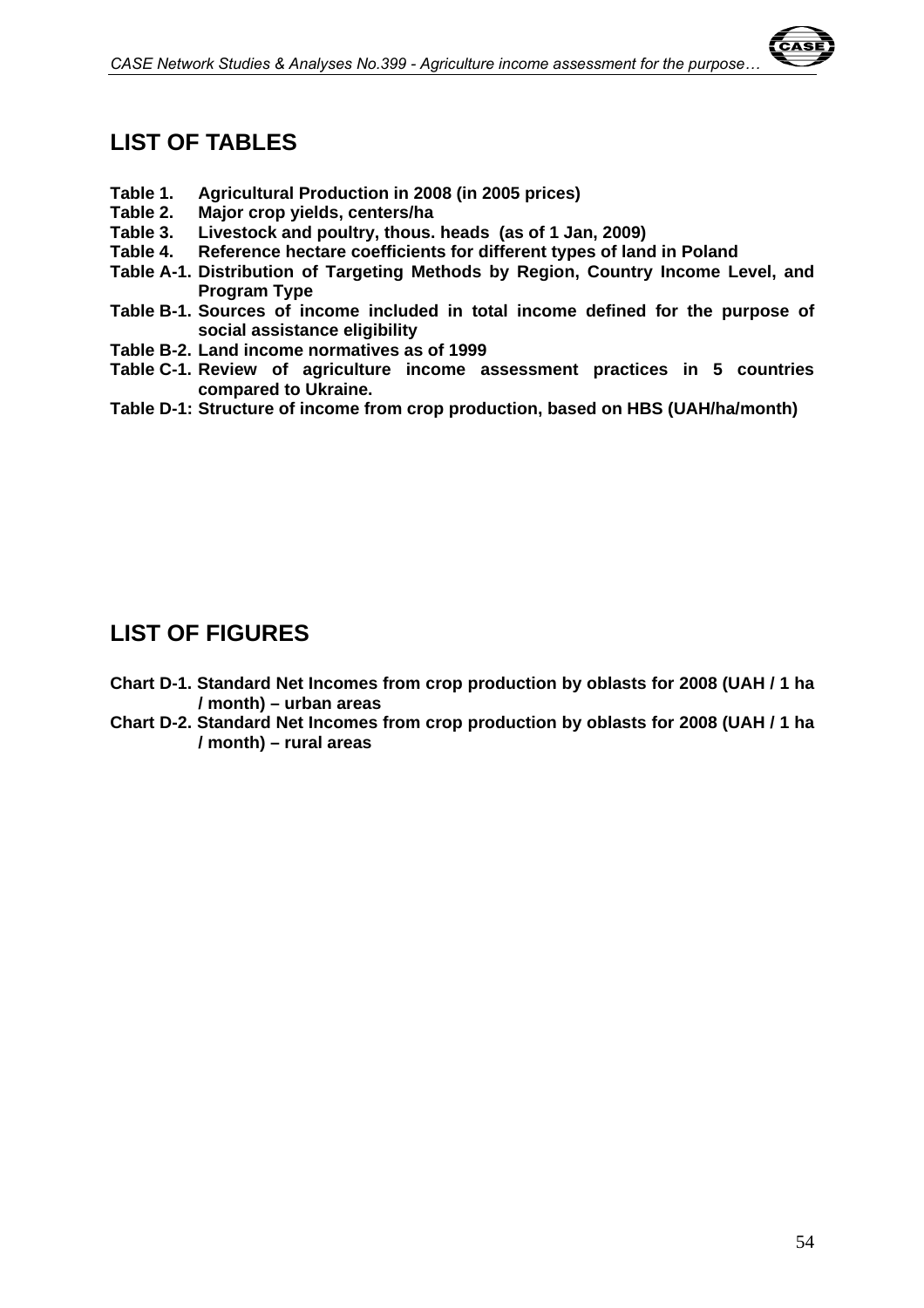

# **Annex A. Distribution of Targeting Methods by Region, Country Income Level, and Program Type**

**Table A-1.** 

|                                                                  | <b>Individual Assessment</b> |                | Categorical                                           |                  |                |                          | Self-selection means |                     |                                  |              |
|------------------------------------------------------------------|------------------------------|----------------|-------------------------------------------------------|------------------|----------------|--------------------------|----------------------|---------------------|----------------------------------|--------------|
|                                                                  | tests                        | tests          | Means Proxy   Community Geography<br>means assessment |                  | Age:           | Age:<br>elderly children |                      |                     | Other Work Consumption Community | bidding      |
| By region                                                        |                              |                |                                                       |                  |                |                          |                      |                     |                                  |              |
| Latin America<br>and<br>Caribbean, 68                            | 8                            | 5              | 3                                                     | 20               | $\overline{4}$ | 14                       | 4                    | $\overline{4}$      | $\mathbf 0$                      | 6            |
| Eastern<br>Europe and<br>former Soviet<br>Union, 46              | 14                           | 1              | $\mathfrak{S}$                                        | 1                | 6              | 11                       | $\overline{7}$       | $\overline{2}$      | $\mathbf 0$                      | $\mathbf{1}$ |
| <b>Middle East</b><br>and North<br>Africa, 23                    | $\overline{4}$               | $\mathbf 0$    | $\mathsf{O}\xspace$                                   | $\overline{2}$   | $\mathbf{1}$   | $\mathbf{1}$             | $\overline{2}$       | $\mathbf 0$         | 12                               | $\mathbf{1}$ |
| Sub-Saharan<br>Africa, 25                                        | 3                            | $\mathbf 0$    | $\overline{2}$                                        | 3                | 5              | $\mathbf{1}$             | 4                    | $\overline{2}$      | $\overline{4}$                   | 1            |
| South Asia, 49                                                   | $\overline{2}$               | 1              | $\mathsf 3$                                           | 16               | $\overline{2}$ | $\mathbf{1}$             | 10                   | $\overline{4}$      | 10                               | $\pmb{0}$    |
| East Asia, 42                                                    | 3                            | 1              | 3                                                     | 10               | 6              | 8                        | 8                    | 1                   | 1                                | $\mathbf{1}$ |
| By income<br>level                                               |                              |                |                                                       |                  |                |                          |                      |                     |                                  |              |
| Poorest, 147                                                     | 12                           | 3              | 10                                                    | 37               | 10             | 14                       | 28                   | 8                   | 19                               | 6            |
| Less poor, 106                                                   | 22                           | 5              | $\overline{4}$                                        | 15               | 14             | 22                       | $\overline{7}$       | 5                   | 8                                | 4            |
| By program<br>type                                               |                              |                |                                                       |                  |                |                          |                      |                     |                                  |              |
| Cash transfer,<br>103                                            | 24                           | $\overline{4}$ | 5                                                     | $\boldsymbol{9}$ | 19             | 24                       | 16                   | $\overline{2}$      | $\mathbf 0$                      | $\mathsf 0$  |
| Near-cash<br>transfer, 36                                        | $\overline{4}$               | 3              | $\mathsf{O}\xspace$                                   | 12               | 1              | $\overline{2}$           | 4                    | $\mathbf 0$         | 10                               | $\mathbf 0$  |
| Food transfer,<br>35                                             | $\mathbf 0$                  | $\mathbf{1}$   | 5                                                     | $9\,$            | 3              | $\hbox{9}$               | $\overline{7}$       | $\mathbf 0$         | $\mathbf 0$                      | 1            |
| Food subsidy,<br>23                                              | 3                            | $\mathbf 0$    | $\mathsf{O}\xspace$                                   | $\overline{2}$   | $\mathbf 0$    | $\mathbf 0$              | $\mathbf 0$          | $\mathsf{O}\xspace$ | 17                               | 1            |
| Non-food<br>subsidy, 9                                           | 3                            | $\mathbf 0$    | 0                                                     | 2                | 1              | 1                        | 2                    | 0                   | $\pmb{0}$                        | $\mathbf 0$  |
| Public works,<br>job creation,<br>29                             | $\mathbf 0$                  | $\mathbf 0$    | $\overline{2}$                                        | 10               | $\mathbf 0$    | $\mathbf 0$              | 6                    | 11                  | $\mathsf{O}\xspace$              | $\mathbf 0$  |
| Public works,<br>program<br>output (e.g.,<br>social fund),<br>18 | $\overline{0}$               | $\mathbf 0$    | $\overline{2}$                                        | 8                | $\mathbf 0$    | $\mathbf 0$              | $\mathbf 0$          | $\mathbf 0$         | $\mathbf 0$                      | 8            |
| <b>Total 253</b>                                                 | 34                           | ${\bf 8}$      | 14                                                    | 52               | 24             | 36                       | 35                   | 13                  | 27                               | 10           |

*Notes:* 

1. Many programs use more than one targeting method. Thus the total number of targets methods tallied is greater than the number of programs.

2. Poorest countries have per-capita GDP in PPP dollars below 1,200; less-poor countries have per-capita GDP above 1,200 and below 10,840.

*Source*: Coady, Grosh & Hoddinott (2004)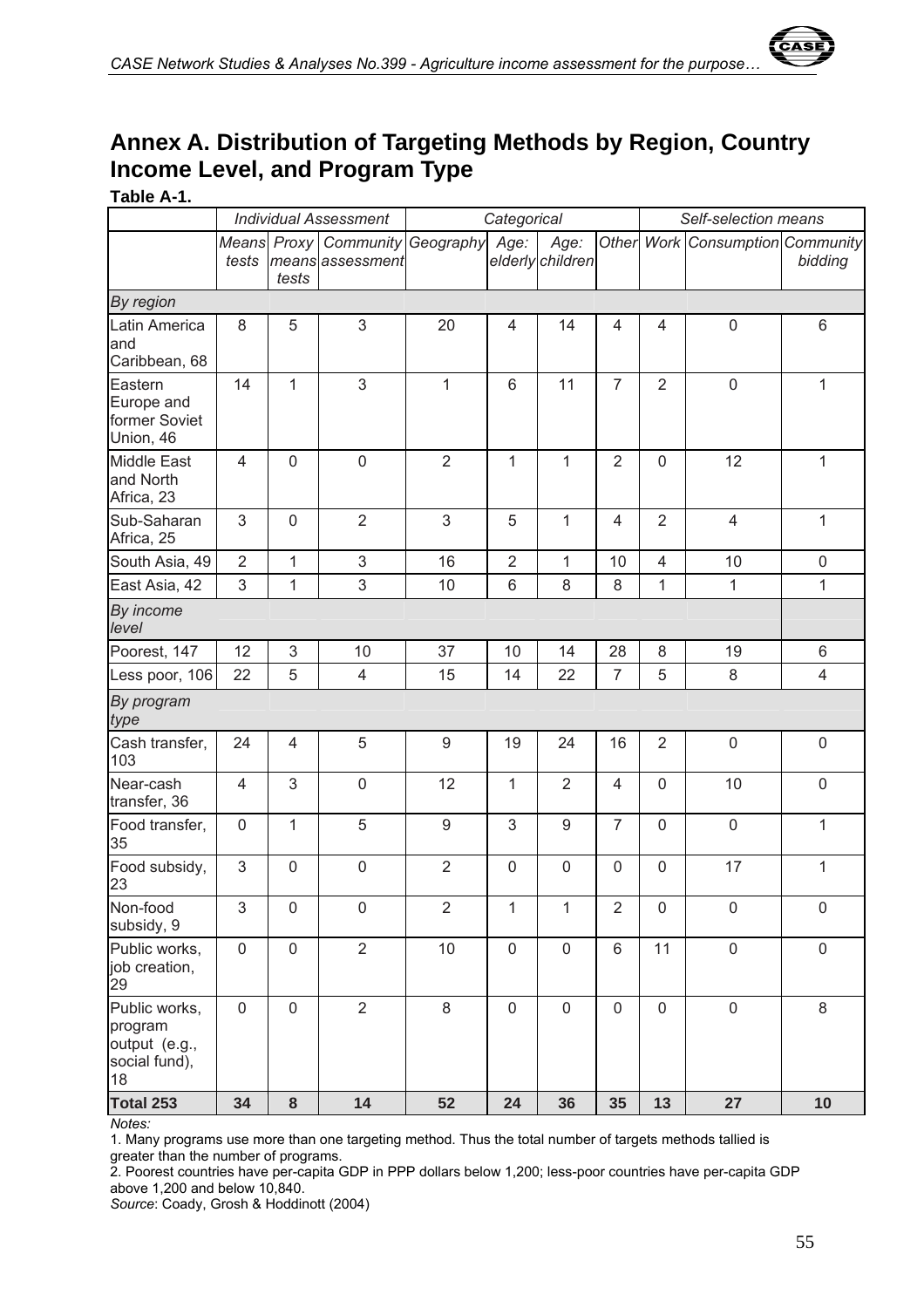# **Annex B. Selected aspects of current methods of social assistance targeting in Ukraine.**

**Table B-1. Sources of income included in total income defined for the purpose of social assistance eligibility** 

|                                                                                                                                                                                                | <b>Monetary Income</b>                                                                                                                  |  |  |  |  |
|------------------------------------------------------------------------------------------------------------------------------------------------------------------------------------------------|-----------------------------------------------------------------------------------------------------------------------------------------|--|--|--|--|
| <b>Included</b>                                                                                                                                                                                | <b>Excluded</b>                                                                                                                         |  |  |  |  |
| gross wages,                                                                                                                                                                                   | lump-sum payable at child-birth                                                                                                         |  |  |  |  |
| other cash payments of a regular nature,                                                                                                                                                       | funeral benefits                                                                                                                        |  |  |  |  |
| incomes from entrepreneurship<br>and<br>other<br>professional activities.                                                                                                                      | one-time<br>allowances<br>granted<br>executive<br>by<br>authorities<br>governments<br>other<br>local<br><b>or</b><br>or<br>institutions |  |  |  |  |
| all types of remuneration for free-lance jobs,                                                                                                                                                 | voluntary health insurance paid by employers                                                                                            |  |  |  |  |
| stipends, pensions, benefits                                                                                                                                                                   | incomes of conscripts                                                                                                                   |  |  |  |  |
| assistance for education granted by enterprises,<br>institutions or organisations,                                                                                                             | income from land plots is use or ownership of old-<br>age, disabled persons or multi-small-children<br>families $31$                    |  |  |  |  |
| compensatory payments,                                                                                                                                                                         | one-off benefit to women decorated with Mother<br>Hero Honorary Degree <sup>32</sup>                                                    |  |  |  |  |
| alimony,                                                                                                                                                                                       | assistance from civic and charitable associations                                                                                       |  |  |  |  |
| temporary disability benefits,                                                                                                                                                                 |                                                                                                                                         |  |  |  |  |
| unemployment benefits,                                                                                                                                                                         |                                                                                                                                         |  |  |  |  |
| payments to Chornobyl victims,                                                                                                                                                                 |                                                                                                                                         |  |  |  |  |
| rental income,                                                                                                                                                                                 |                                                                                                                                         |  |  |  |  |
| non-work related accident insurance,                                                                                                                                                           |                                                                                                                                         |  |  |  |  |
| compensation for wage arrears                                                                                                                                                                  |                                                                                                                                         |  |  |  |  |
| incomes from land plots for individual farming,<br>provided the land is bigger than 0.06 ha, land<br>plots allocated for gardening, haying, grazing<br>and income from land shares (Ukr. payi) |                                                                                                                                         |  |  |  |  |
| other incomes that are subject to taxation<br>(including house sale or receiving assets as a<br>gift if not granted by a spouse, parents or a<br>child)                                        |                                                                                                                                         |  |  |  |  |
|                                                                                                                                                                                                | <b>Non-monetary Income</b>                                                                                                              |  |  |  |  |
| <b>Included</b>                                                                                                                                                                                | <b>Excluded</b>                                                                                                                         |  |  |  |  |
| in-kind remuneration                                                                                                                                                                           | state meal benefits granted by schools                                                                                                  |  |  |  |  |
| privileges for housing and utility services                                                                                                                                                    | housing subsidies                                                                                                                       |  |  |  |  |
|                                                                                                                                                                                                | assistance from non-governmental and charitable<br>organizations                                                                        |  |  |  |  |

Source: "Approved by the order dated November 15, 2001 of the Ministry of Labour and Social Policy, Ministry of *Economy and European Integration, Ministry of Finance, State Statistics Committee, and State Committee on Youth, Sport and Tourism of Ukraine, № 486/202/524/455/3370* 

 $\overline{a}$ 

 $^{31}$  It is assumed that such individuals cannot effectively use the land plots so they cannot get any income out of it<br> $^{32}$  mothers of 10 children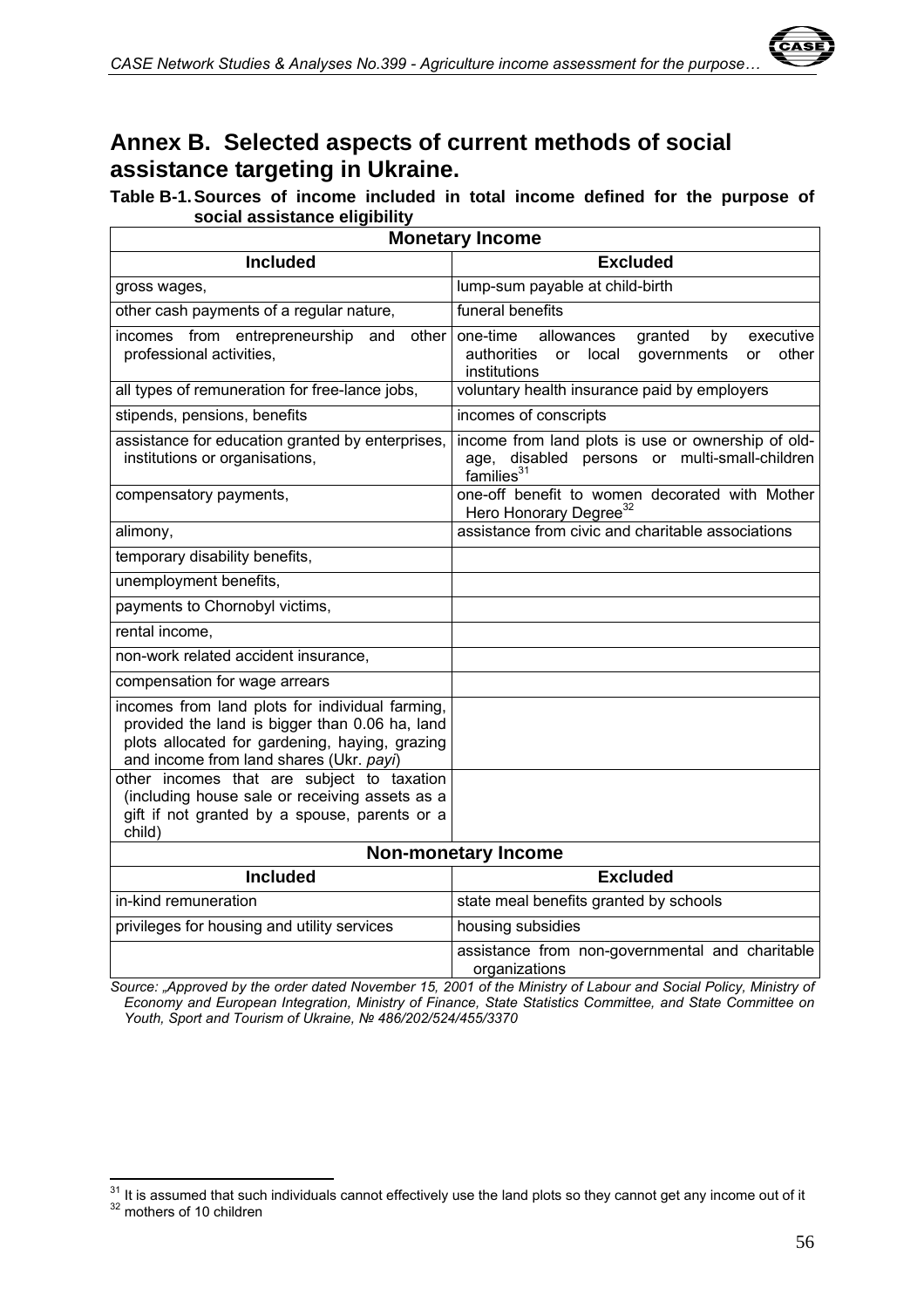

|                    | Land for crop production,<br>monthly |             | Haymaking*,<br>monthly | Grazing lands*,<br>monthly |  |
|--------------------|--------------------------------------|-------------|------------------------|----------------------------|--|
|                    | Rural areas                          | Urban areas |                        |                            |  |
| AR of Crimea       | 0.48                                 | 0.91        | 0.61                   | 0.34                       |  |
| Vinnytsia          | 0.28                                 | 0.48        | 1.05                   | 0.53                       |  |
| Volun              | 0.18                                 | 0.29        | 1.07                   | 0.77                       |  |
| Dnipropetrovsk     | 0.31                                 | 0.58        | 1.33                   | 1.07                       |  |
| Donetsk            | 0.29                                 | 0.52        | 1.21                   | 0.77                       |  |
| Zhytomyr           | 0.22                                 | 0.37        | 1.39                   | 0.86                       |  |
| Transcarpathian    | 0.30                                 | 0.50        | 3.16                   | 1.99                       |  |
| Zaporizhzhya       | 0.21                                 | 0.40        | 1.26                   | 0.67                       |  |
| Ivano-Frankivsk    | 0.17                                 | 0.28        | 1.34                   | 0.9                        |  |
| Kyiv               | 0.35                                 | 0.71        | 3.12                   | 1.34                       |  |
| Kirovohrad         | 0.19                                 | 0.32        | 1.35                   | 0.79                       |  |
| Luhasnk            | 0.19                                 | 0.36        | 1.05                   | 0.47                       |  |
| L'viv              | 0.20                                 | 0.37        | 1.46                   | 1.69                       |  |
| Mykolayiv          | 0.26                                 | 0.43        | 1.34                   | 1.14                       |  |
| Odesa              | 0.19                                 | 0.36        | 0.74                   | 0.41                       |  |
| Poltava            | 0.20                                 | 0.33        | 1.35                   | 0.56                       |  |
| Rivne              | 0.17                                 | 0.28        | 1.21                   | 0.56                       |  |
| Sumy               | 0.19                                 | 0.32        | 1.42                   | 0.56                       |  |
| Ternopyl           | 0.16                                 | 0.26        | 1.78                   | 0.71                       |  |
| Kharkiv            | 0.23                                 | 0.42        | 1.16                   | 0.54                       |  |
| Kherson            | 0.18                                 | 0.31        | 0.45                   | 0.3                        |  |
| Khmelnytsk         | 0.18                                 | 0.30        | 1.26                   | 0.64                       |  |
| Cherkasy           | 0.27                                 | 0.44        | 1.71                   | 0.32                       |  |
| Chernivtsi         | 0.21                                 | 0.35        | 1.22                   | 0.49                       |  |
| Chernihiv          | 0.23                                 | 0.39        | 1.25                   | 0.22                       |  |
| City of Kyiv       |                                      | 0.71        |                        |                            |  |
| City of Sevastopol |                                      | 0.91        |                        |                            |  |

**Table B-2. Land income normatives as of 1999** 

Notes: \* for plots used for haymaking and cattle grazing, income standards have been calculated per milk price on the level of UAH 0.3/kg

*Source: State Statistics Committee*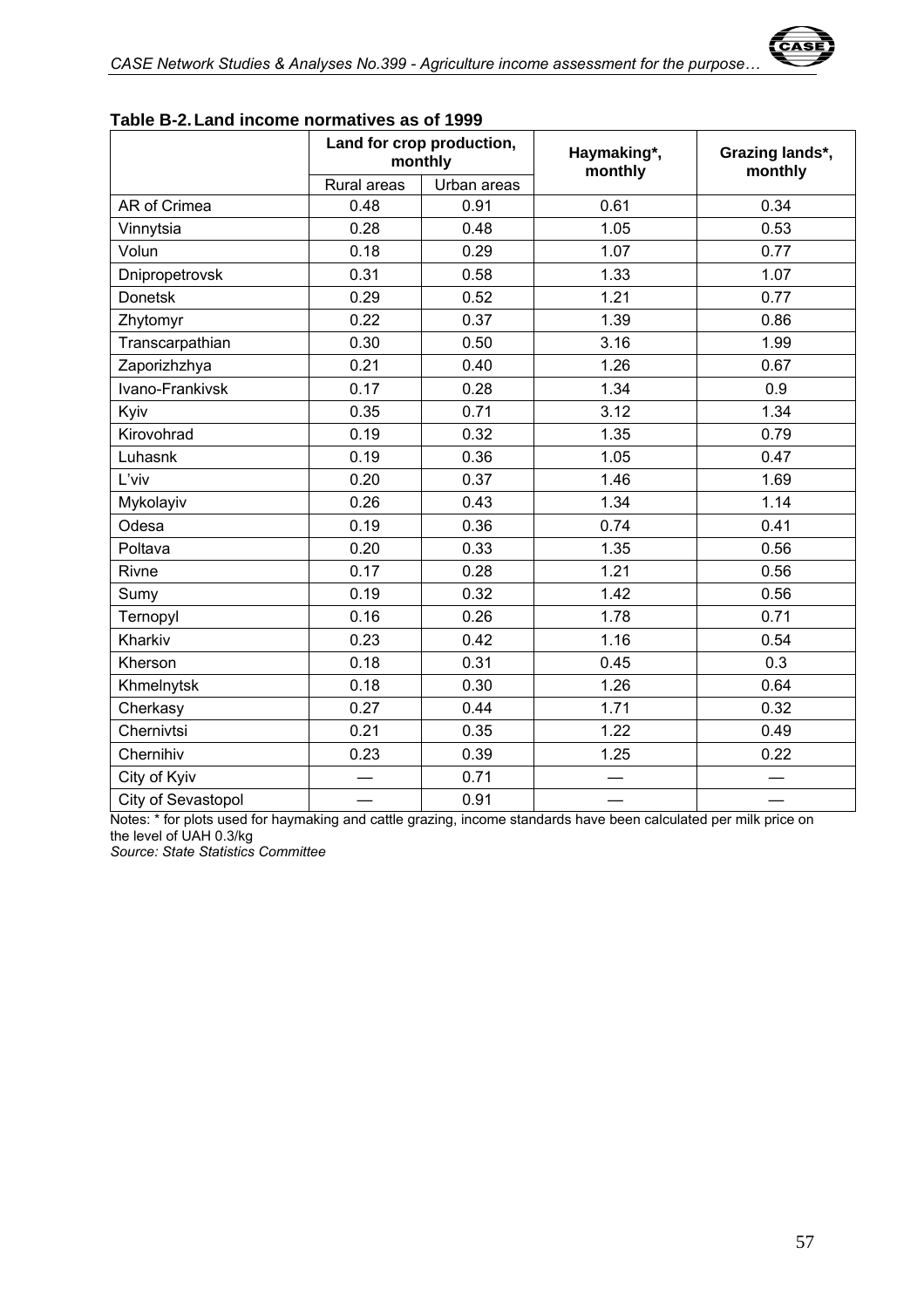# **Annex C. Review of agriculture income assessment practices in 5 countries compared to Ukraine. Table C-1.**

|    |                                                                    | Kazakhstan                                                                                                                                  | Kyrgyzstan                                                          | Moldova                                                                                                                                                                                                 | <b>Russia</b>                                                                         | Poland                                                                                                                               | <b>Ukraine</b>                                                                                                                                                                                                                 |
|----|--------------------------------------------------------------------|---------------------------------------------------------------------------------------------------------------------------------------------|---------------------------------------------------------------------|---------------------------------------------------------------------------------------------------------------------------------------------------------------------------------------------------------|---------------------------------------------------------------------------------------|--------------------------------------------------------------------------------------------------------------------------------------|--------------------------------------------------------------------------------------------------------------------------------------------------------------------------------------------------------------------------------|
|    | Type of information on<br>income estimates from crop<br>production | normatives per 1 ha                                                                                                                         | normatives per 1 ha                                                 | normatives per 1 ha                                                                                                                                                                                     | normatives per 1 ha                                                                   | normatives per 1 ha                                                                                                                  | normatives per 1 ha; in some<br>regions normatives for pastures<br>and hayfields expressed as<br>normatives per 1 cow.                                                                                                         |
| 2. | <b>Source for normatives</b>                                       | Local authorities (CSO<br>provides information<br>about crops yield and<br>cost of production)                                              | N/A                                                                 | CSO                                                                                                                                                                                                     | CSO                                                                                   | <b>CSO</b>                                                                                                                           | Originally in 1998 Ministry of<br>Economy, Agriculture, Labour<br>and Social Policy and Finance;<br>later - local administration                                                                                               |
| 3. | Data used for setting the<br>crop normatives                       | crops yield, prices and<br>costs of production                                                                                              | N/A                                                                 | crops yield, prices and<br>costs of production                                                                                                                                                          | crops yield, prices and<br>costs of production                                        | crops yield, prices and<br>costs of production                                                                                       | costs of production, sales<br>prices, closeness to market<br>outlets; for pastures: milk<br>productivity, costs and prices<br>for milk: in some oblasts for<br>payi rented without lease<br>agreement - monetary land<br>value |
|    | Differentiation of crop<br>normatives                              |                                                                                                                                             |                                                                     |                                                                                                                                                                                                         |                                                                                       |                                                                                                                                      |                                                                                                                                                                                                                                |
|    | climate/economic<br>zones                                          | (1a) across 6 climatic<br>zones (for yield and cost<br>of production)                                                                       | Not applicable                                                      | across geographical<br>zones                                                                                                                                                                            | (3) some federal units do<br>not consider income for<br>unfavourable climate<br>zones | $(1)$ across 4<br>climate/economic<br>conditions' zones                                                                              | Not applicable                                                                                                                                                                                                                 |
|    | administrative units                                               | (1b) prices are defined<br>by regional authorities<br>based on information<br>from local offices of<br><b>National statistics</b><br>agency | (1) across regions                                                  | geographical zones are<br>compiled based on<br>administrative units                                                                                                                                     | (1) across federal units                                                              | Not applicable                                                                                                                       | (1) across regions (oblasts); for<br>payi as well as for regular land<br>in some oblasts - also across<br>rayons; in some oblasts<br>farmstead normatives across<br>rural and urban areas                                      |
|    | - quality of land                                                  | Not applicable                                                                                                                              | (2) across quality of land<br>(yield classes) within<br>each region | (3) across quality of land<br>(yield classes) within<br>each geographical zone:<br>zone normative<br>(assumed for an<br>average land quality) is<br>adjusted for the quality<br>of land of an applicant | (2) across types of land                                                              | (2) across 8 types of<br>land quality (6 in case of<br>pastures); effectively 23<br>normatives altogether;<br>17 in case of pastures | Not applicable                                                                                                                                                                                                                 |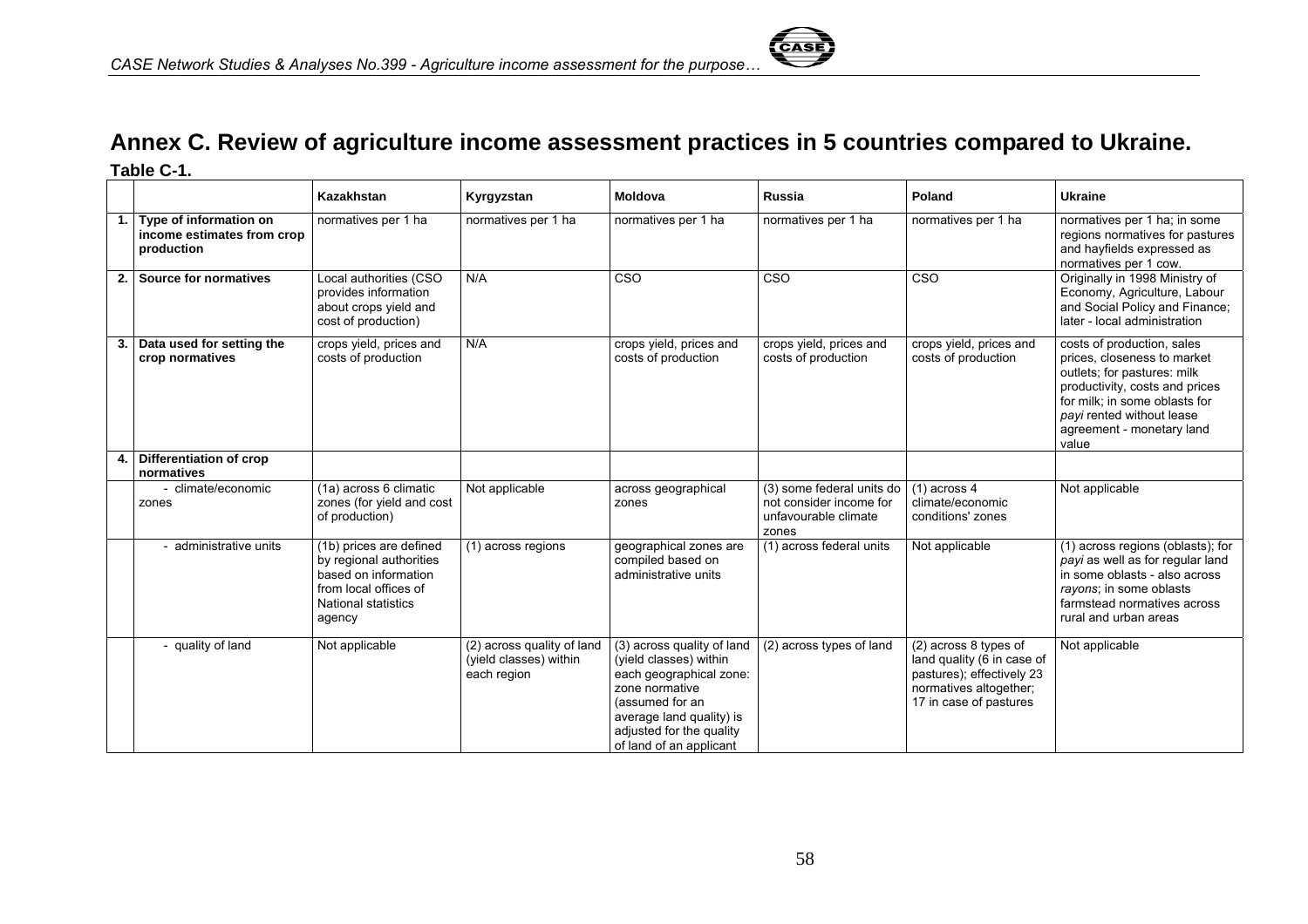|    |                                                                         | Kazakhstan                                                                                                                                                                   | Kyrgyzstan                                                                                  | Moldova                                                                                                                                                                                                       | <b>Russia</b>                                                                                      | Poland                                            | <b>Ukraine</b>                                                                                                                                                                                                                              |
|----|-------------------------------------------------------------------------|------------------------------------------------------------------------------------------------------------------------------------------------------------------------------|---------------------------------------------------------------------------------------------|---------------------------------------------------------------------------------------------------------------------------------------------------------------------------------------------------------------|----------------------------------------------------------------------------------------------------|---------------------------------------------------|---------------------------------------------------------------------------------------------------------------------------------------------------------------------------------------------------------------------------------------------|
|    | - type of crop                                                          | (2) normatives are<br>estimated for each type<br>of crop; total income of<br>an applicant is estimated<br>based on information<br>about sown area under<br>each type of crop | N/A                                                                                         | $\overline{(2)}$ within each<br>qeographical zone -<br>across types of crops:<br>zone normative is the<br>weighted average of<br>normatives for each type<br>of crop with weights of<br>each crop sowing area | N/A                                                                                                | Not applicable                                    | (2) across 4 types of land usage<br>(farmstead, gardening,<br>hayfields, grazing); in some<br>oblasts normatives for<br>farmsteads and gardening the<br>same. [in 1998, altogether at<br>the level of oblasts 66<br>normatives effectively] |
|    | - other factors related to<br>farming activity                          | N/A                                                                                                                                                                          | (3) across irrigated and<br>non-irrigated land                                              | (4) across greenhouse<br>and non-greenhouse<br>production                                                                                                                                                     | N/A                                                                                                | Not applicable                                    | Not applicable                                                                                                                                                                                                                              |
|    | - other factors related to<br>farmers or farms                          | N/A                                                                                                                                                                          | (4) across farm-<br>operating households<br>and homestead land<br>plots (subsistence)       | (5) across farm-<br>operating households<br>and semi-subsistence<br>farms                                                                                                                                     | (5) across families with<br>disabled or elderly and<br>families without<br>disabled/elderly people | Not applicable                                    | in some oblasts normatives for<br>farmsteads and gardening<br>different; (3) across land used<br>and land not used due to<br>reasonable reasons (old age,<br>disability) - then normatives<br>equal zero                                    |
| 5. | Type of information on<br>income estimates from<br>livestock production | normatives per 1 head of<br>livestock                                                                                                                                        | verbal report about<br>output from livestock per<br>1 head of each type of<br>livestock     | normatives per 1 ha;<br>methodology: internal<br>algorithm of the Ministry<br>of Agriculture                                                                                                                  | normatives per 1 head of<br>livestock                                                              | Not applicable - included<br>into land normatives | Not applicable - included into<br>land normatives                                                                                                                                                                                           |
|    | 6. Data used for setting the<br>livestock normatives                    | productivity, cost of<br>production, sales prices                                                                                                                            | reported livestock output N/A<br>and current sales prices<br>for livestock output           |                                                                                                                                                                                                               | indices of productivity<br>per head and price<br>indices collected by<br>federal units             | Not applicable                                    | Not applicable                                                                                                                                                                                                                              |
| 7. | Differentiation of livestock<br>normatives                              |                                                                                                                                                                              |                                                                                             |                                                                                                                                                                                                               |                                                                                                    |                                                   |                                                                                                                                                                                                                                             |
|    |                                                                         | across 6 climatic zones<br>(for productivity and cost<br>of production)                                                                                                      | Not applicable                                                                              | across geographical<br>zones                                                                                                                                                                                  | (1) across federal units                                                                           | Not applicable                                    | Not applicable                                                                                                                                                                                                                              |
|    |                                                                         | sales prices are defined<br>by regional authorities<br>based on information<br>from local offices of<br><b>National statistics</b><br>agency                                 | Not applicable                                                                              | across quality of land<br>(yield classes) within<br>each geographical zone                                                                                                                                    | N/A                                                                                                | Not applicable                                    | Not applicable                                                                                                                                                                                                                              |
|    |                                                                         | normatives are<br>estimated for each type<br>of livestock                                                                                                                    | Not applicable                                                                              | across farm-operating<br>households and semi-<br>subsistence farms                                                                                                                                            | (2) across each type of<br>livestock or poultry                                                    | Not applicable                                    | Not applicable                                                                                                                                                                                                                              |
| 8. | Info on other types of agro-<br>income                                  | sales of flowers.<br>breeding and sales of fur<br>animals, income from<br>bee-framing                                                                                        | other agro-incomes like<br>bee-farming should be<br>reported verbally at<br>welfare offices | N/A                                                                                                                                                                                                           | N/A                                                                                                | Not applicable                                    | Not applicable                                                                                                                                                                                                                              |

**CAS**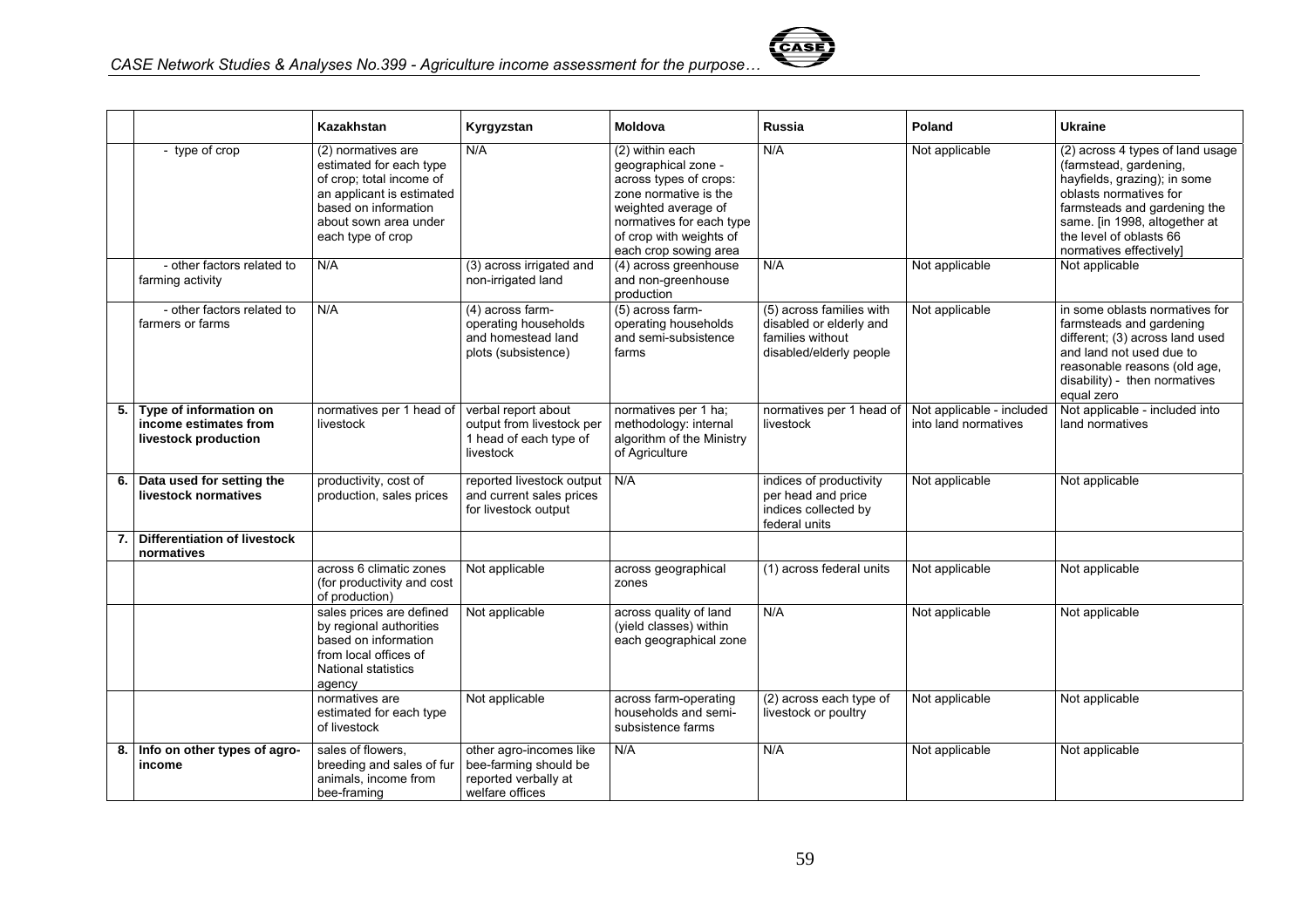

|      |                                                   | Kazakhstan                                                                                           | Kyrgyzstan                                                                                                                                              | <b>Moldova</b> | Russia                                                                                                                                                                              | Poland                                                                                                           | <b>Ukraine</b>                                                                                                                                    |
|------|---------------------------------------------------|------------------------------------------------------------------------------------------------------|---------------------------------------------------------------------------------------------------------------------------------------------------------|----------------|-------------------------------------------------------------------------------------------------------------------------------------------------------------------------------------|------------------------------------------------------------------------------------------------------------------|---------------------------------------------------------------------------------------------------------------------------------------------------|
| 9. I | Procedure of application for<br>social assistance | card with detailed<br>information about<br>landplots and livestock<br>in disposal of an<br>applicant | certified document from<br>local authorities is<br>needed. The document<br>should verify information<br>about size of landplot<br>and quality of lands. | N/A            | N/A                                                                                                                                                                                 | reporting the number of<br>hectares of land                                                                      | reporting the number of<br>hectares of land and (in some<br>oblasts) number of cows                                                               |
| 10   | Role of local administration                      | verification and approval<br>of all the info on farm<br>production provided in<br>the card           | verification of<br>information provided by<br>the applicants about size<br>and quality of landplot                                                      | N/A            | in some federal units it is<br>requested verification<br>and approval by local<br>authorities of all the info<br>on farm production<br>provided by an applicant                     | acceptance of<br>applications, occasional<br>verification of<br>information provided in<br>the application form. | revision of normatives (timing<br>not defined)                                                                                                    |
|      | <b>Revision of normatives</b>                     | N/A                                                                                                  | N/A                                                                                                                                                     | every year     | every year, in some<br>cases twice a year                                                                                                                                           | in general - every year,<br>however every 3 years<br>(or less frequently) for<br>social assistance<br>purposes   | not defined; occasional revision<br>based on the decision of local<br>authorities                                                                 |
| 12   | <b>Additional</b>                                 | N/A                                                                                                  | N/A                                                                                                                                                     | N/A            | in some federal units<br>plots smaller than<br>regionally defined level<br>and/or number of<br>livestock smaller than<br>regionally defined<br>excluded from income<br>calculations | normatives for minimum<br>income support<br>purposes based on the<br>minimum basket of<br>goods and services     | plots smaller than 0.06 ha<br>excluded from income<br>calculations; families with plots<br>bigger than 0.6 ha excluded<br>from social assistance. |

Notes: CSO – central statistical office; (1), (2), ... – the order of factors differentiating normatives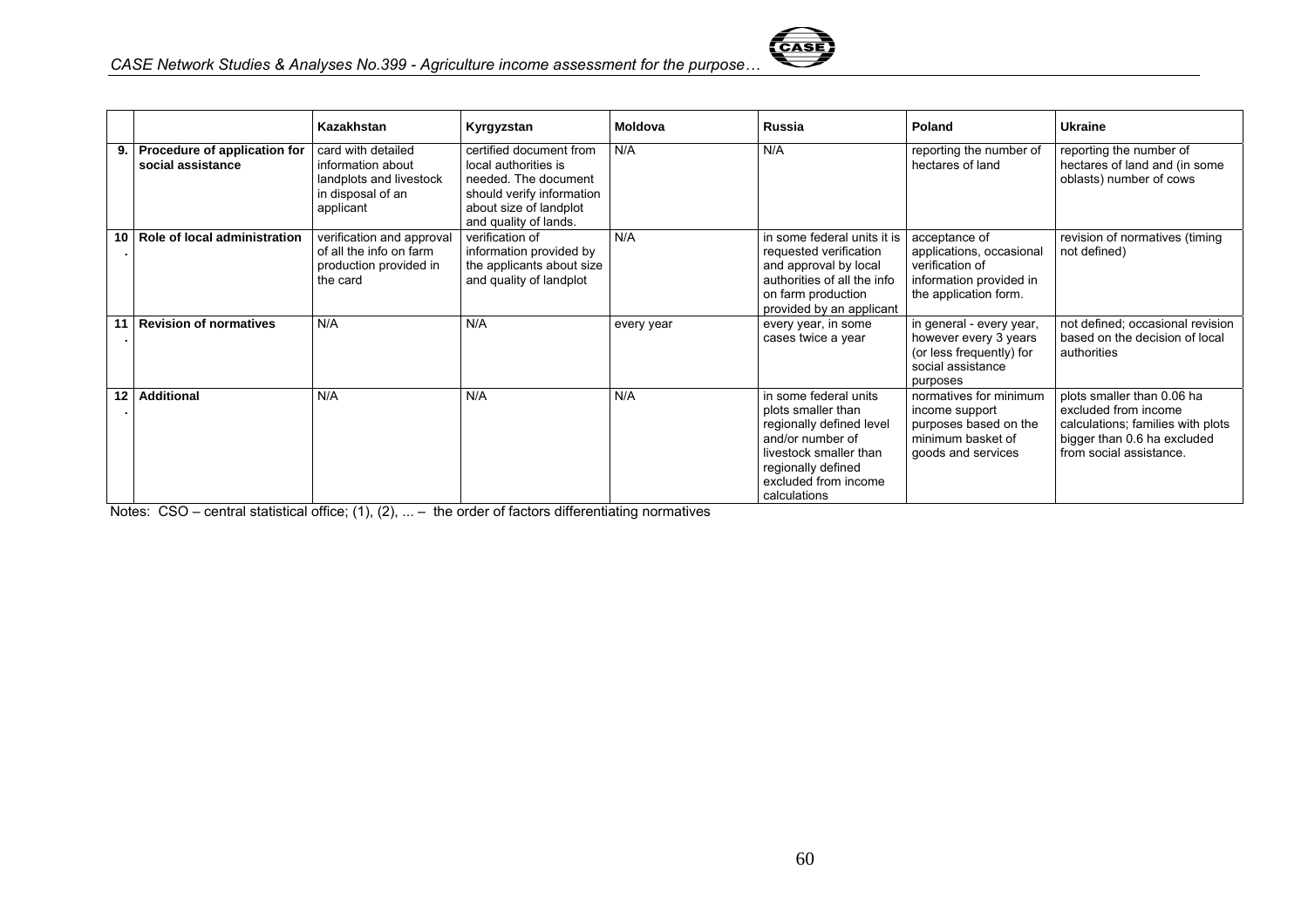#### *Roman Semko*

# **Annex D. Recommended methodologies for estimating agriculture income normatives**

Following our recommendation of expressing the income from crop production as average income per 1 ha and the income from livestock production as an average income per head for the main types of livestock, we proposed two methods of estimating those normatives. **Method (1),** where calculation of normatives was based on the Statistical Reporting Data by agricultural enterprises, appeared to have some obstacles associated with a rather weak reflection of the reality of farmsteads in agriculture enterprise statistics. The results of the second method, based on HBS data set, are more realistic.

#### **Method (2). Calculating normatives based on Household Budget Survey**

#### *Data*

Components of income from crop production include: income from selling plant products, cost of consumed foodstuffs taken from own farmstead (bread and baked products; oil and vegetable fat; fruit; vegetables including potato, other root vegetable, and mushrooms; mineral water, soft drinks and juice).

Components of plant growing costs include: goods needed for plant growing, services needed for plant growing, animal insurance, land tax, land rental and other costs incurred by a farmstead.

Components of income from livestock production include: income from selling animals, income from selling animal products, cost of consumed livestock products taken from own farmstead (meat, fish, milk, cheese, eggs, butter, margarine, jam and honey).

Components of livestock breeding costs include: goods needed for animal production; feeds and food products for feeding animals, poultry, and bees; services needed for animal production; purchase of animals.

|                                                                    | Average value per hectare per household<br>(UAH / hectare) |                     |                     |  |  |
|--------------------------------------------------------------------|------------------------------------------------------------|---------------------|---------------------|--|--|
| <b>Income components</b>                                           | All farmsteads                                             | Urban<br>farmsteads | Rural<br>farmsteads |  |  |
| Income from selling plant products                                 | 135                                                        | 202                 | 108                 |  |  |
| Bread and baked products                                           | 2                                                          |                     | 3                   |  |  |
| Oil and vegetable fat                                              | 0                                                          | 0                   |                     |  |  |
| Fruit                                                              | 101                                                        | 267                 | 34                  |  |  |
| Vegetables including potato and other root<br>vegetable; mushrooms | 1087                                                       | 2660                | 455                 |  |  |
| Mineral water, soft drinks and juice                               | 53                                                         | 134                 | 21                  |  |  |
| Total                                                              | 1379                                                       | 3264                | 622                 |  |  |

**Table D-1: Structure of income from crop production, based on HBS (UAH/ha/month)** 

*Source: own calculations based on HBS 2008*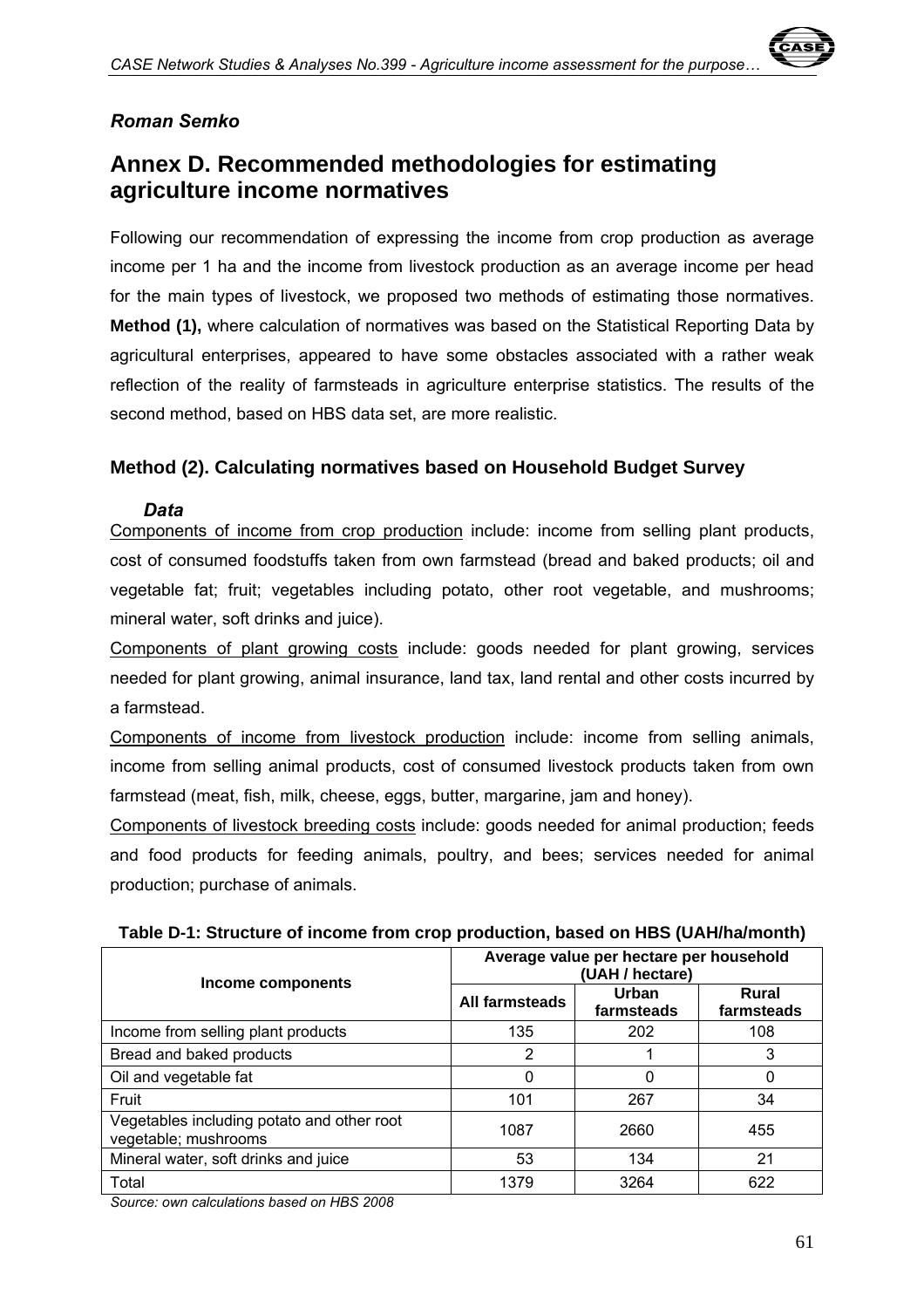An average farmstead income from growing crops on 1 ha of land is more than 5 times higher in towns than in rural areas due to much higher prices. The main income comes from consuming own vegetables, especially potatoes that is income in-kind (81% of total income in case of urban areas and 73% in case of rural areas). The numbers may be distorted slightly by self-stocking of some products; at the same time, the total costs do not include expenses for goods and services needed for self-stocking. The average costs per hectare are UAH 342 in cities and UAH 87 in villages; expenses for purchasing necessary goods and services account for over 95 percent of total costs incurred by farmsteads in both areas.

#### *Algorithm for calculating the Standard Net Income (normative) from plant growing*

1. The net income from 1 hectare of agricultural land shall be defined as the difference between the household's income from plant growing and the costs incurred and adjusted for the effective area of the agriculture land (i.e. after deducting 0.06 ha which is free of income estimation).

$$
\pi = \frac{R - C}{ES},\tag{1}
$$

 $\overline{ES} = S - 0.06$  (2)

where:

- $\pi$  is the household's net standard income from 1 ha of the land (UAH);
- $\overline{R}$  is the household's income from plant growing (UAH);
- $\mathcal{C}$  is the costs of plant growing incurred by the household (UAH);
- $\mathbf{E}$  is the effective area of the agriculture land (ha);
- $\mathcal{S}$  is the total area of agriculture land owned by the household (ha).
- 2. The total standard net income from 1 hectare of agricultural land in oblast  $\ell$  is equal to the average weighted value of net incomes (applying household statistical weights):

$$
\pi_{l} = \frac{\sum_{j=1}^{N_{l}} w_{j} * \pi_{j}}{\sum_{j=1}^{N_{l}} w_{j}} \tag{3}
$$

where:

- $i$  is the oblast:
- $\pi_l$  is the net standard income from 1 ha of land in oblast  $^i$  (UAH);
- $\pi_j$  is the net standard income from 1 ha of land of household <sup>*j*</sup> in oblast  $\ell$  (UAH);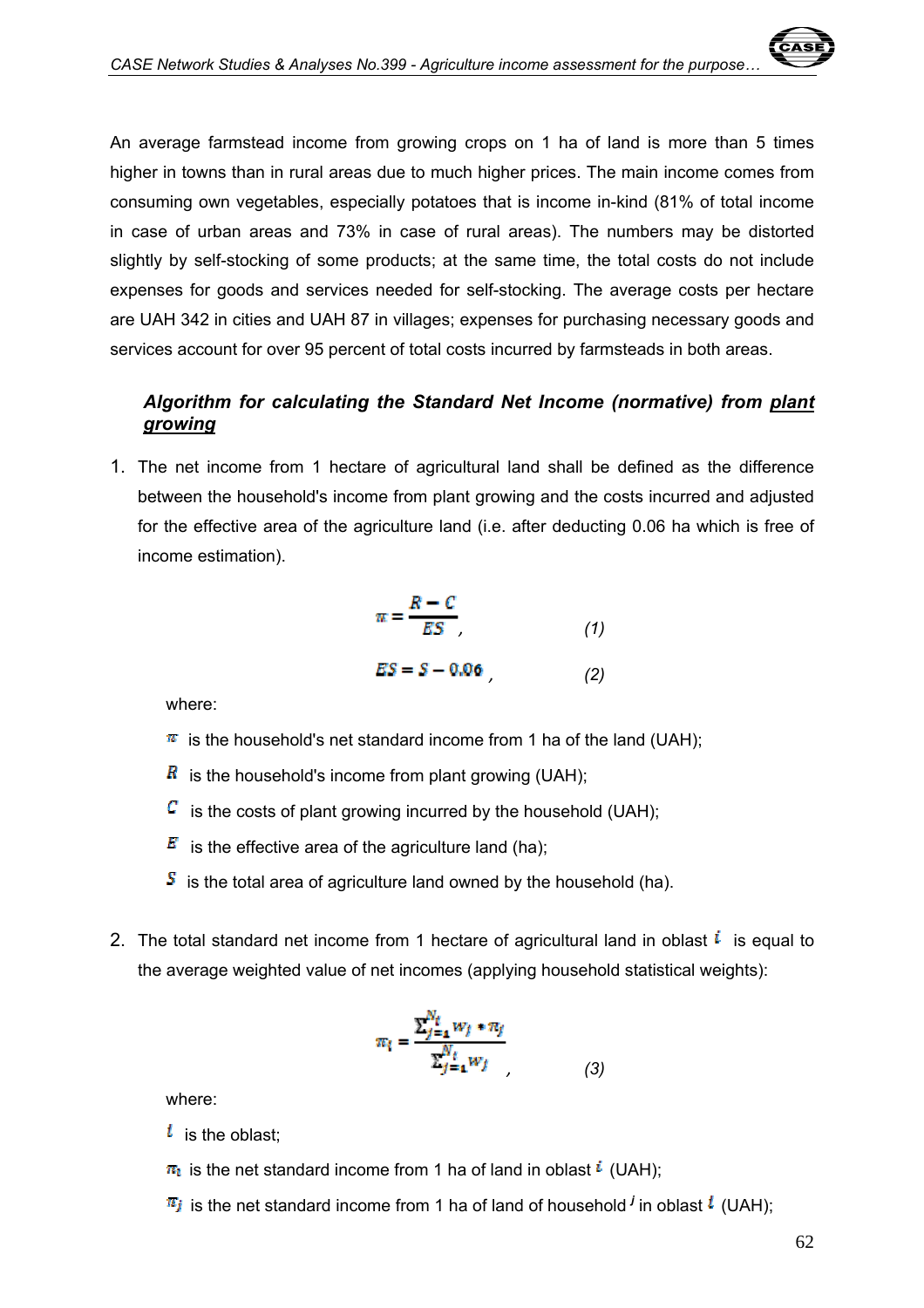

 $\overline{N_i}$  is the number of households in oblast  $\overline{k}$  who own agriculture land with the effective area above zero.

#### *Algorithm for calculating the Standard Net Income (normative) from animal production*

$$
\pi = (R - C)
$$
\n<sup>(4)</sup>

where:

- $\pi$  is household's net income from animal production (UAH);
- $\overline{R}$  is household's gross income from animal production (UAH);
- $\mathbb{C}$  is the costs incurred by the household in the animal breeding process (UAH);

The average monthly income from livestock per household in cities is UAH 153. It is higher in villages (UAH 487) because rural households keep more animals. The monthly costs of animal production are UAH 70 and UAH 102 in cities and rural areas, respectively. Expenses for purchasing animals, feeds and food products for animal feeding purposes account for over 97 percent of the costs. The cost structure is similar in cities and rural areas.

We calculate the income from animal production per animal/poultry head based on the regression analysis applying regression without a constant:

$$
\pi = \sum_{j=1}^{k} \beta_j \cdot Q_j \tag{5}
$$

where:

- $\pi$  is household's net standard income from animal production (UAH);
- k is the number of animal breeds for which the standard income is calculated and for which information in the database is available;
- $Q_i$  is the number of animals i of a given breed;
- $\beta$  is the standard income for the  $i$ <sup>th</sup> breed.

#### *Results*

The average net income of urban households is more than five times as large as that of rural households (UAH 2,917 per ha per month and UAH 535 per ha per month, respectively). It can be partially explained by higher prices for plant products in urban areas and a relatively larger share of more profitable vegetables. Oblasts with high standard incomes are located in the east, far west (Zakarpatian oblast only), and the south (the Crimea only) of Ukraine. Low standard incomes are characteristic of most western and central oblasts for urban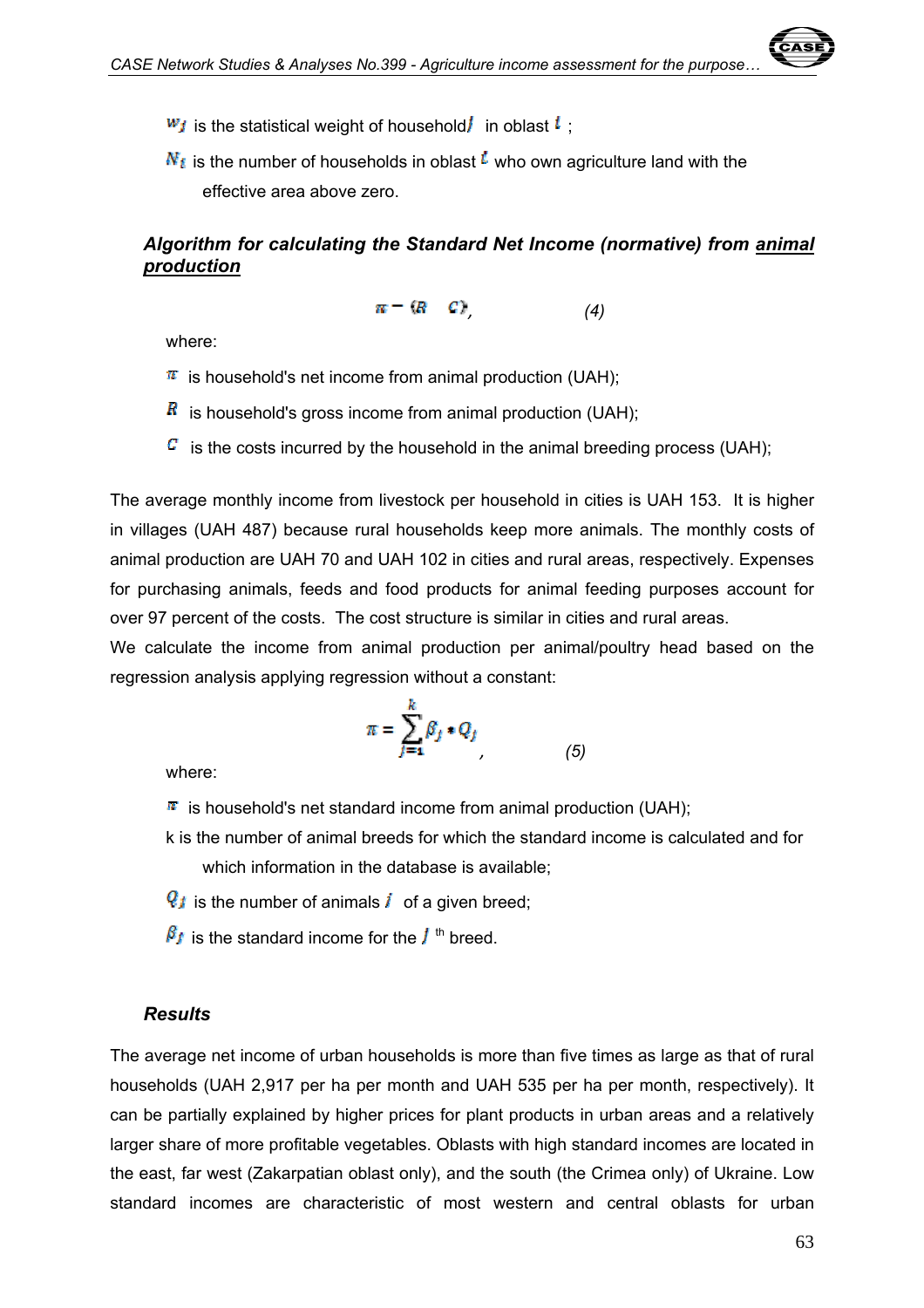households, and western, central, and southern oblasts for rural households. Standard incomes in northern oblasts are characterized by average values.

The monthly income per cow in rural areas is UAH 387; it is slightly smaller in cities (UAH 372). The normatives for the remaining livestock in urban and rural areas differ significantly. The income from one cattle other than cow or one pig is nearly 10 times smaller.

In general, the net income normatives calculated based on HBS data are more realistic than numbers received under Method (1), in terms of their average value (much higher if based on HBS) and differentiation across the regions.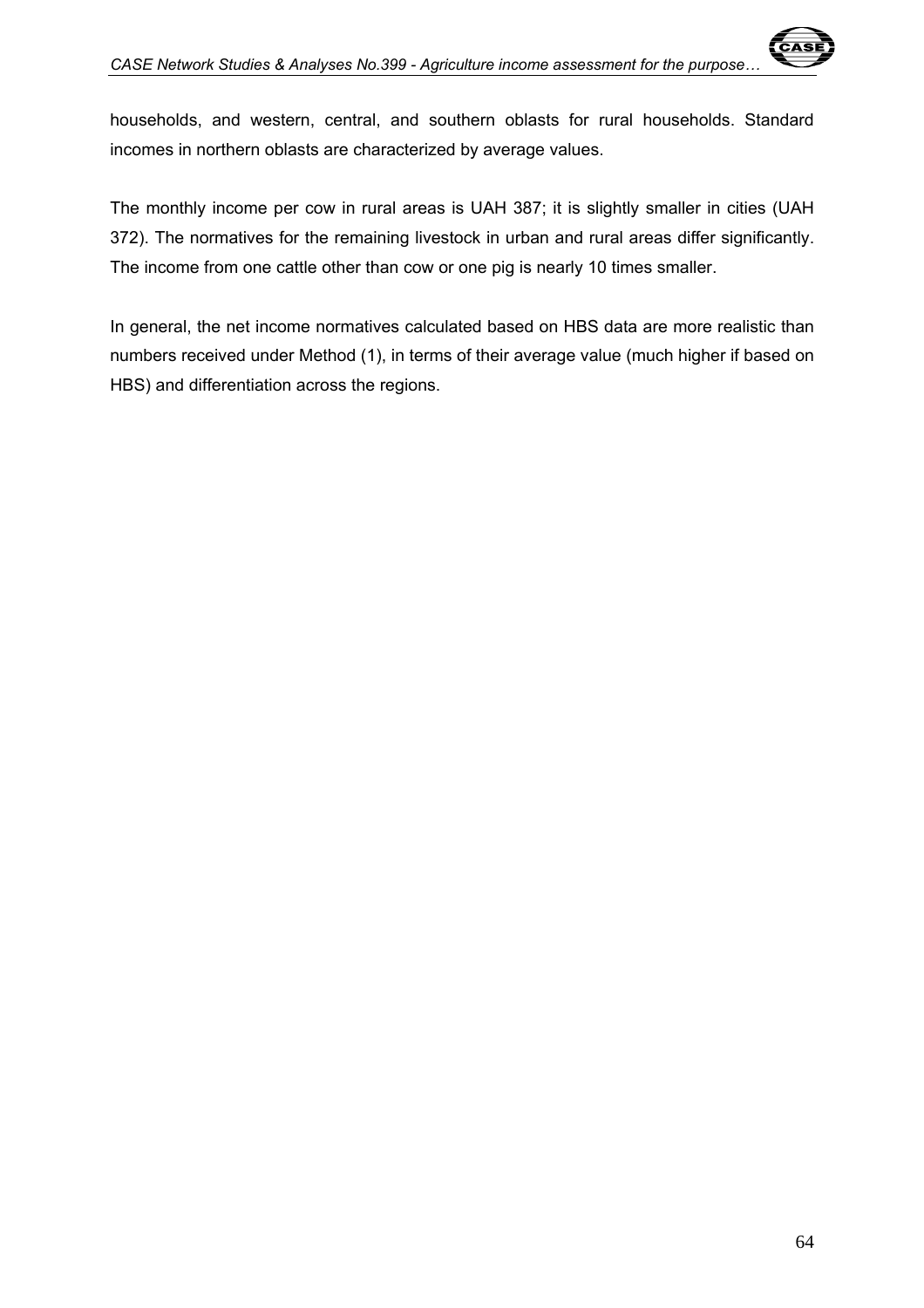



**Chart D-1. Standard Net Incomes from crop production by oblasts for 2008 (UAH / 1 ha / month) – urban areas**

*Source: own calculations based on HBS 2008.*